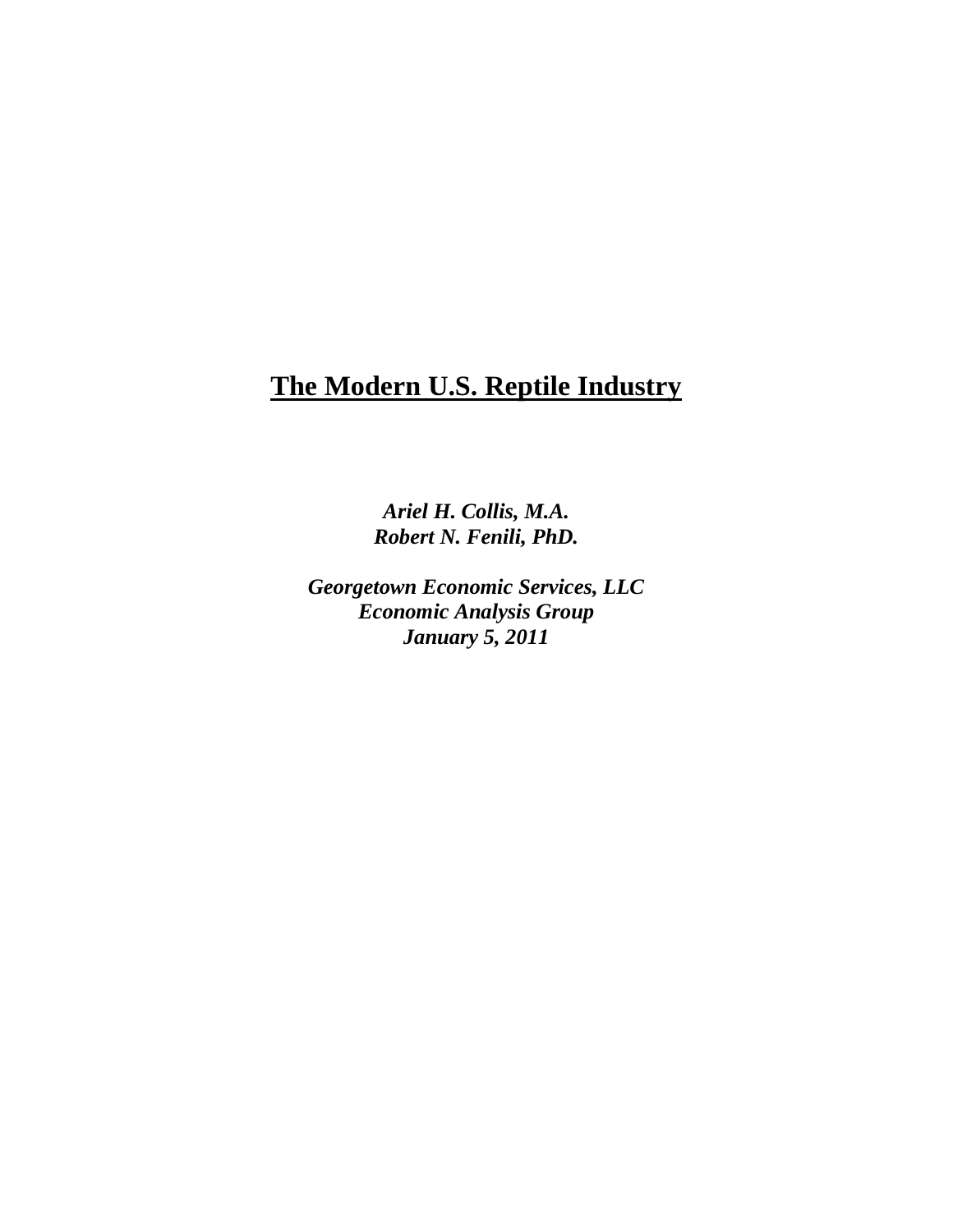# **TABLE OF CONTENTS**

# Page

| I.  |                                                     |    |
|-----|-----------------------------------------------------|----|
|     |                                                     |    |
|     |                                                     |    |
| II. | PARTICIPANTS IN THE MODERN U.S. REPTILE INDUSTRY 12 |    |
|     |                                                     |    |
|     |                                                     |    |
|     |                                                     |    |
|     |                                                     |    |
|     |                                                     |    |
|     |                                                     |    |
|     |                                                     |    |
|     |                                                     |    |
|     |                                                     |    |
|     |                                                     |    |
|     |                                                     |    |
|     |                                                     |    |
|     |                                                     |    |
|     |                                                     | 29 |
|     |                                                     |    |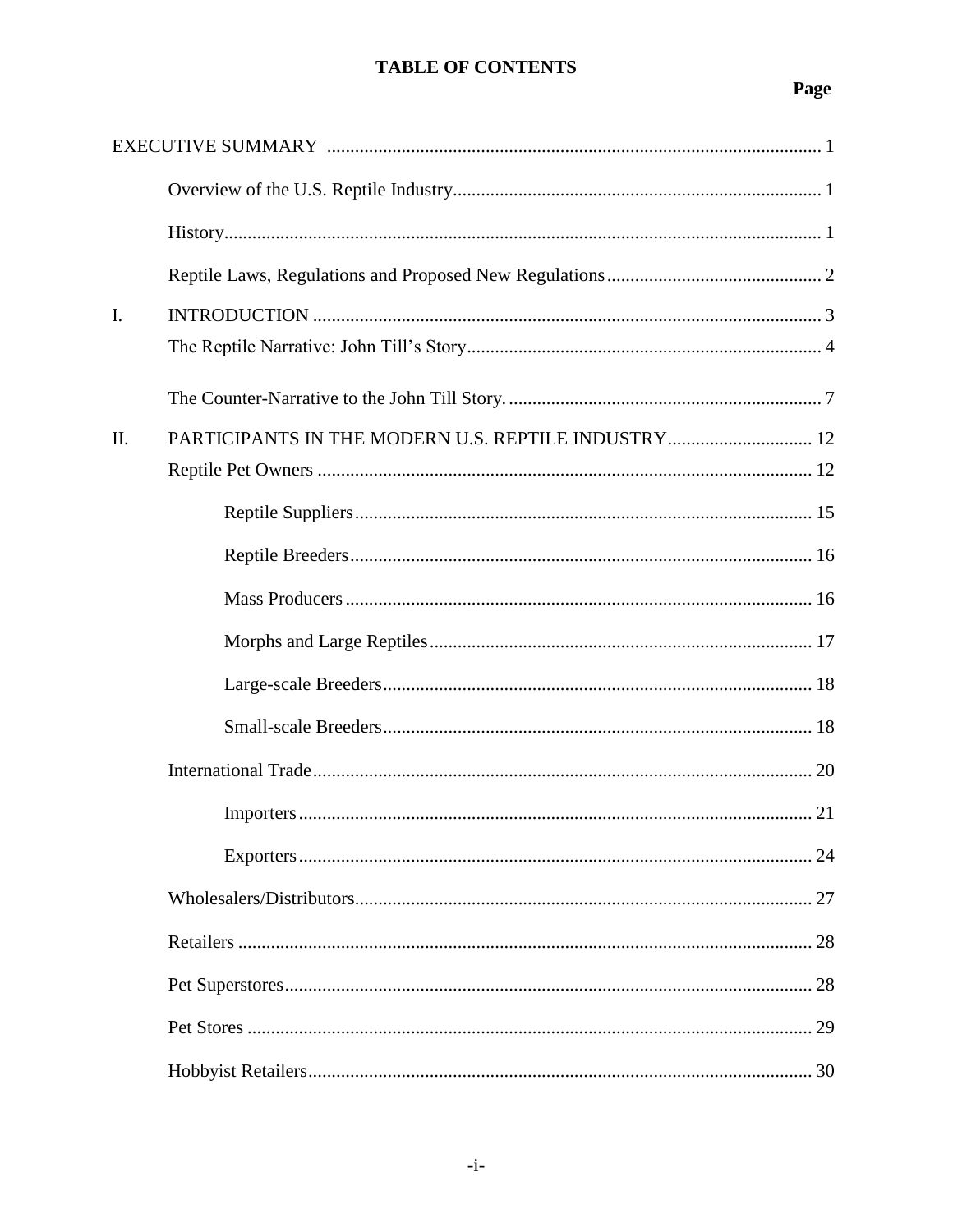# **TABLE OF CONTENTS**

# Page

| Ш.  |                                                             |  |
|-----|-------------------------------------------------------------|--|
|     |                                                             |  |
|     |                                                             |  |
|     |                                                             |  |
|     |                                                             |  |
|     |                                                             |  |
|     |                                                             |  |
|     |                                                             |  |
| IV. | <b>CURRENT AND PROPOSED FEDERAL LAWS/REGULATIONS: THEIR</b> |  |
|     |                                                             |  |
|     |                                                             |  |
|     |                                                             |  |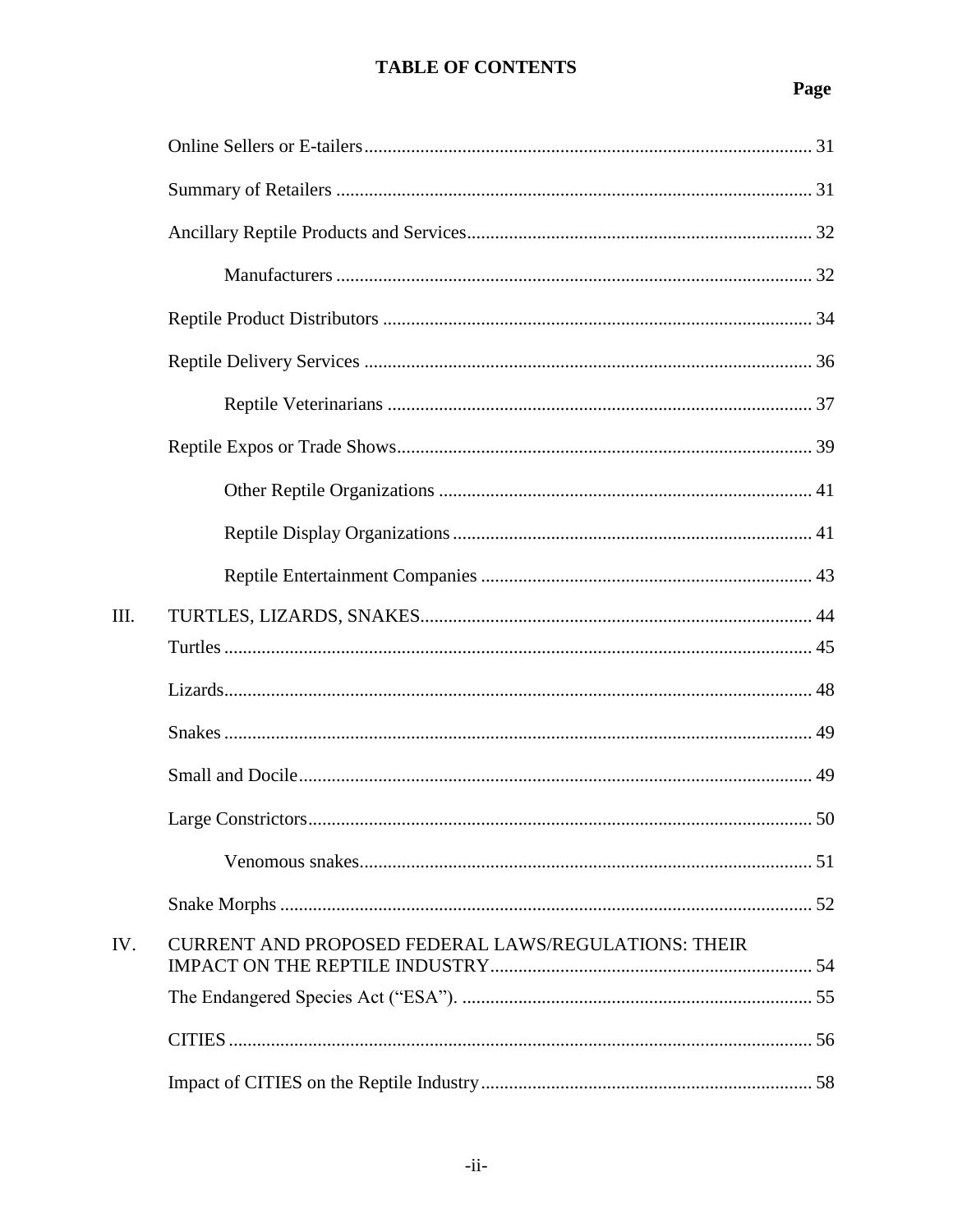# **TABLE OF CONTENTS**

# Page

| V. |  |
|----|--|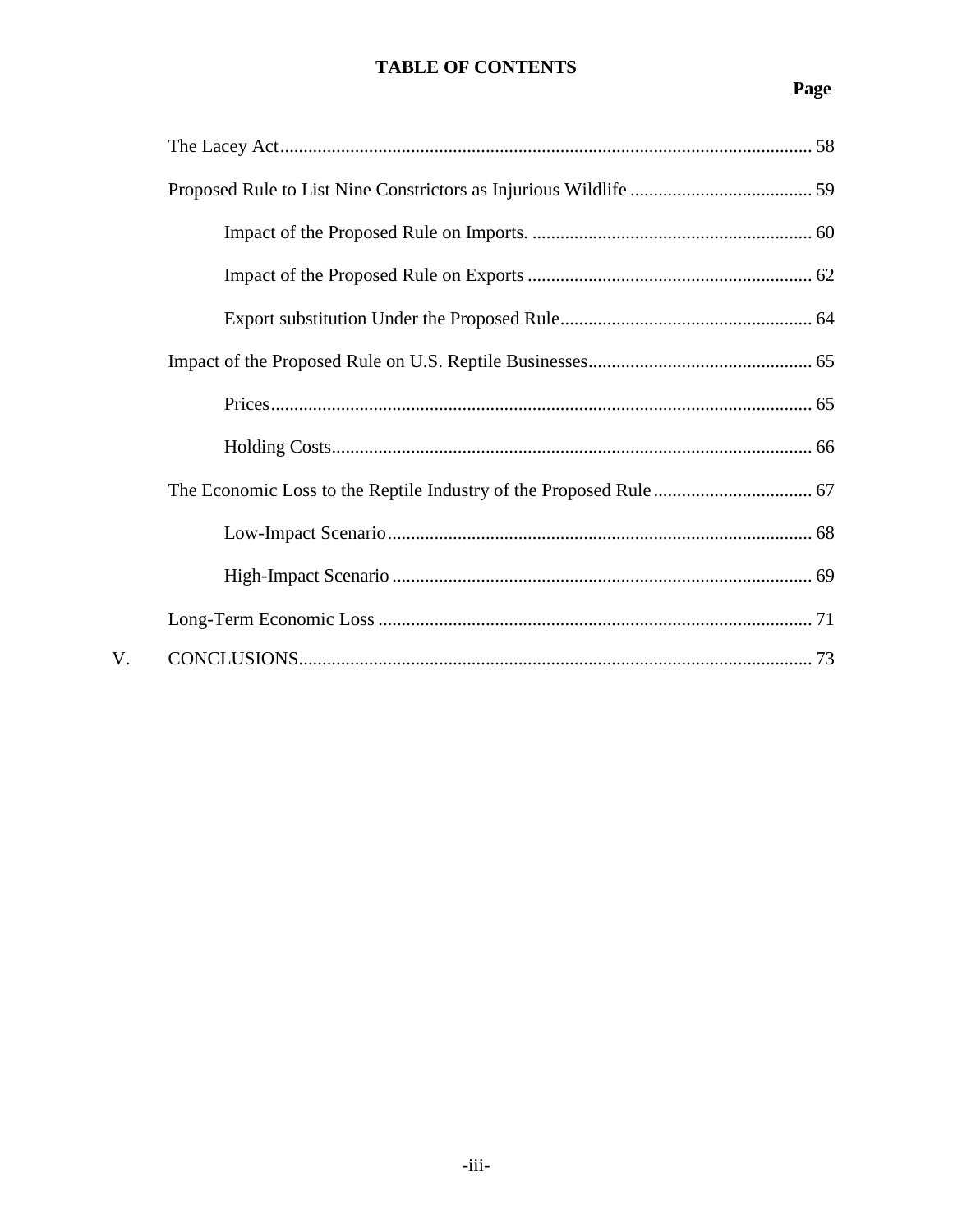#### **EXECUTIVE SUMMARY**

This report provides an overview of the modern U.S. reptile industry. The United States Association of Reptile Keepers ("USARK") commissioned this report to shed light on a largely unstudied sector of the United States economy. The report details the size, scope, and flow of trade of the reptile industry within the United States. It concludes that the U.S. reptile industry is vibrant and has grown rapidly, but that the industry has been and continues to be impeded by federal legislation and regulations restricting the import, export, and domestic sale of reptiles.

#### *Overview of the U.S. Reptile Industry*

- The U.S. reptile industry encompasses a vast number of participants including pet owners, hobbyists, breeders, importers, exporters, wholesalers, pet store proprietors, pet show promoters, entertainers, veterinarians, and manufacturers of pet food and ancillary pet products.
- In 2009 businesses that sell, provide services, and manufacture products for reptiles earned revenues of \$1.0 billion to \$1.4 billion.
- In 2009 4.7 million U.S. households owned 13.6 million pet reptiles. Reptile owners are spread throughout the United States without a concentration in any one area of the country.
- Reptile businesses can be found throughout the United States although reptile importers are more densely concentrated in Florida and California than in other states.
- The vast majority of reptile businesses are small, family-run businesses.

#### *History*

- The U.S. reptile industry has experienced a significant shift toward domestic captive breeding over the past twenty years.
- Breeders transformed snake husbandry from a hobby to a viable profession by their successful cultivation of uniquely colored snakes, called morphs.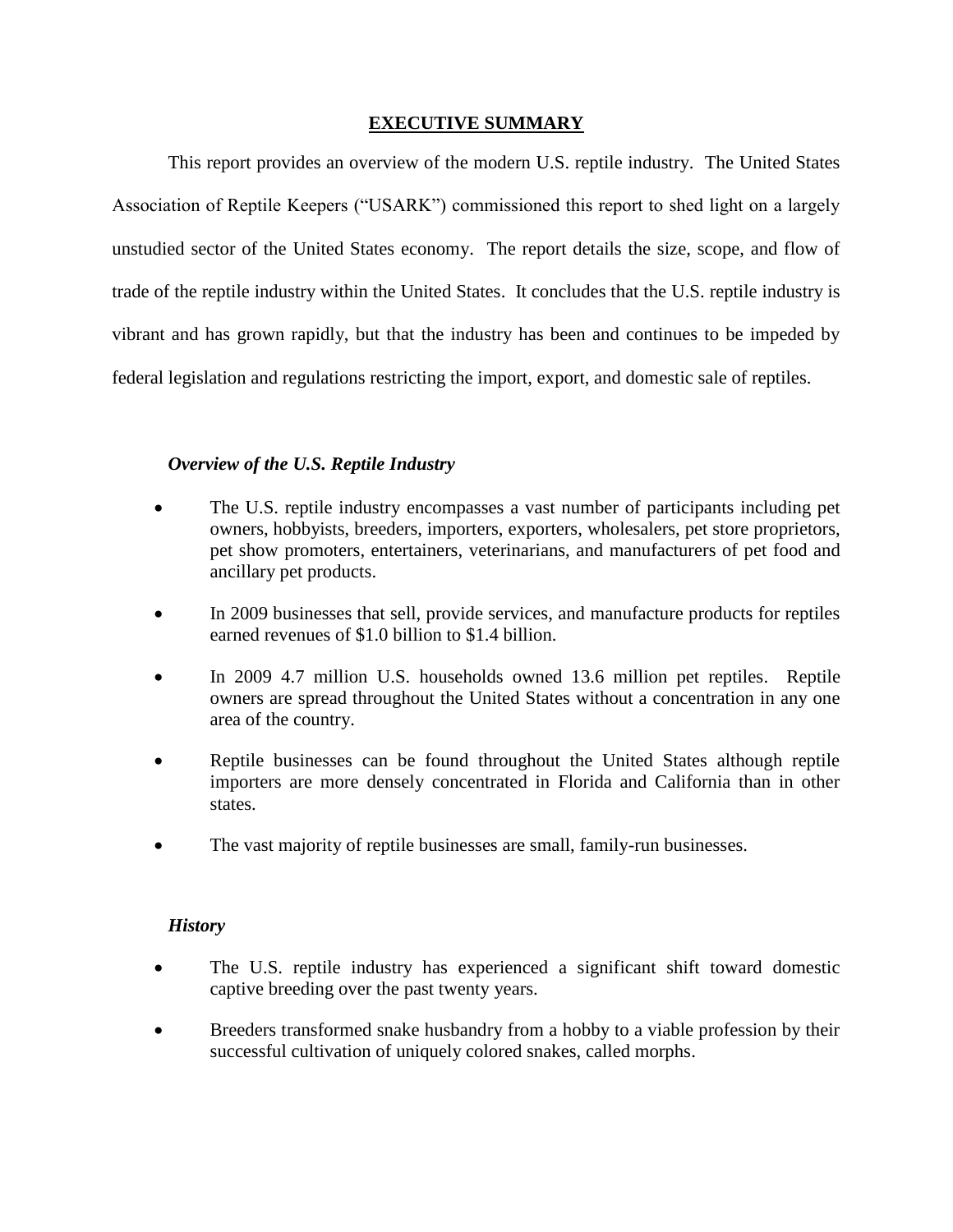US turtle farmers were pioneers in the global pet turtle market. U.S. turtle farmers continue to lead the world in pet turtle production and sales.

### *Reptile Laws, Regulations and Proposed New Regulations*

- Federal and state regulations and laws concerning reptiles have negatively impacted the reptile trade within the United States. These laws and regulations have made selling and shipping reptiles more difficult and more costly.
- A new regulatory proposal by the U.S. Fish and Wildlife Service to list nine constrictor snakes as injurious wildlife life under the Lacey Act, however, goes beyond simple increasing the costs of participants in the retail industry. The proposal will limit the nearly all sales of the nine constrictors. If enacted, the proposal has the potential to cause deep and lasting damage to the snake market- the very sector of the reptile industry that has helped to drive its growth.
- If the proposal is enacted:
- In the short-term, the industry, and snake breeders and sellers in particular, will experience significant economic losses. We estimate that revenues lost will be between \$76 million to \$104 million in the first year, a loss of 5 to 7 percent of total industry revenues.
- The long-term impact of the proposal on the reptile industry will also be severe.
- The economic loss to the industry over the first ten years after the proposal's enactment will be between \$505 million to \$1.2 billion in lost revenues, assuming historical industry sales growth.
- Even assuming no growth, the economic loss over the first ten years after the proposal's enactment will be between \$372 million to \$900 million in lost revenues.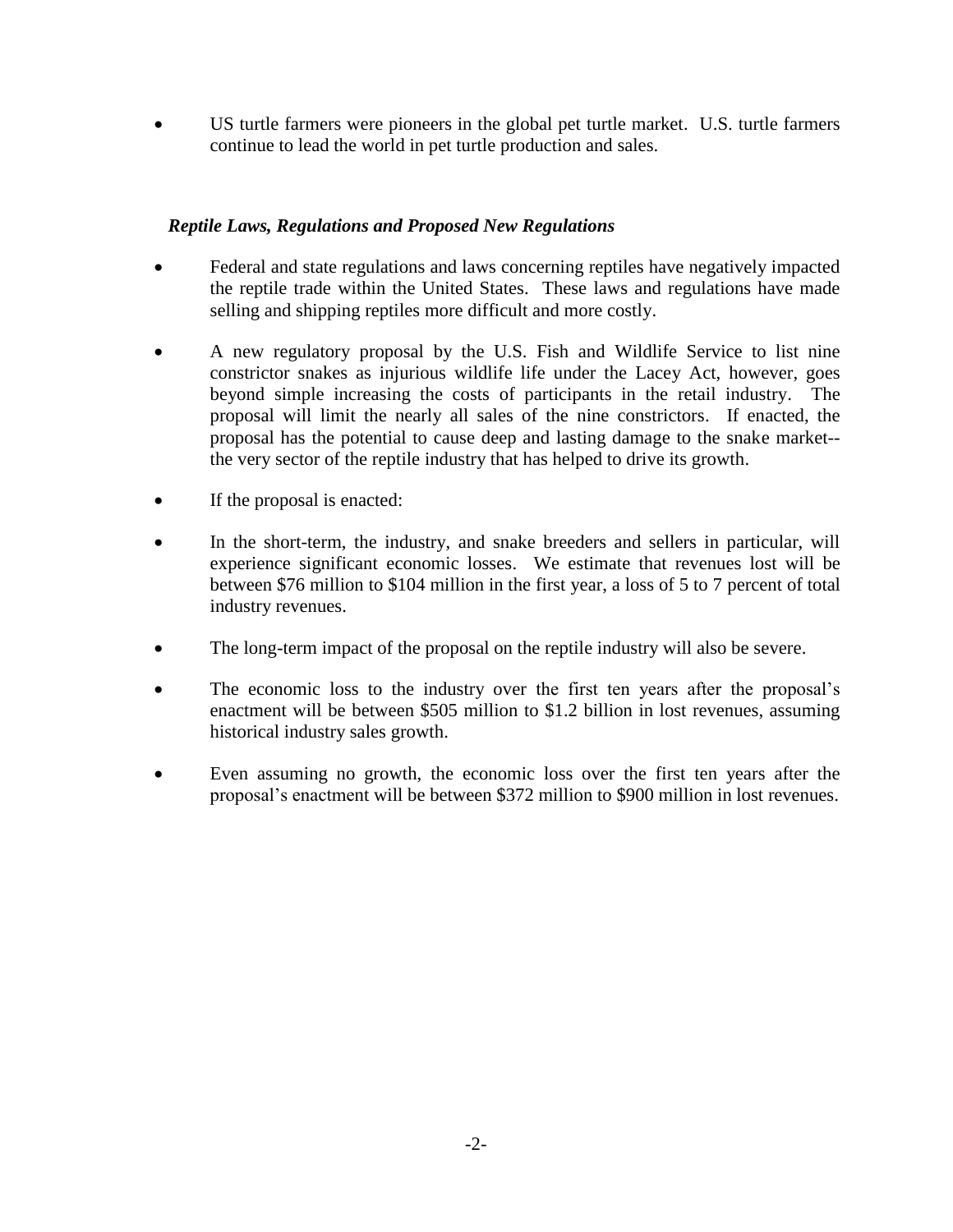#### **I. INTRODUCTION**

 $\overline{a}$ 

The modern U.S. reptile industry is young and has grown rapidly since it came of age in the 1990s. In less than two decades, it grew from a marginal side business for a few pet stores to a complex industry with annual revenues approaching \$1.4 billion. The prime movers fueling this growth are small, predominately American businesses.

Many of these businesses began as captive breeding operations run by reptile enthusiasts and hobbyists. Over the years, these businesses have expanded their customer base to include foreign pet owners. In 2009, 11.3 million live reptiles were exported from the United States, while only 900,000 live reptiles were imported into the United States.<sup>1</sup> In short, U.S. small businesses dominate the global reptile industry. $^{2}$ 

As the reptile businesses have grown, so too has reptile ownership. The American Pet Products Association ("APPA") reports that from 1994 to 2008, the number of U.S. households that own a reptile rose from 2.8 million to 4.7 million, an increase of 68%. In contrast, the number of households that own any kind of pet increased only 35% over that same period.

The individuals and businesses that comprise the industry have as a common feature their wonder and appreciation of all living creatures, especially reptiles. In researching this report, we

<sup>1</sup> United States Fish and Wildlife Agency Law Enforcement Management Information System ("LEMIS") data.

The report was commissioned by The United States Association of Reptile Keepers.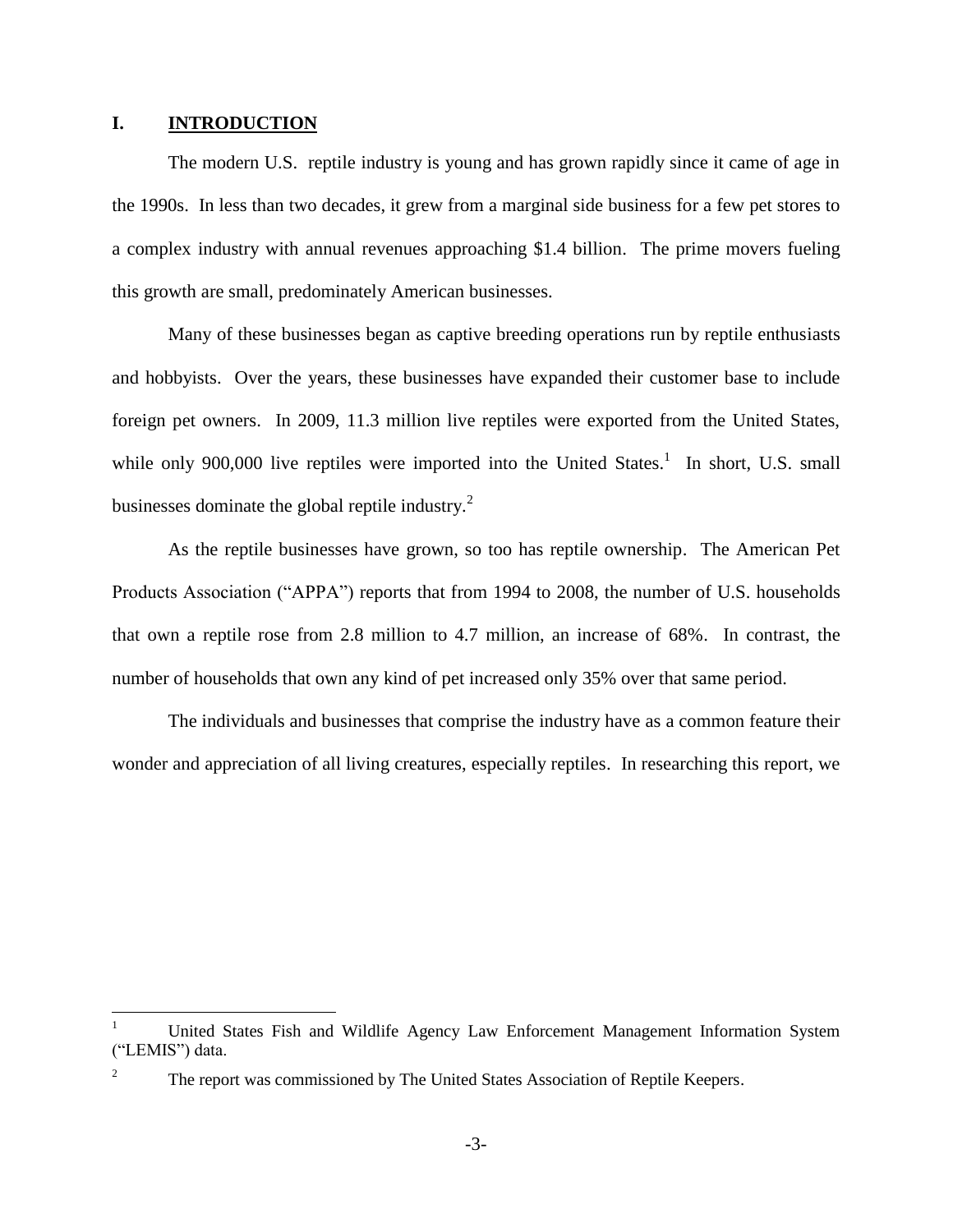have interviewed many owners of reptile businesses.<sup>3</sup> We have found that their lives followed a common narrative.<sup>4</sup> We have summarized this common narrative by creating the John Till story.

#### *The Reptile Narrative: John Till's Story<sup>5</sup>*

John Till cannot remember a time when his room was not filled with animals. He would spend most of his spare time as a kid trolling the fields and streams that bordered his neighborhood catching mice, frogs, garter snakes, and turtles. He hung around Selligman's Aquarium with his friends listening to Mr. Selligman hold court, trying to pick up tips on feeding and reptile and amphibian care. At the age of 13, when the den had been taken over by garter snakes and salamanders and even the guest room was filling up with turtles, John's mother gave him an ultimatum – if he caught something and wanted to keep it, he would have to give up an animal in his current collection. His parents were no longer buying him any more animals.

When he complained to Mr. Selligman about his mom's new rule, the pet store owner laughed. If John wanted to look after animals, he was more than welcome to feed the animals, sweep up, and clean cages at Selligman's Aquarium. He would even be paid for his labors.

 $\frac{1}{3}$ Information for this report was gathered through a variety of primary and secondary sources. Our primary sources include our interactions with reptile breeders and hobbyists at two reptile expositions in San Diego, California and Daytona, Florida, as well as interviews and surveys of a number of individuals in the reptile trade. For more information on these surveys and survey methodology see Appendix I: Estimation Methodology.

<sup>4</sup> Information for this report was gathered through a variety of primary and secondary sources. Our primary sources include our interactions with reptile breeders and hobbyists at two reptile expositions in San Diego, California and Daytona, Florida, as well as interviews and surveys of a number of individuals in the reptile trade. For more information on these surveys and survey methodology see Appendix I: Estimation Methodology.

<sup>&</sup>lt;sup>5</sup> The following narrative is a fictionalized composite of several of the life stories of reptile breeders operating in the United States.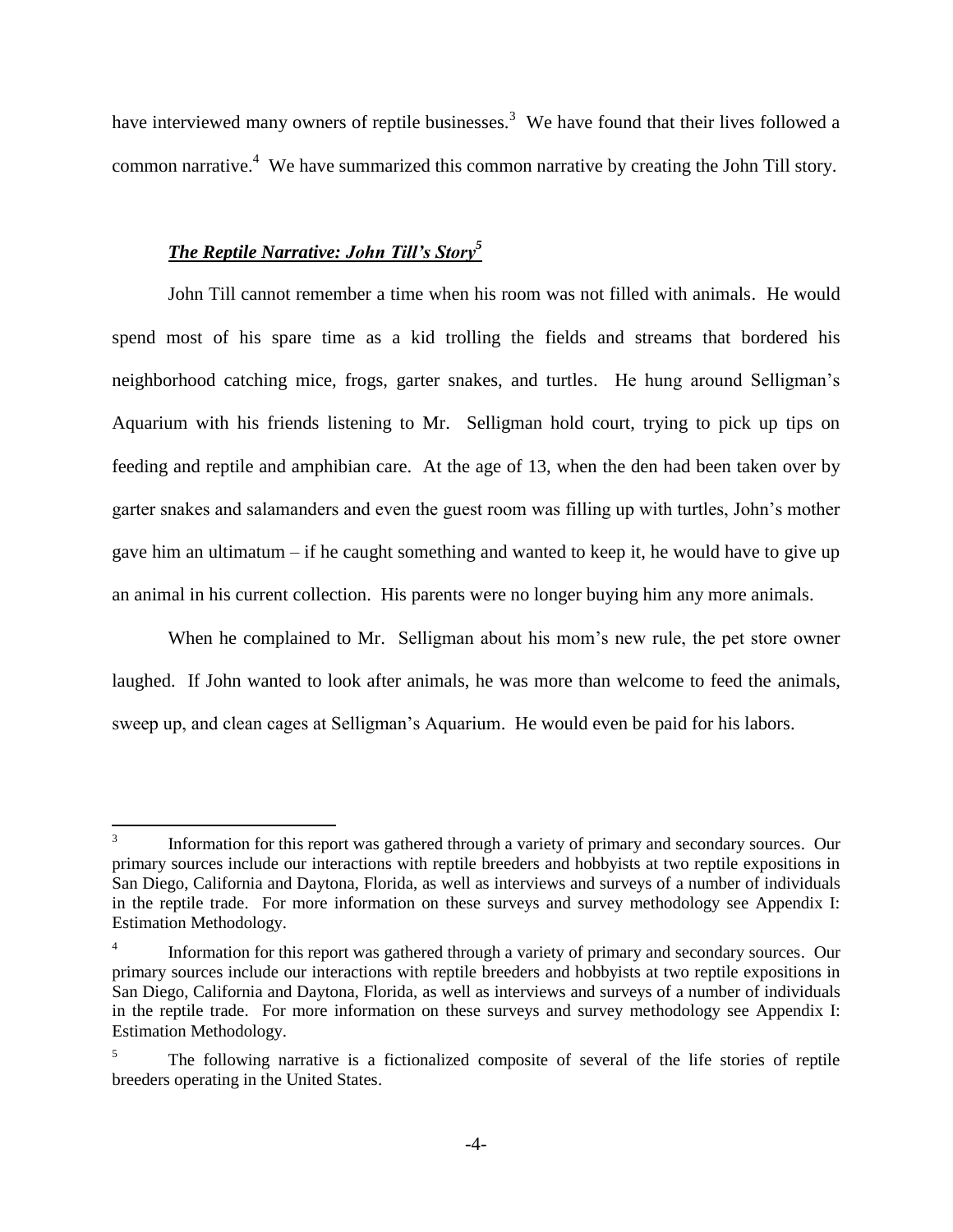By his fifteenth birthday, John was practically running Selligman's Aquarium. And he no longer just used nets to gather new reptiles as pets. He would import snakes and lizards from South America and Africa. Often, his father would often drive John to the airport to inspect and accept delivery of an insulated fifty pound box packed with neatly stacked containers. In each container was an iguana or a baby Boa constrictor. While most kids his age were working hard at mastering video games, John was learning import regulations.

When he was 16, John traveled with Mr. Selligman to Orlando, Florida to attend his first reptile trade show. To John, it was a revelation. Breeders stood behind tables covered with plastic containers filled with snakes, lizards, and turtles. All of the reptiles had such bright colors and unique markings that they looked like works of art. Each table was thronged by reptile enthusiasts, cash in hand. The best breeders were spoken of in reverent tones. Every breeder was accessible and willing to trade tips and give breeding advice. That was the life John wanted. He had found his calling. He wanted to be a snake breeder.

When he returned home, John read everything he could about snake breeding, just waiting for the National Breeders Expo to come around again. At the next year's show he bought some fantastically colored baby Boa constrictors and planned his breeding with the precision of a scientist. After four years, he sold enough snakes to recover his initial investment. Every year after that, John's business expanded. Pet stores, wholesalers, and other enthusiasts (who John counted as his friends) were eager to purchase each newly patterned Boa that he bred. Just as some people want to collect and trade Picasso paintings, John's customers wanted snakes. Some of his customers saw snakes as a good investment, some just wanted them for their collections, and some wanted them to trade. John knew that a good collectible is something one can enjoy, but could also trade if the offer is right.

-5-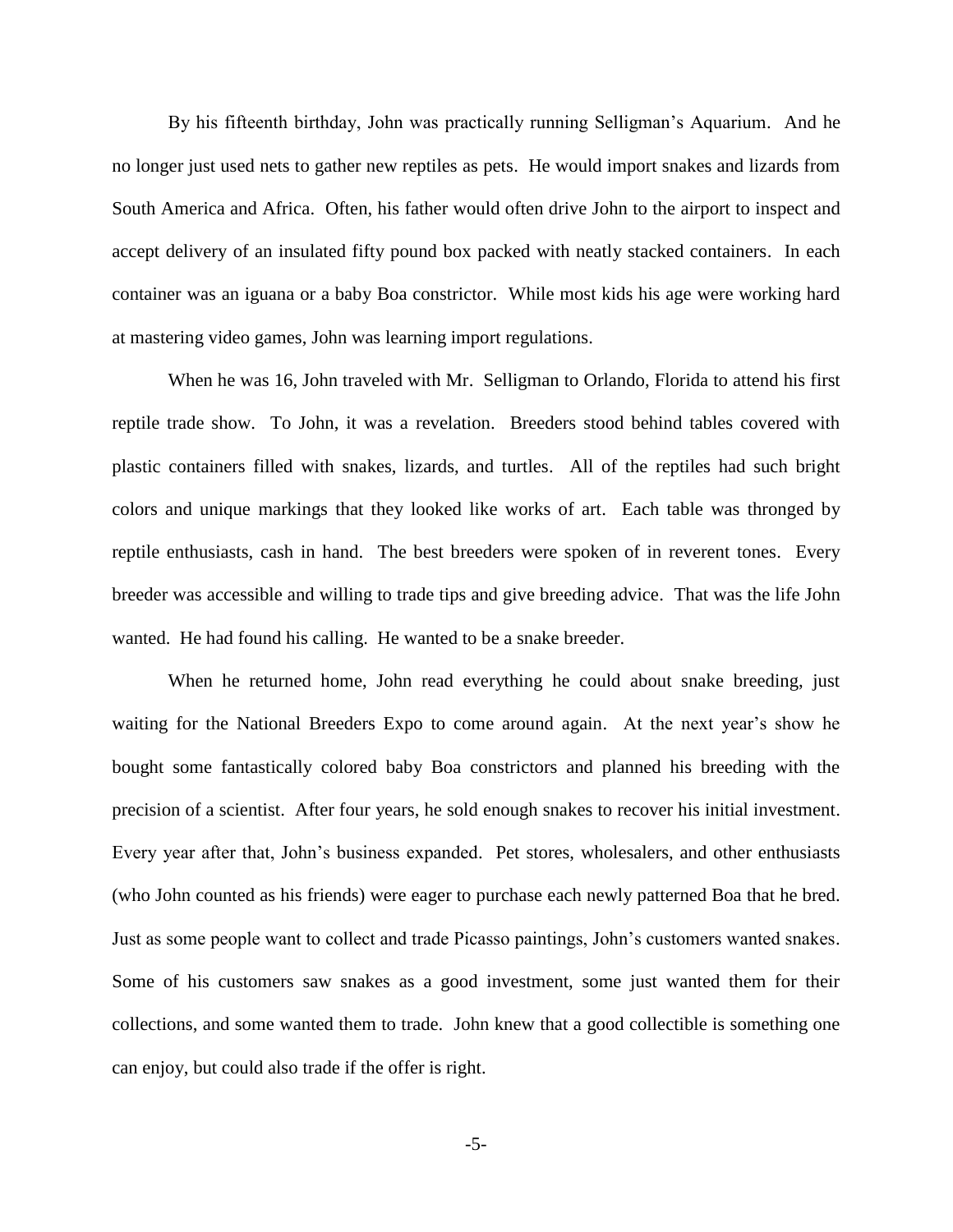It looked as if John's business would keep growing forever. At least that is what John thought. But in 2008 John's snake sales came almost to a standstill. People were no longer purchasing thousand-dollar Boas. Part of the problem was the sinking economy. Part of the problem was that, at that time, the U.S. federal government was proposing a rule change to the Lacey Act that would result in the ban on interstate shipments of Boa constrictors, as well as other constrictor species.<sup>6</sup>

The fear that these constrictors would come under the Lacey Act caused snake prices to drop, because people were selling their snakes cheaply in anticipation of the ban going into effect. Boa prices plunged. A Boa that a few years ago would have sold for \$1000, suddenly sold for less than \$50. Sales were barely enough to cover costs. And those costs, including food, cleaning supplies, utilities, veterinarian services continued unabated. As a result, the industry was in contraction. John noticed that even some of his suppliers were cutting staff. John thought of applying for a desk job and shuttering his breeding business, but he just could not do it. He loved the snakes too much and had too much invested in his business. The government's ban had not been enacted yet. Until it did, he just could not give up on his calling.

\* \* \*

While the story above focuses on one fictional breeder, it is a variation on the story of most of the breeders in the reptile industry.<sup>7</sup> For example:

 *Ralph Davis of Ralph Davis Reptiles*: "I was born in 1967 into an animal loving family. By the time I was ten years old, I was completely hooked on reptiles. I would go out and collect any kind of herp<sup>8</sup> I could find, turtles, lizards and most

 $\overline{a}$ 

<sup>6</sup> 75 FR 11808; March 12, 2010.

<sup>7</sup> See also, *mcreptiles.distortionsleep.net/about.html*, *royalconstrictordesigns.com/ index.php? page=about-us*; *www.allboas.com/fascination.php*; and *www.blackpearlreptiles.com.*

The term herp is short for herpetofauna. Herpetofauna refer to a category of animals which includes reptiles and amphibians.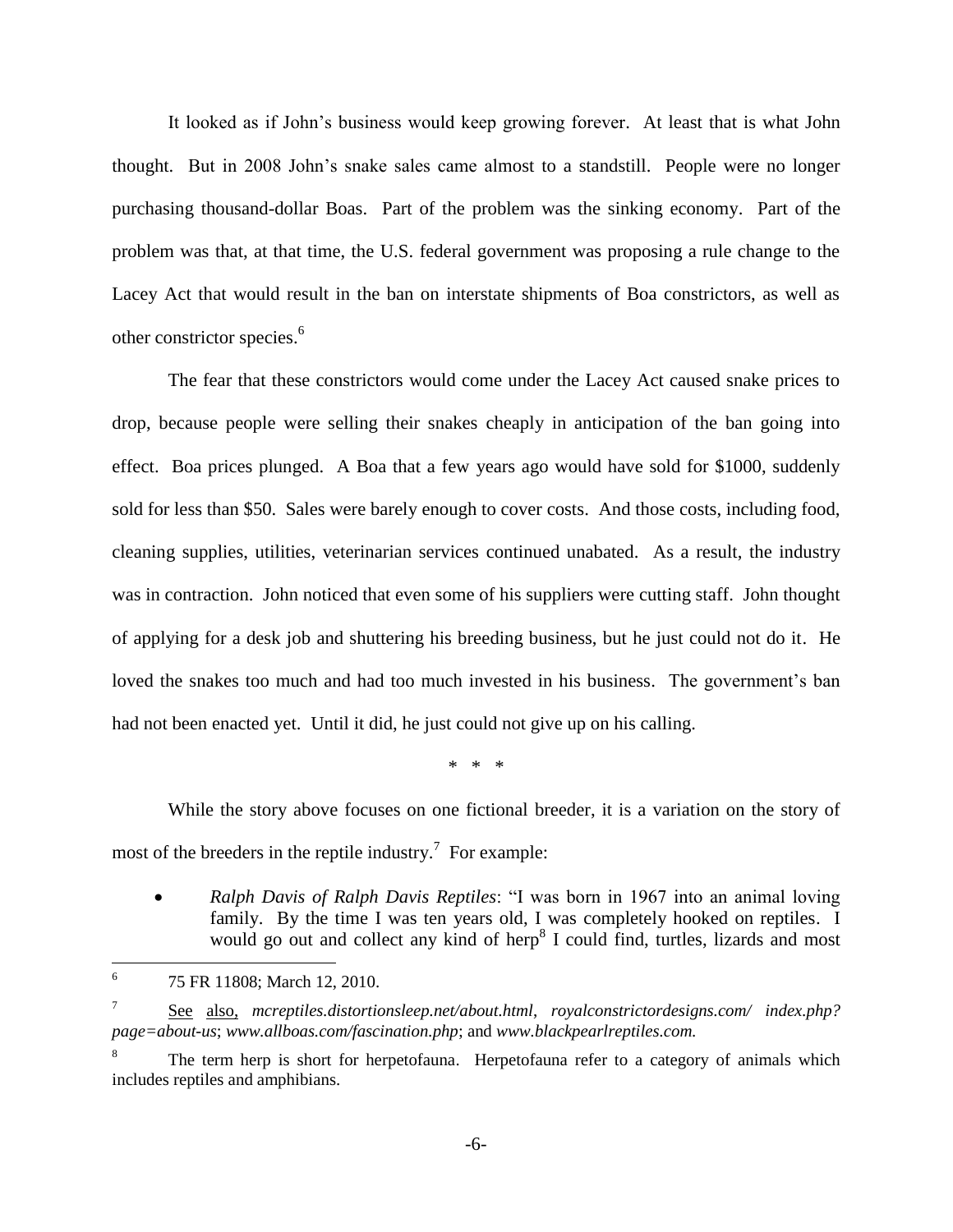definitely snakes! My bedroom was full of tanks and makeshift containers for all my "wild" pets. I worked off and on at the local pet shop for supplies, not money. I would also work for animals; at the time, Savannah monitors, skinks, and ball pythons were my favorites.

This passion for reptiles lasted into my teens and right into adulthood. I cannot remember as a kid or a teen ever not having a room full of reptiles…and it is still that way now!"<sup>9</sup>

- *Kim Thomas of The Frog Ranch: "Founder Kim Thomas spent the majority of his childhood growing up in the fields, streams, and ponds of California. He spent nearly every day collecting, keeping and caring for frogs, snakes and any other creature he was able to catch. In 1968 at the age of 12 he began his "professional" career at a pet store feeding, watering and cleaning cages. Rising every morning at 5 a.m. in order to finish in time to get to school, his afternoons were spent delivering newspapers and then it was off to the fields and creeks until dusk."10*
- *Kathy Love of CornUtopia: "I've been interested in herps (reptiles & amphibians, collectively) since early childhood. I grew up absorbed with all wildlife, including early fascinations with horses, cats & dogs. Being a veterinarian was the first career I ever dreamed of obtaining. I learned about herps through TV, visiting the local Milwaukee Zoo and Museum of Natural History, and through books.*

My first wildlife experiences were with local garter snakes, Thamnophis sirtalis, that neighborhood kids found in wooded lots near my home and used to try to scare me. That sure backfired on them! My initial fears quickly subsided and were replaced by curiosity as snakes soon became pets, and later a part-time pet business (called "Jungle Hut") in my hometown of Waukesha, Wisconsin, USA." $11$ 

Business owners like these, the John and Jane Tills, are responsible for the rise of the United

States reptile industry and for its transformation into the billion dollar industry that it is today.

### *The Counter-Narrative to the John Till Story.*

Some critics believe that the reptile industry is dominated by unscrupulous individuals

who smuggle reptiles into the United States to make easy profits. These critics contend that

11

<sup>-&</sup>lt;br>9 *http://www.worldofballpythons.com/breeders/ralph-davis-reptiles.*

<sup>10</sup> *[www.thefrogranch.com/about.php.](http://www.thefrogranch.com/about.php)*

*http://www.cornutopia.com/corn%20utopia%20on%20the%20web/20about%20kathy%20love%2 0cornutopia%20corn%20snakes%20cornsnakes.htm.*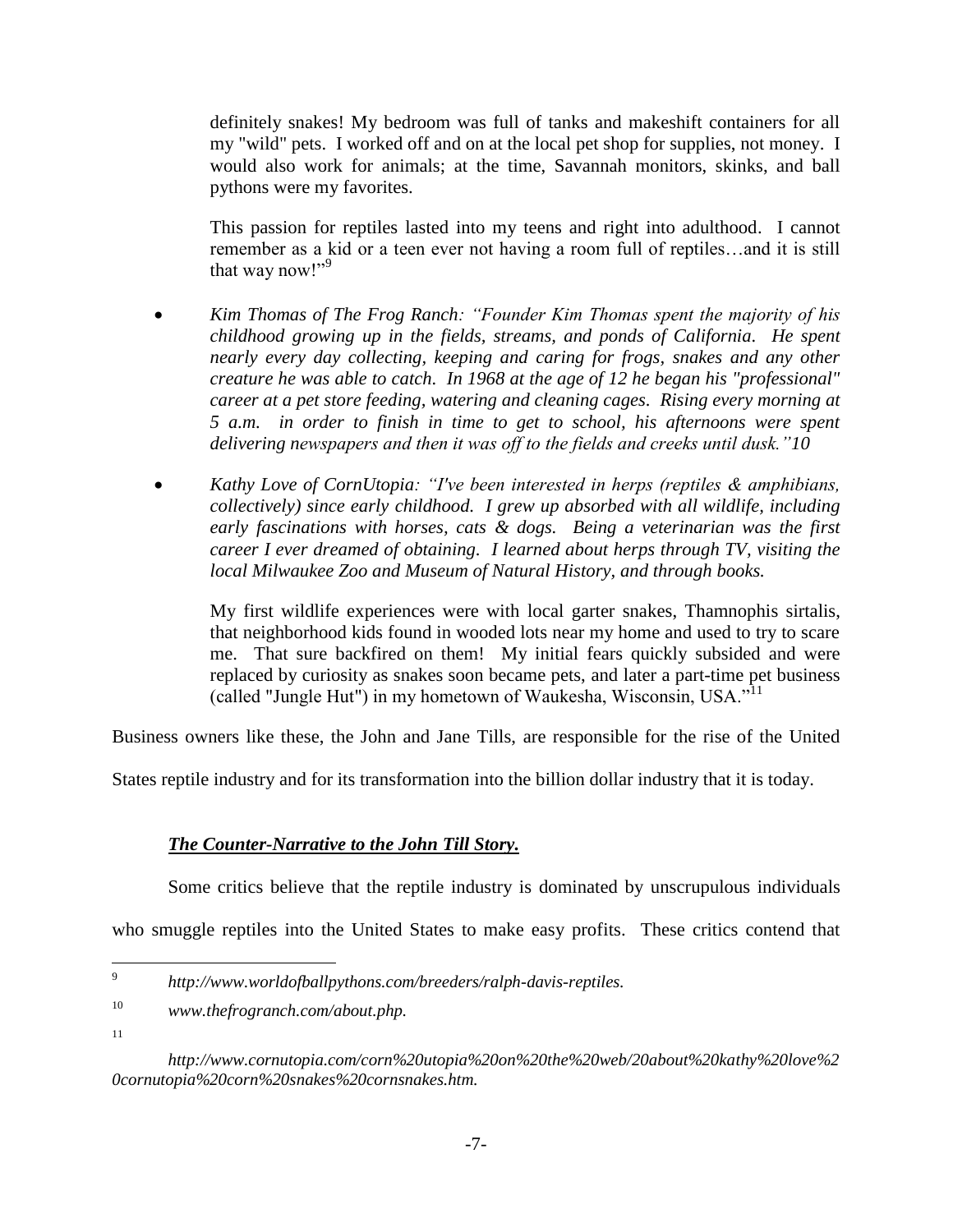retailers knowingly sell these illegally smuggled reptiles to owners who are desperate to own reptiles as pets and who do not care where the reptiles come from.<sup>12</sup> However a review of business and trade press about reptile smuggling provide little to substantiate this picture of the reptile industry. The evidence shows that the amount of live reptile smuggling that takes place in the United States is small. The handful of high-profile cases involving reptile smuggling, which have often been repeated in the popular press, took place twenty or more vears ago.<sup>13</sup>

Breeders not smugglers form the core of the modern reptile industry. The industry was built up by innovative, John Till-type breeders such as Bob Clark, Jesse Evans, Bob Applegate, and Mark and Kim Bell, who have pioneered and expanded captive breeding within the United States. This expansion has resulted in decreased reptile imports and has contributed to the fact that there is very little reptile smuggling in America.

U.S. federal government agencies and animal rights organizations often contend that there is an extremely large amount of wildlife and reptile smuggling worldwide and in the United States. For example, a joint September 1998 press release by the Department of Justice ("DOJ") and the Department of the Interior ("DOI") states that "According to INTERPOL, the value of

<sup>12</sup> <sup>12</sup> Bryan Christy, in his book on pre-1992 reptile smugglers, *The Lizard King*, takes this counter narrative picture of reptile owners one step further. He states that "Reptile people are on a trajectory from the time that they are children: bigger, meaner, rarer, hot." (See Bryan Christy, *The Lizard King: The True Crimes and Passions of the World's Greatest Reptile Smugglers,* 6-7.) Christy's view is that reptile "people," after becoming accustomed to small and safe reptiles, soon crave bigger and meaner reptiles. Their cravings lead them rarer reptiles, and, finally, they must have hot (meaning venomous) reptiles. In short, turtles and corn snakes are nothing more than the gateway drugs leading owners to collect rare albino reticulated pythons, and then to seek out highly rare, mean, and venomous snakes such as albino cobras and mambas.

If Christy were to be believed, a significant number of the 2.8 million households that owned reptiles in 1994 for example, would now be cobra and mamba owners as they progress along Christy's bigger, meaner, and hot continuum. In fact, the number of "mean and hot" snakes owned by Americans is insignificant. In short, Christy's thesis is not supported by facts.

<sup>13</sup> See Bryan Christy. *The Lizard King*.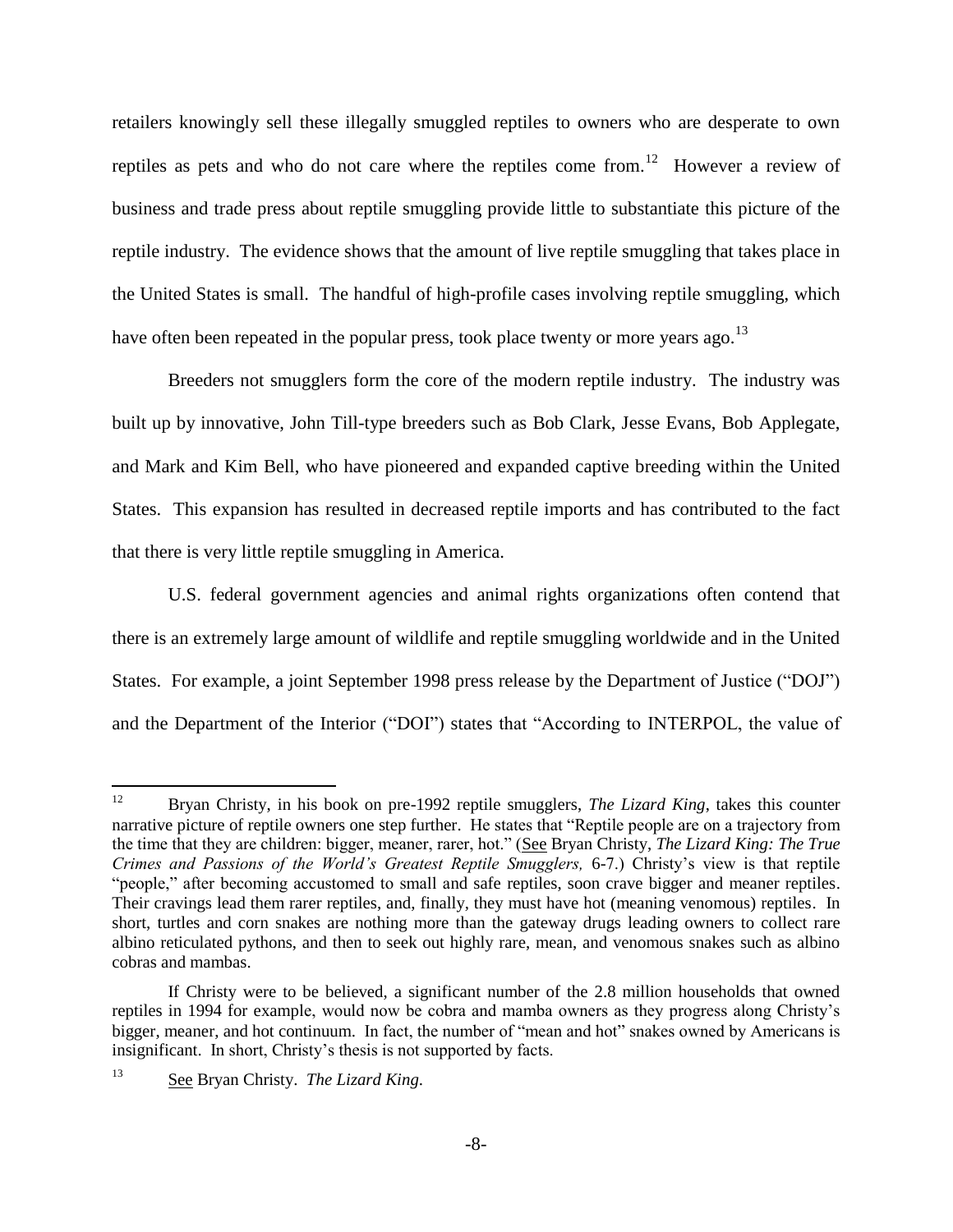illegally traded wildlife is approximately \$6 billion annually<sup> $14$ </sup> and that "Reptile smuggling is a high-profit criminal enterprise, and the United States is its largest market."<sup>15</sup>

This lurid description of the reptile industry is not supported by facts. When Bill Clark, an Interpol Secretary was interviewed about the basis for Interpol's wildlife smuggling estimates, he said, "We have no idea where the media gets its numbers, but it's not from Interpol.… Interpol has no reliable data on which to base an estimate." <sup>16</sup> Clark's comments comport with the statements of Peter Younger, director of Interpol's wildlife crime division. Younger states that, for wildlife smuggling, "Our best guess is anything from 10 to 15 percent of the lawful trade  $\ldots$  but it's only an educated guess."<sup>17</sup> Based on Interpol's educated guesses, illegal wildlife trade worldwide is \$1 to \$3 billion, a figure which is significantly lower than the figures quoted by U.S. government officials.

 $14$ <sup>14</sup> "DOJ, DOI Announce Arrest of Renowned Reptile Smuggler," September 15, 1998. The DOJ repeats the \$6 billion wildlife smuggling claim in an 2000 press release, "Reptile Smuggler Extradited to the United States from Mexico," U.S. Department of Justice August 23, 2000.

In 2008, the Congressional Research Service made the claim that "Global trade in illegal wildlife is a growing illicit economy, estimated to be worth at least \$5 billion and potentially in excess of \$20 billion annually." However, the paper concedes that "the illegal trade is difficult to quantify with any accuracy." See Sheikh, Pervaze A. and Liana Sun Wyler. "International Illegal Trade in Wildlife: Threats and U.S. Policy," Congressional Research Service, Updated August 22, 2008.

<sup>15</sup> "DOJ, DOI Announce Arrest of Renowned Reptile Smuggler." See also U.S. Fish and Wildlife Service, "Probe of International Reptile Trade Ends with Key Arrests," September 15, 1998. The Service states in this release that, "Reptiles have become increasingly popular as pets and as high-priced live collectables. Collectors and breeders are enticed by the lure of the exotic, making rare reptile species an extremely profitable black-market commodity."

Similarly, in 2007, Joseph O. Johns, the Chief of the Environmental Crimes section in the United States attorney's office in Los Angeles stated that "Wildlife smuggling is the nation's second-largest black market, just behind narcotics, accounting for \$8 billion to \$10 billion a year in sales." Jennifer Steinhauer, "Wildlife Smugglers Test Their Skills, Even at the Airport," New York Times, April 6, 2007. *http://www.nytimes.com/2007/04/06/us/06wildlife.html*.

<sup>&</sup>lt;sup>16</sup> Bryan, Christy, "Wildlife Smuggling: Why Does Wildlife Crime Suck," The Huffington Post, Updated March, 18, 2010 *http://www.huffingtonpost.com/2010/01/04/wildlife-smuggling-why-do\_n\_ 410269.html.*

<sup>17</sup> *http://www.america.gov/st/energy-english/2008/June/20080616142333 mlenuhre t0. 8286859. html.*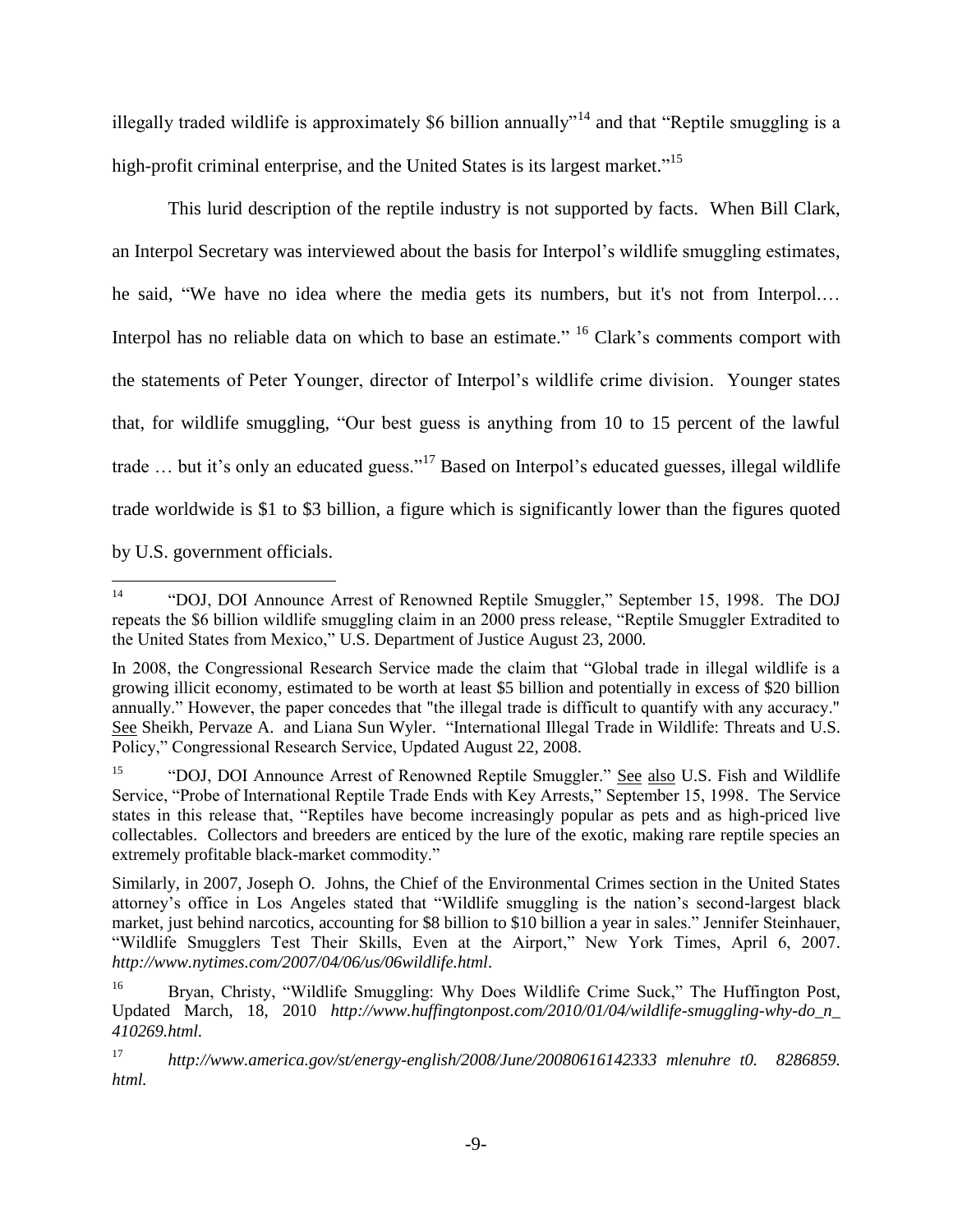Evidence indicates that only a small fraction of wildlife smuggling takes place in the United States. An even smaller fraction involves smuggling of reptiles into the United States. An analysis of smuggling in the United States was conducted by the U.S. Department of Agriculture's Economic Research Service using wildlife trade data for the years 2000-2004.<sup>18</sup> The USDA report states: "based on fragmentary inspection of the data, wildlife smuggling accounts for approximately 1 percent of commercial wildlife shipments to the United States."<sup>19</sup> According to the report, total earnings from wildlife smuggling in United States amounted to about \$17 million per year for the five-year period, 2000-2004. The report does not disaggregate the value of shipments by wildlife type, but it does suggest that reptile smuggling is a very minor proportion of the \$17 million. It also suggests that reptile smuggling primarily involves shoes and leather products, not live reptiles.<sup>20</sup>

From another perspective, if reptile smuggling were so prevalent in the United States, one would expect to see numerous accounts of law enforcement activity involving the illegal trade. There are few such accounts. In fact, a review of the Service's enforcement records for 2006- 2010 list only four cases involving smuggling of reptiles. They are:

A reptile smuggler based in Washington State was sent to prison for two years for the unlawful importation of more than 230 reptiles from Thailand; the shipments, valued at over \$30,000, entered the United States in falsely labeled express mail packages.

 $\overline{a}$ <sup>18</sup> The study was based on an internal U.S. Fish and Wildlife report titled "Illegal Wildlife Trade."

<sup>&</sup>lt;sup>19</sup> Peyton Ferrier, "The Economics of Agricultural and Wildlife Smuggling," United States Dept. of Agriculture, Economic Research Service, no. 81, Note: Ferrier states that the November 2005 U.S. Fish and Wildlife Service internal report reports that : ". . . though enforcement personnel know a great deal about what illegal trade activities occur locally, there is less understanding of illegal trade activity nationally. . . ."

<sup>&</sup>lt;sup>20</sup> Even if one assumes that the USDA estimate is off by a factor of 10, i.e., the USDA understates wildlife smuggling by 90%, even that suggests that total wildlife smuggling into the United States would amount to less than \$200 million. Even this upper bound estimate hardly supports the oft-heard statement that the illegal wildlife trade is second in size to only the illegal drug trade.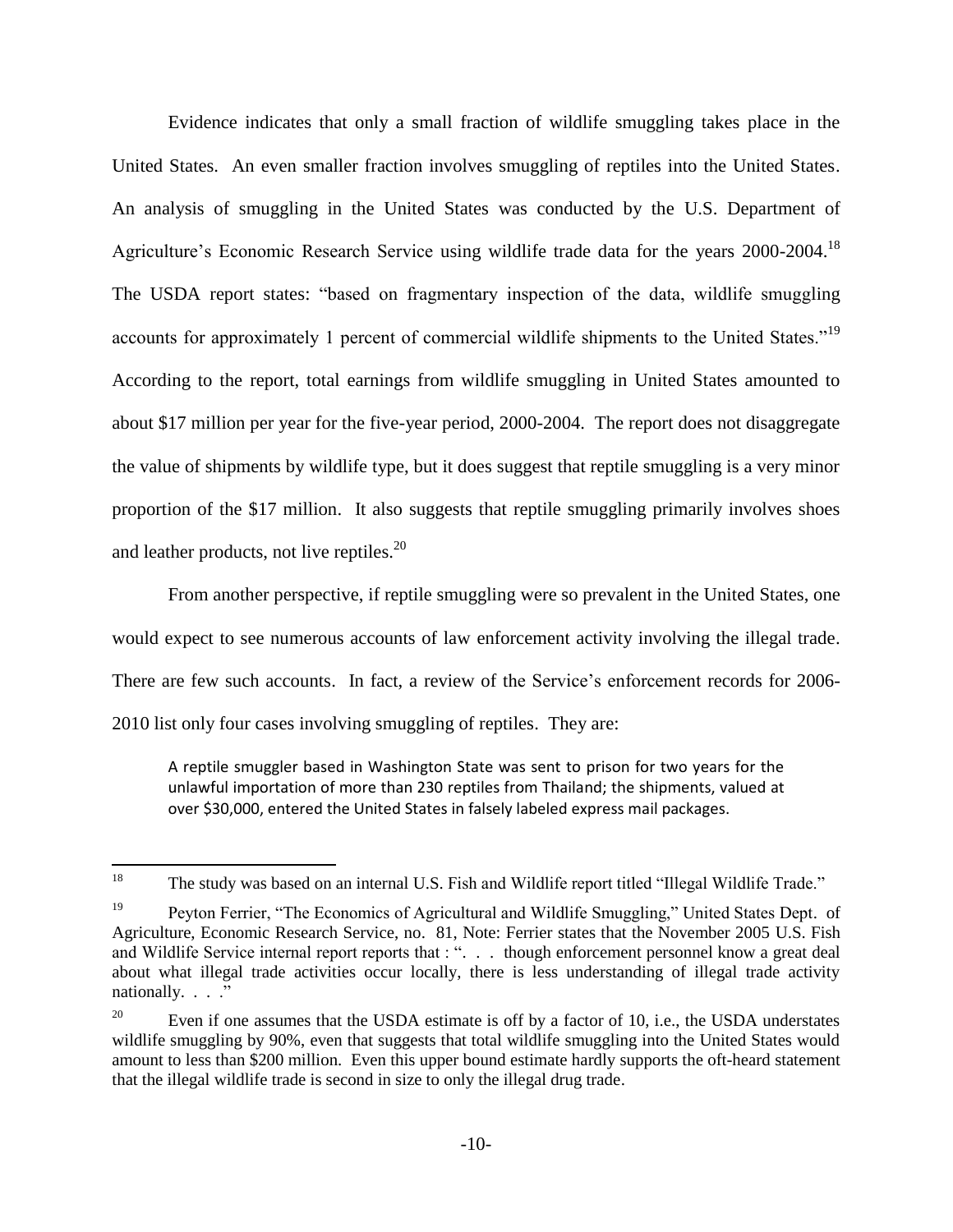A Virginia man who pleaded guilty to illegally importing CITES-listed tortoises was fined \$15,000.

A California man was convicted for his role in an international conspiracy to smuggle wild-caught protected Burmese and Indian star tortoises from Singapore for distribution in the United States.

A cooperative U.S./Canadian undercover investigation exposed the smuggling of protected reptiles from Canada to dealers and collectors in the United States.<sup>21</sup>

The lack of public record of enforcement suggests that reptile smuggling occurs relatively rarely in the United States.

There is no doubt that some reptiles were and still are smuggled into the United States. Any product that is deemed illegal to import will be smuggled into the country if potential customers of the illegal product are willing to pay the costs necessary to induce someone to smuggle the product into the country. This is true for any product, be it lumber, caviar, or reptiles. However, the evidence suggests that smuggling is not a cornerstone of the reptile industry as claimed.

In addition, over time, the federal government has expanded the list of animals, including reptiles, that have restrictions placed on their import into the United States both by law and by regulation. As more wildlife is added to the restricted list, economic theory predicts that, *ceteris paribus*, the amount of smuggling will increase. On the other hand, economic theory also predicts that as the production of domestic captive-born reptile increases, with concomitant decreases in reptile prices*, ceteris paribus*, the benefits from smuggling illegally wild-caught reptiles decrease and the number of reptiles smuggled will also decrease. It appears as if the expansion of captive reptile breeding in the United States has helped to crowd out smuggling.

 $\overline{a}$ 

<sup>&</sup>lt;sup>21</sup> "Wildlife Trafficking Investigations 2006-2010 Highlights." U.S. Fish and Wildlife Service, Office of Law Enforcement, p. 3.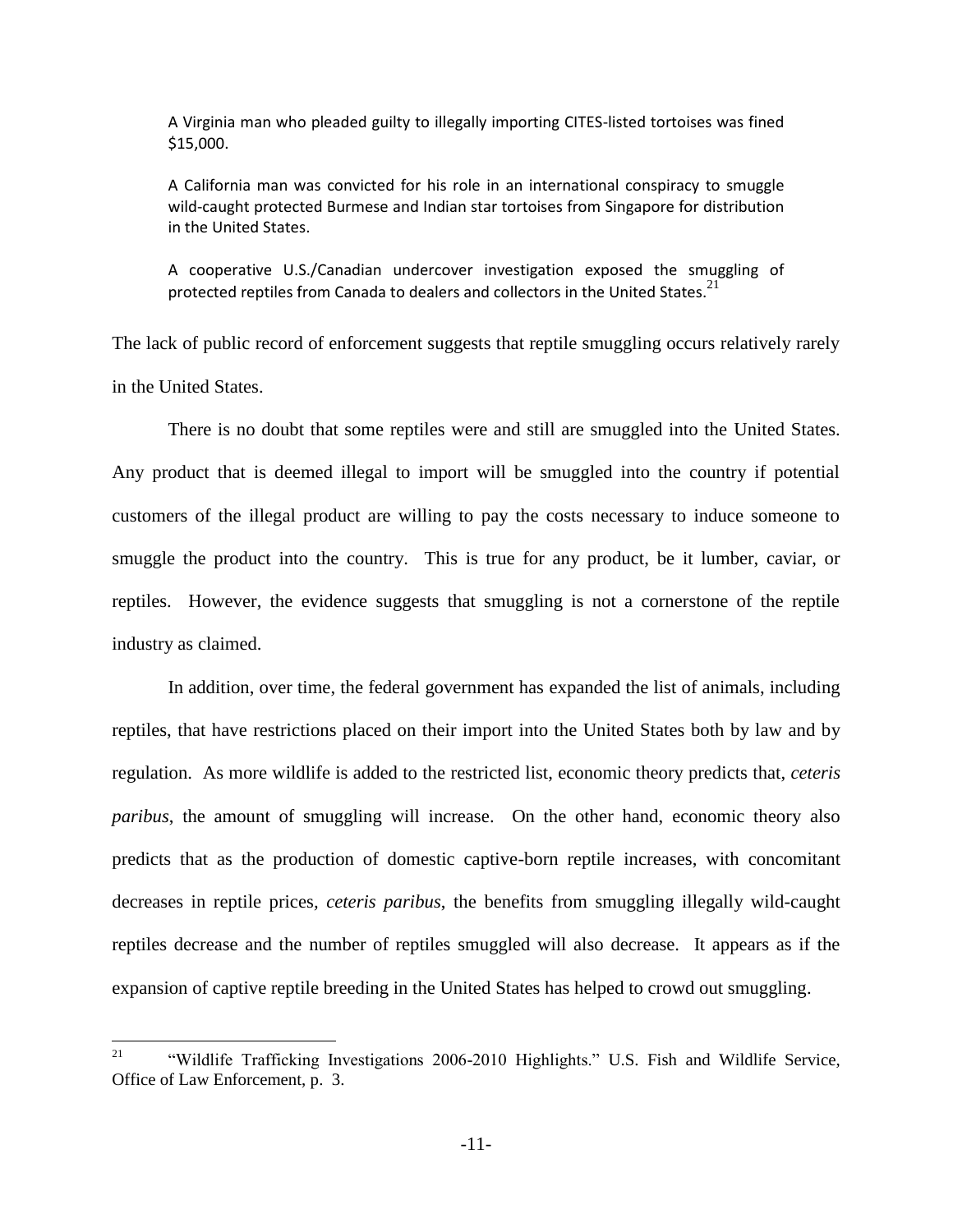The past two decades have witnessed a tremendous growth in the number and variety of reptiles bred in captivity in the United States. Indeed, captive breeding operations form the foundation of the modern U.S. reptile industry. These businesses have added jobs and have contributed revenues to the overall U.S. economy. It is likely that their success has also led to a significant decrease in reptile smuggling, as well as a decrease in the incentives to smuggle reptiles.

#### **II. PARTICIPANTS IN THE MODERN U.S. REPTILE INDUSTRY**

The U.S. reptile industry encompasses a vast number of participants including pet owners, hobbyists, breeders, importers, exporters, wholesalers, pet store proprietors, pet show promoters, entertainers, veterinarians, and manufacturers of pet food and ancillary pet products. Below, we describe some of these participants and the roles they play in the industry.

#### *Reptile Pet Owners*

According to the APPA, approximately 4.7 million U.S. households owned 13.6 million reptiles in 2010.<sup>22</sup> While reptile ownership has dipped slightly in the last two years from its peak of 4.8 million households in 2008, reptile ownership is still at its second highest level since 1994, the year that APPA began surveying households about reptile ownership.<sup>23</sup> Based on our interviews with industry members, it is widely believed that when the economy recovers, reptile ownership will once again be on the rise.

 $22\,$ <sup>22</sup> 2009/2010 APPA National Pet Owners Survey (Hereafter "2010 APPA Study"). American Pet Products Association. p. 453.

<sup>23</sup> Id.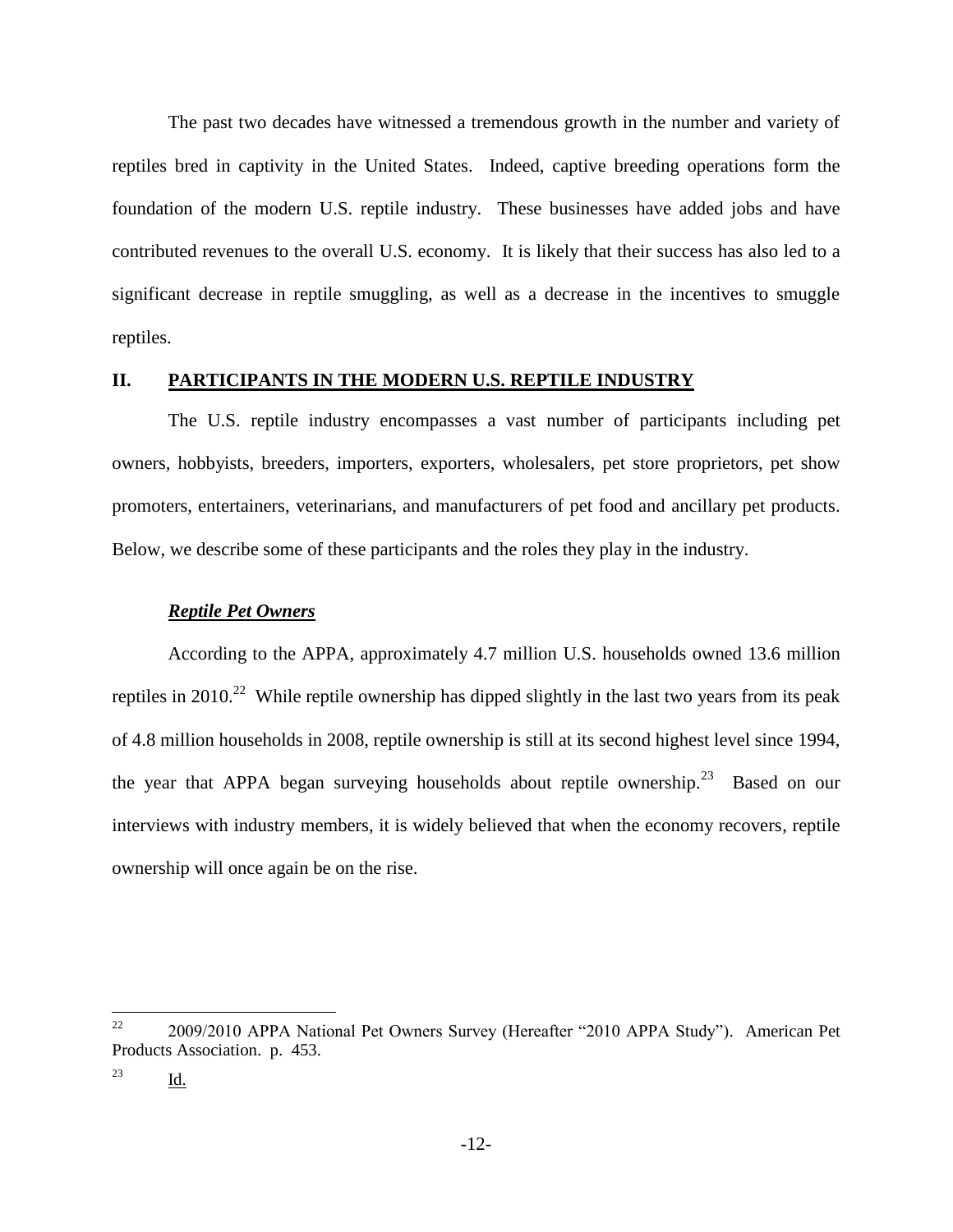Demographically, reptile owners tend to be younger and have higher household incomes than the U.S. population as a whole.<sup>24</sup> Reptile owners are spread throughout the country, without a concentration in any one region.<sup>25</sup> They are just as likely as the rest of the U.S. population to live in big cities, rural areas, or small towns.<sup>26</sup>

APPA estimates that in 2010, reptile owners purchased nearly \$1.7 billion worth of ancillary products and services used for the care of reptiles.<sup>27</sup> Table 2.1 shows that turtle owners alone spent \$765 million.

| TABLE 2.1                                                                                                |                              |                                |                                                                     |                                                         |  |  |
|----------------------------------------------------------------------------------------------------------|------------------------------|--------------------------------|---------------------------------------------------------------------|---------------------------------------------------------|--|--|
|                                                                                                          |                              |                                | <b>Total Consumer Reptile Product and Service Expenditure, 2010</b> |                                                         |  |  |
| <b>Reptile Type</b>                                                                                      | Percentage of<br>Households* | Number of<br><b>Households</b> | <b>Average Gross</b><br><b>Expenditure Per</b><br>Household (\$)    | <b>Total Gross Expenditure</b><br>For Reptile Type (\$) |  |  |
| Iquana                                                                                                   | 9                            | 423.000                        | 517                                                                 | 218,691,000                                             |  |  |
| Lizard (other)                                                                                           | 17                           | 799.000                        | 511                                                                 | 408,289,000                                             |  |  |
| Turtle                                                                                                   | 59                           | 2,773,000                      | 276                                                                 | 765,348,000                                             |  |  |
| Snake                                                                                                    | 18                           | 846,000                        | 313                                                                 | 264,798,000                                             |  |  |
| Other                                                                                                    | 5                            | 235,000                        | 5                                                                   | 19,975,000                                              |  |  |
| 4,700,000<br><b>Total</b><br>357<br>100<br>1,677,101,000                                                 |                              |                                |                                                                     |                                                         |  |  |
| *Percent of households will not add up to 100% because some household own more than one type of reptile. |                              |                                |                                                                     |                                                         |  |  |
| Source: 2010 APPA Study data.                                                                            |                              |                                |                                                                     |                                                         |  |  |

Based on our interviews and discussions with industry participants, there are roughly

three categories of reptile owners (in order of the number of owners in each category):

<sup>24</sup> Id.

<sup>&</sup>lt;sup>25</sup> 2010 APPA Survey, p. 499.

 $^{26}$  Id.

<sup>&</sup>lt;sup>27</sup> We believe APPA's \$1.7 billion estimate of consumer spending on reptiles includes spending on products which can be used for both reptiles and humans, such as paper towels and Windex. For an estimate of total revenues from businesses that offer services and manufacture products specifically for reptiles. See Table 2.16.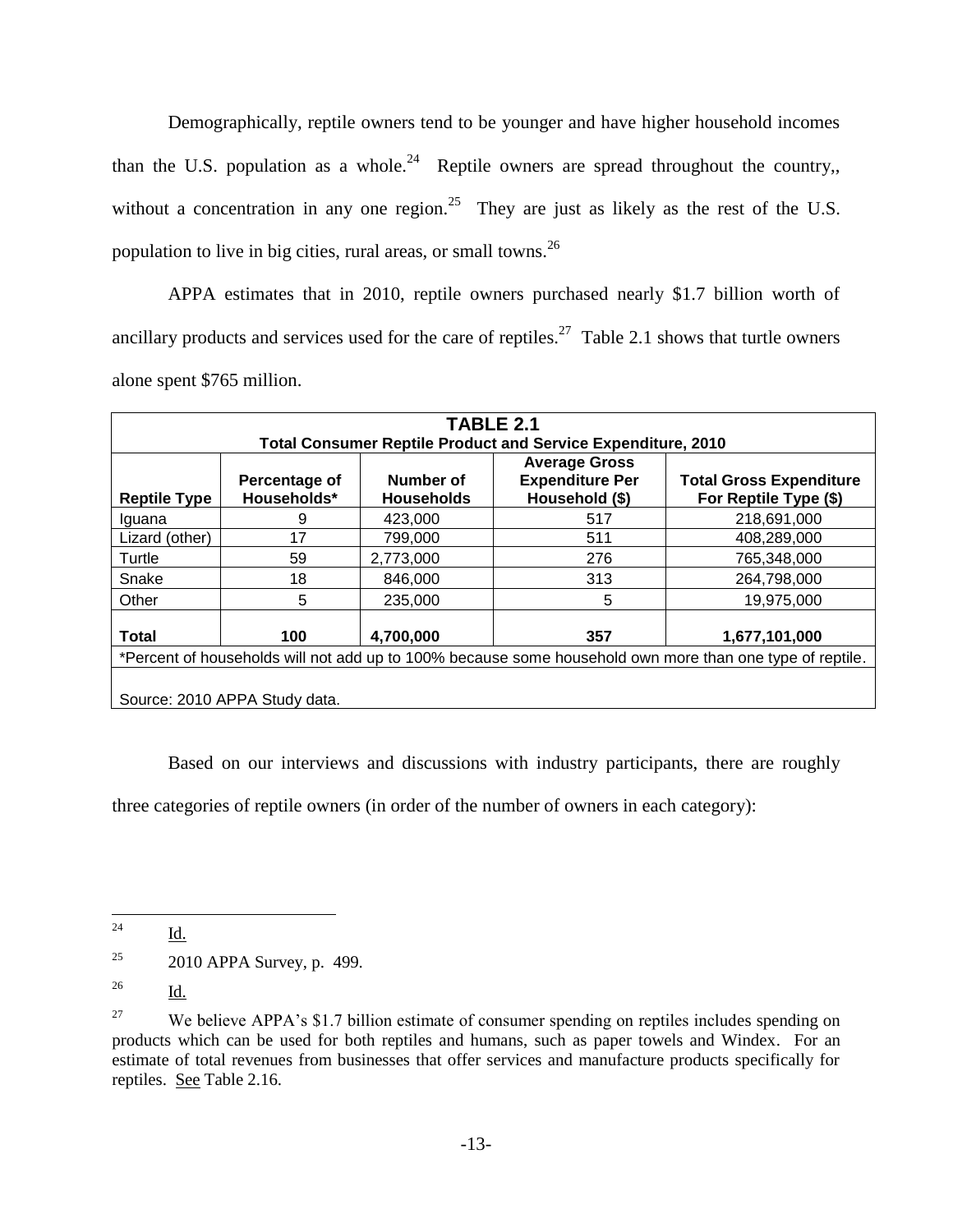First-time owners and novices, who tend to buy only a few small, less expensive, and easily manageable reptiles, such as turtles, corn snakes, geckos, and bearded dragons.<sup>28</sup> Novice owners are often children who do not have a good deal of experience owning a reptile. However, many novices have what some refer to as a wonder about nature, and become reptile enthusiasts<sup>.29</sup>

Enthusiasts, who are distinguished by the depth of their interest and knowledge about reptiles and reptile care. Spending on reptile products and medical care among enthusiasts is around four times greater than the average reptile owner.<sup>30</sup> While the number of reptiles that each enthusiast owns varies greatly, what binds them is their love of reptiles. In addition, they take an active interest in what we refer to as reptile culture. That is, they attend reptile shows, read reptile publications, and join reptile and amphibian societies. Enthusiasts tend to own not only more reptiles than novices, but the reptiles they collect are more exotic and more spectacular (in terms of morphology and coloration) than those of novices. $31$ 

Hobbyists, or part-time breeders, are reptile owners that actively engage in breeding reptiles. Hobbyists study the genetics of reptiles so that they can plan to breed their animals to achieve certain body types and colorations. Almost every hobbyist sells (or intends to sell) at

<sup>28</sup> Personal communication with a leading reptile retailer.

 $29$  Personal communication with a leading reptile retailer.

<sup>30</sup> *Reptiles Magazine*, a publication for reptile enthusiasts, reports in its 2010 reader survey that its average reader spends \$1500 per year on "supplies, medical care, and other necessary items for [a] reptile." This is roughly 4.5 times the household weighted average spending reported for all reptile owners in the APPA 2010 study, \$330.

<sup>&</sup>lt;sup>31</sup> Personal communication with a leading reptile retailer.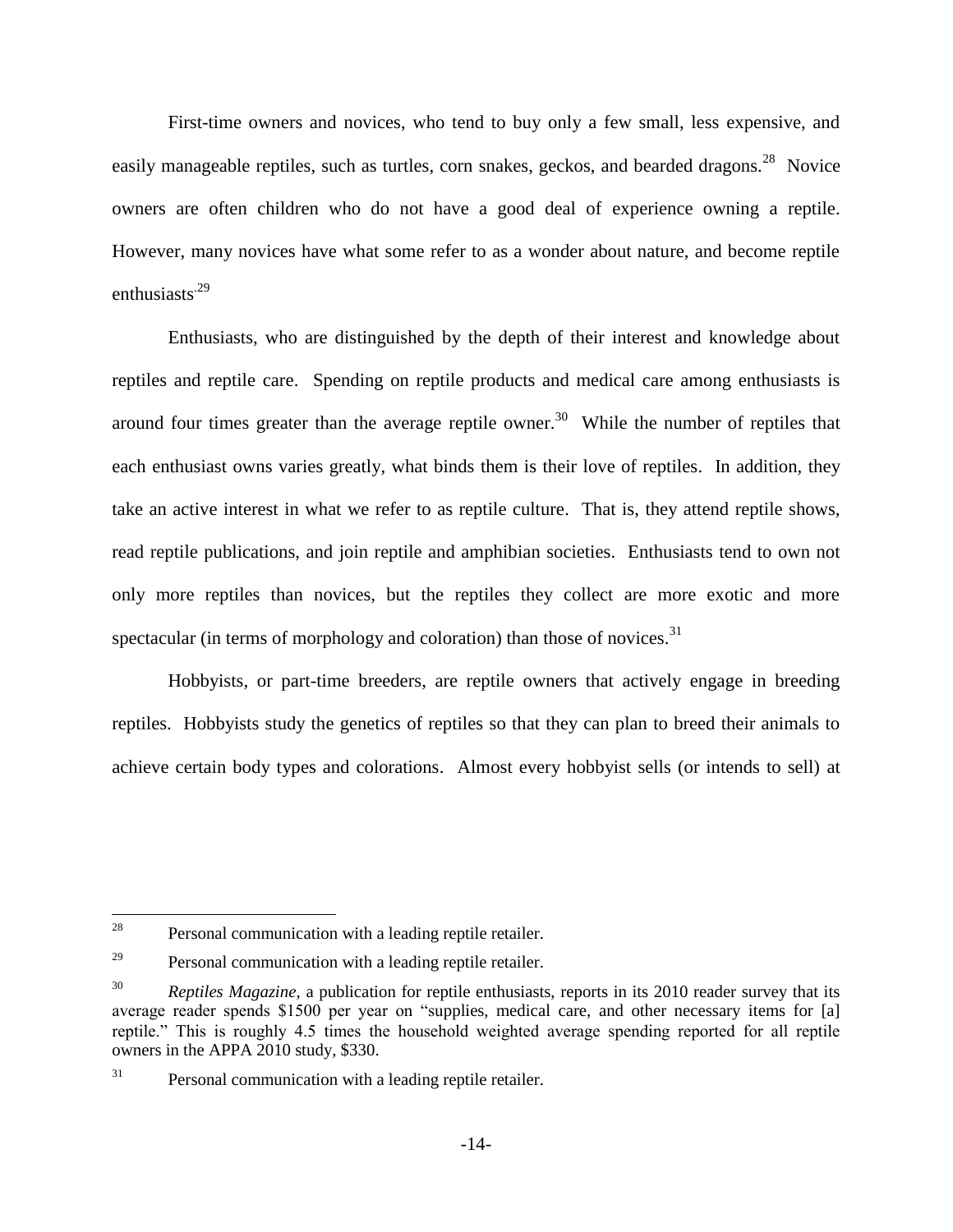least some of his or her collection. Many part-time breeders will sell the reptiles they have bred at local reptile shows. It is estimated that there ate 8,000 to 10,000 reptile owners in this group.<sup>32</sup>

The novice, enthusiast, and hobbyist classifications are fluid. A novice may bond with her pet and develop a more active interest in reptiles and become a reptile enthusiast. Some enthusiasts may start to breed and sell some of their captive bred reptiles, albeit on a small scale. Indeed, a particularly successful part-time breeder may decide to try to breed reptiles full-time and become a professional reptile breeder.

#### *Reptile Suppliers*

Typically, reptiles are either captive bred domestically or imported from other countries. An imported reptile is typically wild-caught but it can also be captive bred. A reptile may pass through many hands before it reaches its final owner. We attempt to describe components of the reptile supply chain, but caution that, realistically, supply chains are more complicated than our simplified descriptions. One company may provide the services that we describe as two separate links in the supply chain, such as breeders who also import. Similarly, when we categorize total revenues for a particular business, we ascribe all revenues from that business to the primary function of that business. For example, if a business primarily engages in breeding, but also exports, we ascribe all revenues that the business earns from breeding and exporting to breeders.

 $32$ 

Personal communication with leading reptile retailers and manufacturers.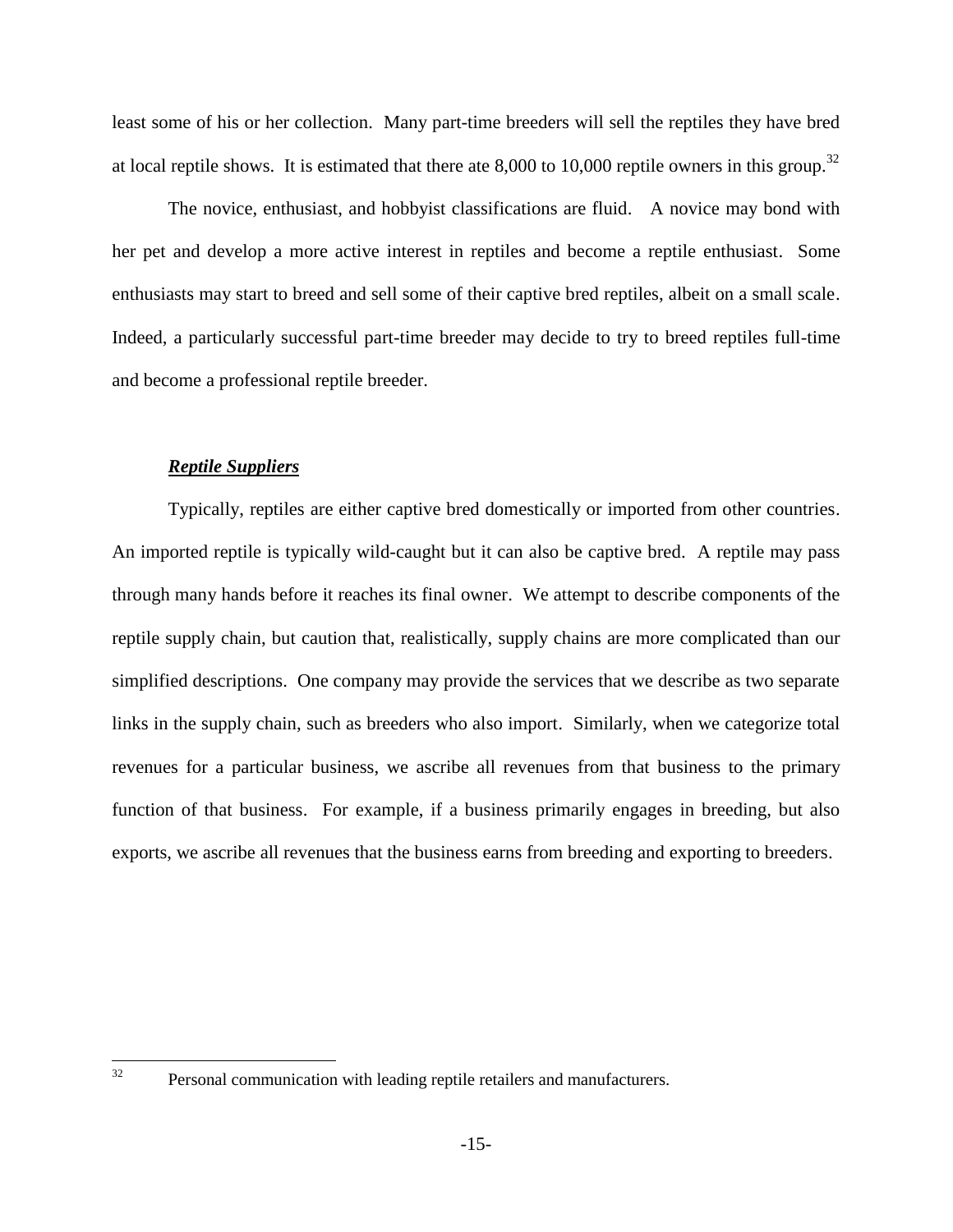#### *Reptile Breeders*

An increasing number if reptiles that are purchased by pet owners, hobbyists, and private collectors come from U.S. reptile breeders. We classify reptile breeders based on the scale of their operations and the type of reptiles they breed.

#### *Mass Producers*

The largest breeders, both by average volume of production and average yearly gross receipts, gear their production toward the pet store trade with a focus on novice to intermediate pet owners. Thus, these breeders primarily produce reptiles that are meant to be cared for by a beginning to slightly experienced (i.e., intermediate) owner. Reptiles they breed include turtles, geckos, common iguanas, bearded dragons, milk snakes, corn snakes, non-morph ball pythons, and non-morph Boa constrictors.<sup>33</sup> We refer to these breeders as "Mass Producers" because they sell large quantities of reptiles through supply agreements, typically to pet store chains. Reptiles bred by Mass Producers that are not sold directly to pet stores, are sold to retail distributors.<sup>34</sup> Mass Producers sell very little of their stock directly to households, either via the internet or at expos or trade shows.

Mass Producers tend to have a relatively large number of employees, 20 to 30 on average, and operate large breeding facilities. Because the reptiles that Mass Producers sell are on the low end of the reptile price spectrum, profit margins in these businesses tend also to be low. While churn is high among breeders generally, larger breeding businesses tend to be long lived. There are roughly six to twelve mass producers operating in the United States.

<sup>33</sup> Based on responses to Major Business Survey and Small Business Survey. Eugene Bessette, a well-know breeder, refers to these reptiles as "small, safe and innocuous."

<sup>&</sup>lt;sup>34</sup> Based on responses to Major Business Survey and Small Business Survey.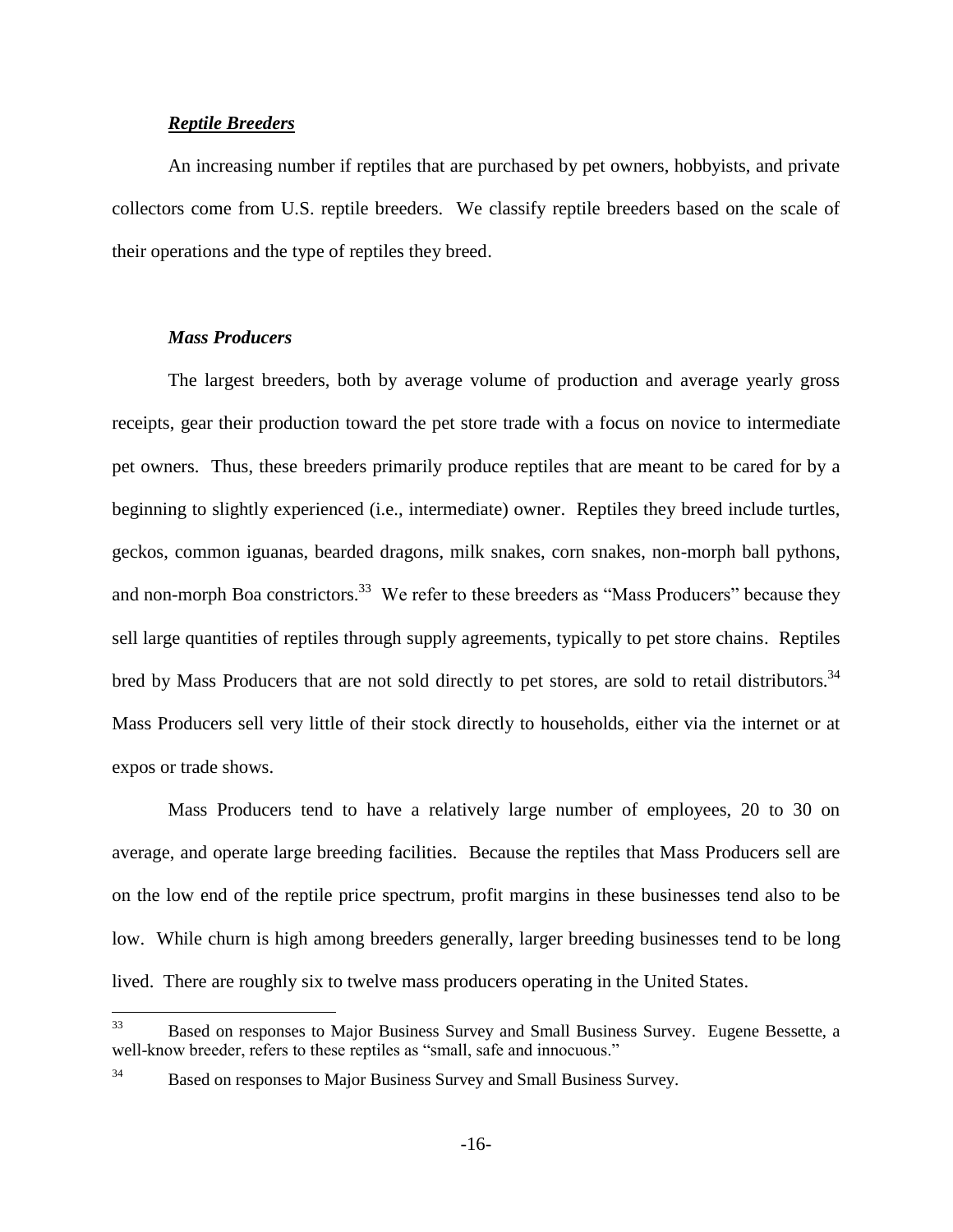#### *Morphs and Large Reptiles*

Aside from Mass Producers, breeders tend to focus on reptiles that can be cared for by a first-time to intermediate owners but have a rare scale coloration of body type, and thus are much more expensive than reptiles sold by Mass Producers. There reptile rarities are often referred to as designer reptiles, or more commonly, as morphs. In general, the price of a morph is positively related to the distinctiveness of the reptile's color and the rarity of the morph. Most sales of morphs are to other breeders (both domestic and foreign), hobbyists, and enthusiasts. Only a small percentage of the sales of morphs are to general pet owners.<sup>35</sup>

Breeding morphs requires an investment in parents who have a genetic composition that enables some of their offspring to have distinctive colors. In much the same way that a race horse's value depends on its ability to pass on its desirable racing genes to its offspring, a reptile with a desirable skin pattern is valuable not only because of its skin pattern or the rarity of that pattern, but also because that reptile can be use to bred more morphs. Morph breeders (or those seeking to be morph breeders) will pay significant amounts (in excess of \$20,000) for a rare morph that can be added to his or her breeding stable.

A smaller group of breeder produce large and venomous reptiles. These reptiles require a high level of expertise to safely and properly care for them. These reptiles include, but are not limited to reticulated pythons, anacondas, Burmese pythons, and large lizards, such as monitor lizards. This would also include venomous (or "hot") reptiles.

Mass producers generally do not breed morphs, large, or venomous reptiles, since their customers are interested in selling reptiles to first-time and intermediate reptile owners. First time customers are generally not interested in large and hot reptiles, and thus, general pet stores

 $35$ 

Based on interviews with reptile breeders.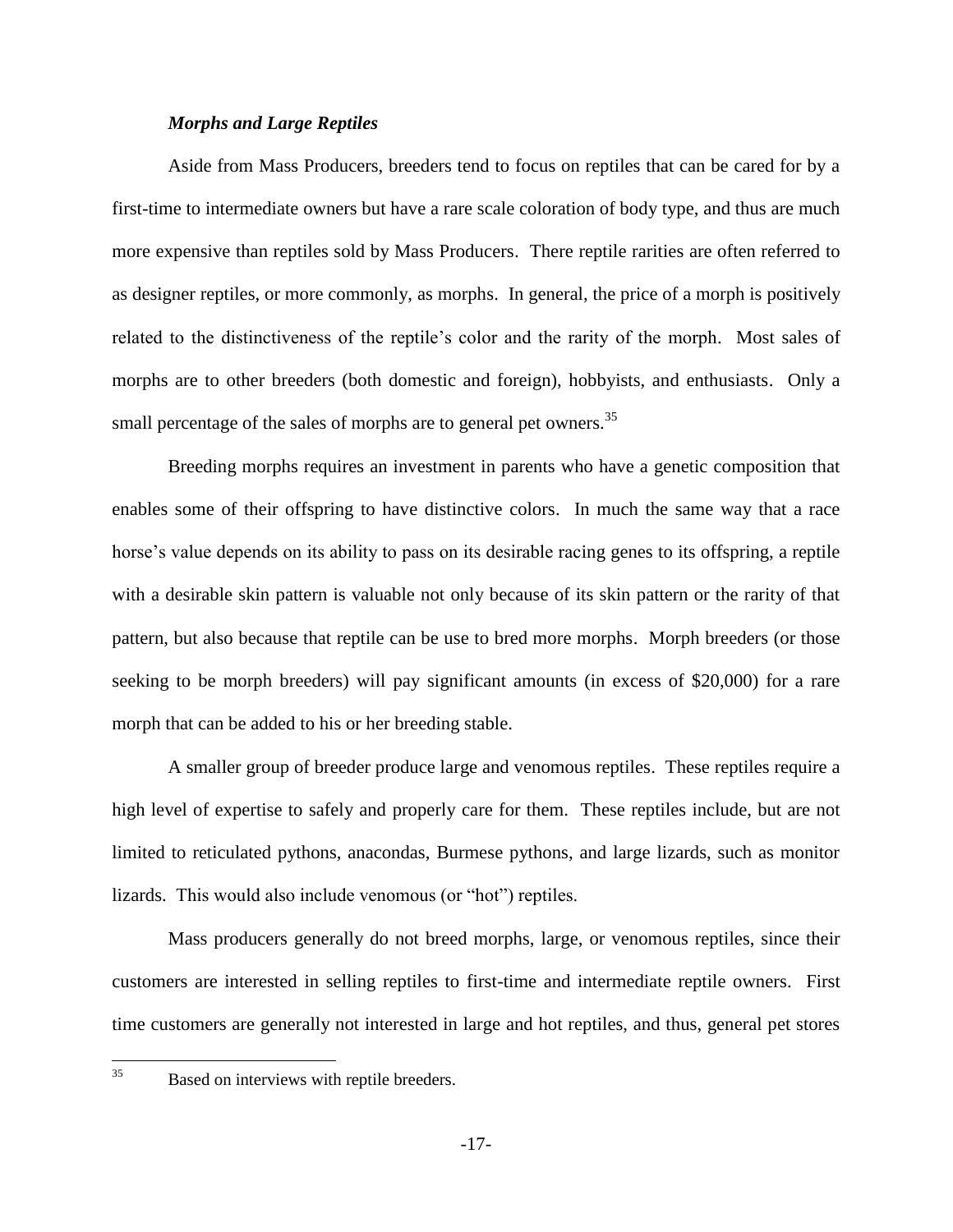also stay away from these reptiles. While some morphed reptiles, such as ball pythons, can be taken care of by a first-time to intermediate owner, general pet stores do not want to hold inventories of these high-priced morphed reptiles – but these stores will sell ball pythons of the non-morphed variety.

We classify those who bred large, rare, or venomous reptiles on the basis of the scale of their operations.

#### *Large-scale Breeders*

Large-scale breeders generally focus on producing morphs. They pride themselves on the depth of their knowledge of reptile husbandry and genetics. Because each new morph they produce has the potential to bring in high prices, these breeders invest in advanced animal obstetric equipment, such as veterinary ultrasound machines, to ensure the safety of each delivery. The number of employees working for these breeders varies widely, with some breeders managing large collections of reptiles without assistance, while other large-scale breeders employ up to seven full-time helpers. There are roughly eight to twelve large-scale breeders operating in the United States.

#### *Small-scale Breeders*

Another group of breeders also attempts to produce new morphs, but these breeders operate on a smaller scale. These "small-scale" breeders do not have the scale of production to consistently hit the jackpot of the genetic lottery. Therefore, they focus their production on morphs that have already been produced but are still relatively rare, using breeding stock that typically have been purchased from large scale breeders.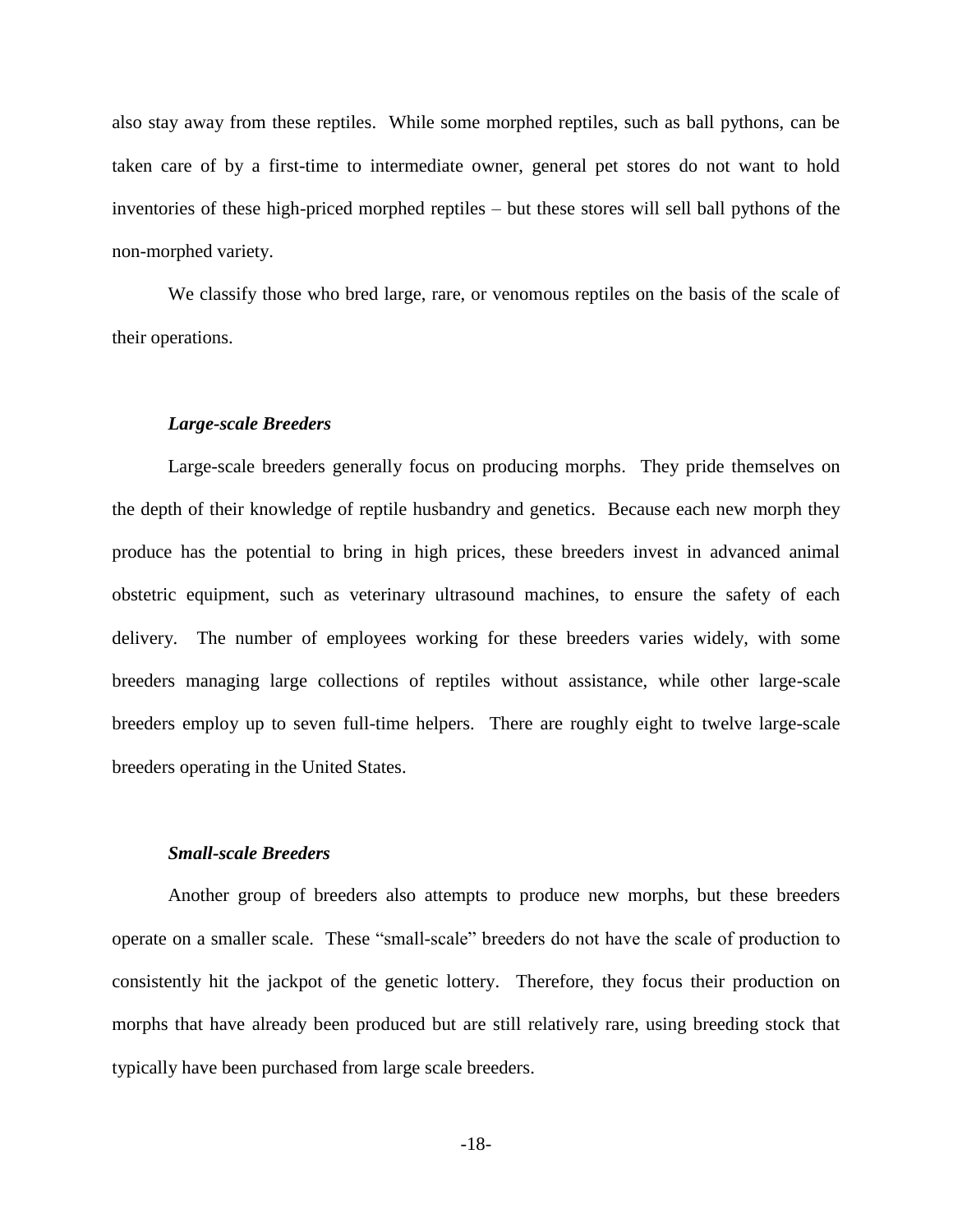While the majority of small-scale breeders focus on morphs, a small subset of them breed large reptile species, like Burmese and reticulated pythons. Only a few businesses breed venomous lizards and reptiles.

Most of the small-scale breeders have space outside of their homes dedicated to breeding. They typically employ one or two employees to assist them. There are roughly 100 to 200 small scale breeders operating in the United States.

#### *Hobbyists and Part-Time Breeders*

Part-time breeders operate at the smallest scale among breeders. Breeding is a side project for most of these operations. They are typically one-person businesses, operated on a part-time basis. Sales of reptiles serve mostly to supplement their income. While some hobbyists have dedicated breeding facilities, the majority breed in their garage or basement. For many hobbyists, sales are made more to pay for supplies for their own reptiles, rather than to make a living. It is estimated that there are  $8,000$  to 10,000 hobbyists in the United States.<sup>36</sup>

The vast majority of breeders are small businesses both by legal definition<sup>37</sup> and in a generally understood sense. Of the breeding businesses that we have interviewed, nearly all of them are family run. Some businesses are in their second generation of family ownership.

The number of breeders operating within the United States has grown dramatically in recent years. The largest growth among breeders has taken place in the hobbyist category.<sup>38</sup> The

<sup>36</sup> Based on interviews with reptile breeders.

<sup>&</sup>lt;sup>37</sup> Reptile breeders are classified under the NAICS code 112990, "All Other Animal Production" NAICS Association, *http://www.naics.com/censusfiles/ND112990.HTM#N112990* (Accessed November 11, 2010).

The Small Business Administration defines a business of this category as small if they have annual sales of less than \$750,000. "U.S. Small Business Administration Table of Small Business Size Standards Matched to North American Industry Classification System Codes." U.S. Small Business Administration, effective August 22, 2008.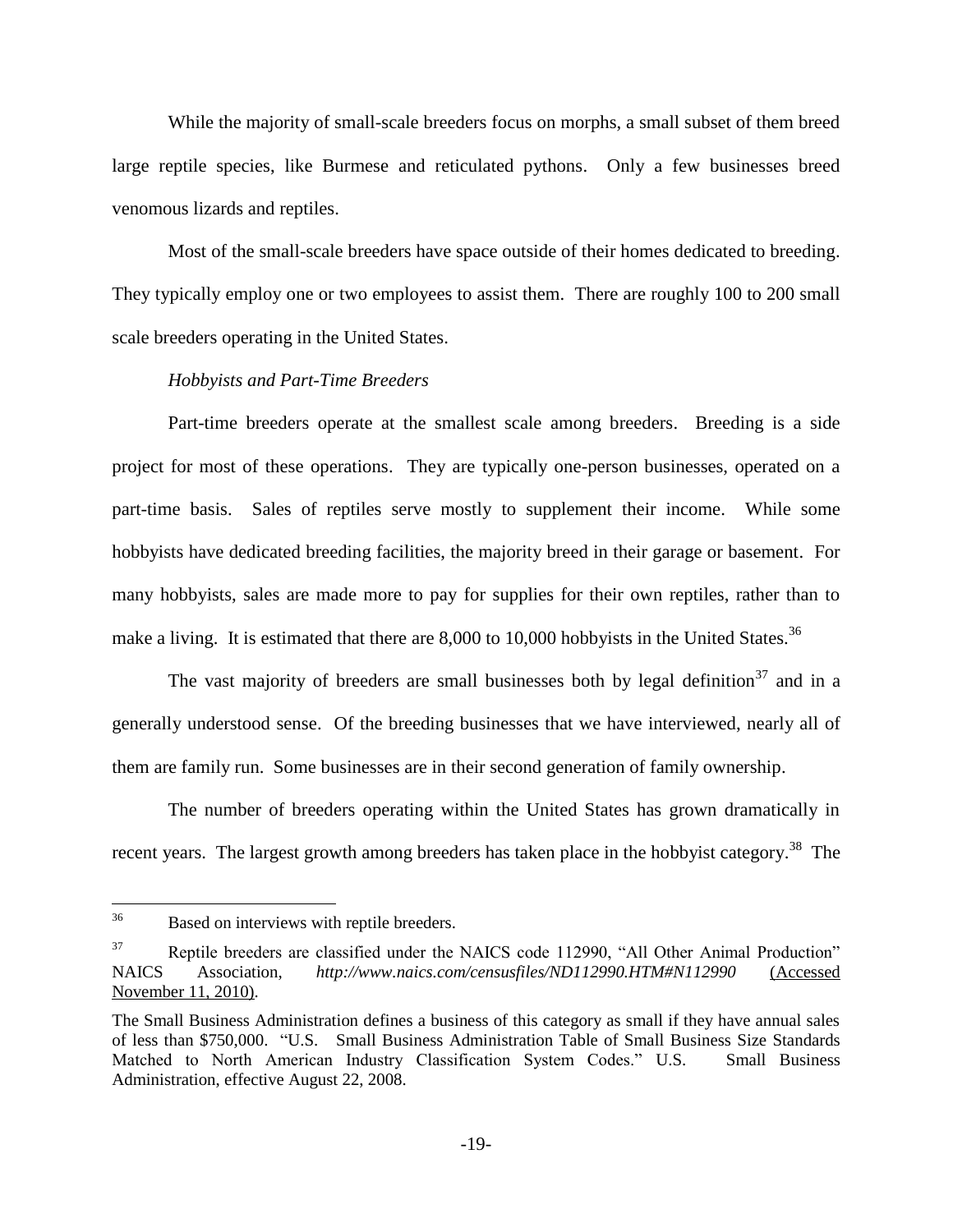economic downturn and increasingly restrictive laws regulating U.S. reptile sales have led many breeders to look overseas for new customers. Many breeders also report a growing trend of bypassing pets stores and selling directly to consumers over the internet.

We estimate that the 8,000 to 10,000 businesses that primarily engage in breeding earn between \$142 million and \$183 million in revenues per year. (See Table 2.2.)

| TABLE 2.2<br>Summary of 2009 Annual Revenues For U.S. Reptile Breeders                                                                                                                                                                                            |       |        |      |       |  |  |
|-------------------------------------------------------------------------------------------------------------------------------------------------------------------------------------------------------------------------------------------------------------------|-------|--------|------|-------|--|--|
| <b>Total Annual</b><br><b>Total Annual</b><br>Number of<br>Number of<br>Revenue<br>Revenue<br><b>Businesses</b><br><b>Low Estimate</b><br><b>Businesses</b><br><b>High Estimate</b><br>(Million \$)<br>(High)<br>(Million \$)<br><b>Breeder Category</b><br>(Low) |       |        |      |       |  |  |
| Part-Time Breeders                                                                                                                                                                                                                                                | 8,000 | 10,000 | 91.2 | 114.0 |  |  |
| <b>Small Scale Breeders</b>                                                                                                                                                                                                                                       | 100   | 200    | 18.2 | 33.7  |  |  |
| Large Scale Breeders                                                                                                                                                                                                                                              | 8     | 12     | 5.2  | 7.3   |  |  |
| <b>Mass Producers</b>                                                                                                                                                                                                                                             | 6     | 12     | 27.1 | 29.3  |  |  |
| 141.7<br>183.3<br><b>Grand Total</b><br>10,224<br>8,114                                                                                                                                                                                                           |       |        |      |       |  |  |
| Source: GES analysis based on Major Business Survey and Small Businesses Survey.                                                                                                                                                                                  |       |        |      |       |  |  |

### *International Trade*

All imports and exports must enter or exit the United States from18 ports that have been designated to handle all shipments of wildlife, including reptiles.<sup>39</sup> Containers for import and export must be inspected by the U.S. Fish and Wildlife Service ("Service"). Fees for these inspections are payable by the shipper. In addition, the United States Department of Customs

<sup>38</sup> Based on communications with breeders and show promoters.

<sup>&</sup>lt;sup>39</sup> These ports are located in Anchorage, Atlanta, Baltimore, Boston, Chicago, Dallas/Ft. Worth; Houston, Honolulu, Los Angeles, Louisville, Memphis, Miami, New Orleans, New York, Newark, Portland, San Francisco, and Seattle. "Bringing Wildlife Into the United States." United States Department of Customs and Border Protection.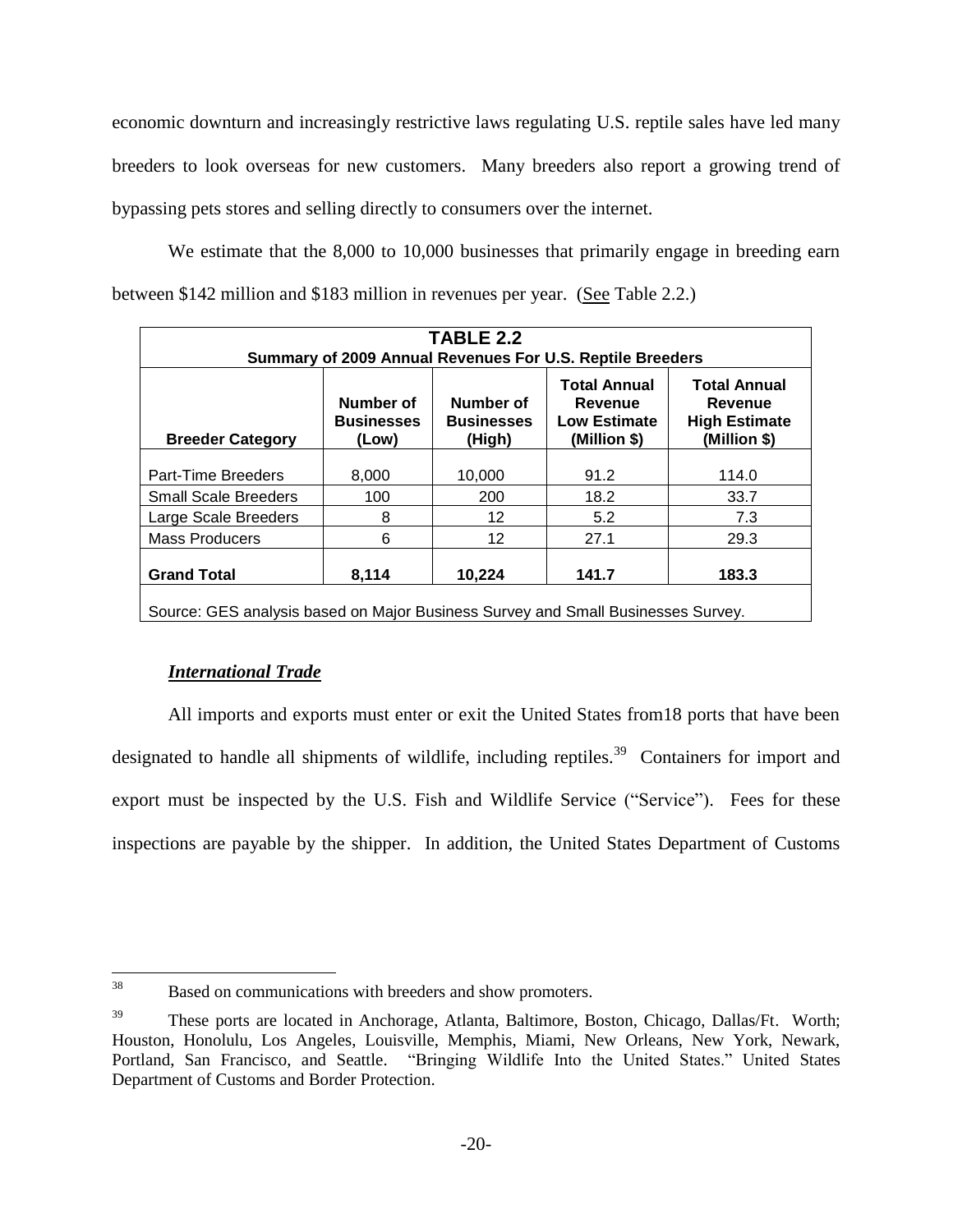and Border Protection requires that importers and exporters fill out a declaration for the animals that they wish to ship.<sup>40</sup>

#### *Importers*

According to data collected by the Service, at least 6.9 million live reptiles were legally imported into the United States between  $2005$  and  $2010<sup>41</sup>$  However, imports of reptiles into the United States have steadily declined from 1.5 million reptiles imported in 2005 to 900,000 reptiles imported in 2009. (See Table 2.3 below.)

| TABLE 2.3<br>U.S. Imports of Reptiles 2005-2010 |           |  |  |  |
|-------------------------------------------------|-----------|--|--|--|
| Number of<br><b>Reptiles Imported</b><br>Year   |           |  |  |  |
| 2005                                            | 1,499,547 |  |  |  |
| 2006<br>1,441,135                               |           |  |  |  |
| 2007<br>1,339,816                               |           |  |  |  |
| 2008                                            | 1,146,570 |  |  |  |
| 2009                                            | 900,677   |  |  |  |
| 2010                                            | 572,158   |  |  |  |
| Total<br>6,899,903                              |           |  |  |  |
| * 2010 is estimated                             |           |  |  |  |
| Source: LEMIS data                              |           |  |  |  |

Table 2.4 shows that 83% of all imported reptiles entered the United States through either Miami or Los Angeles.<sup>42</sup> Indeed over half of all reptiles that entered the United States from abroad in the  $2005-2010$  period entered through Miami.<sup>43</sup>

<sup>40</sup> <u>Id.</u>

<sup>&</sup>lt;sup>41</sup> LEMIS data on live reptile imports into and exports from the United States from January 2005 to May 2010. United States Fish and Wildlife Service, Office of Law Enforcement, produced July 16, 2010. LEMIS data are used because it has been noted that "LEMIS data is the only detailed official record of the legal domestic reptile trade." Robert Reed. "An Ecological Risk Assessment of Nonnative Boas and Pythons As Potentially Invasive Species in the United States," *Risk Analysis*, Volume 25, No. 3, 2005, p 756.

<sup>42</sup> LEMIS data.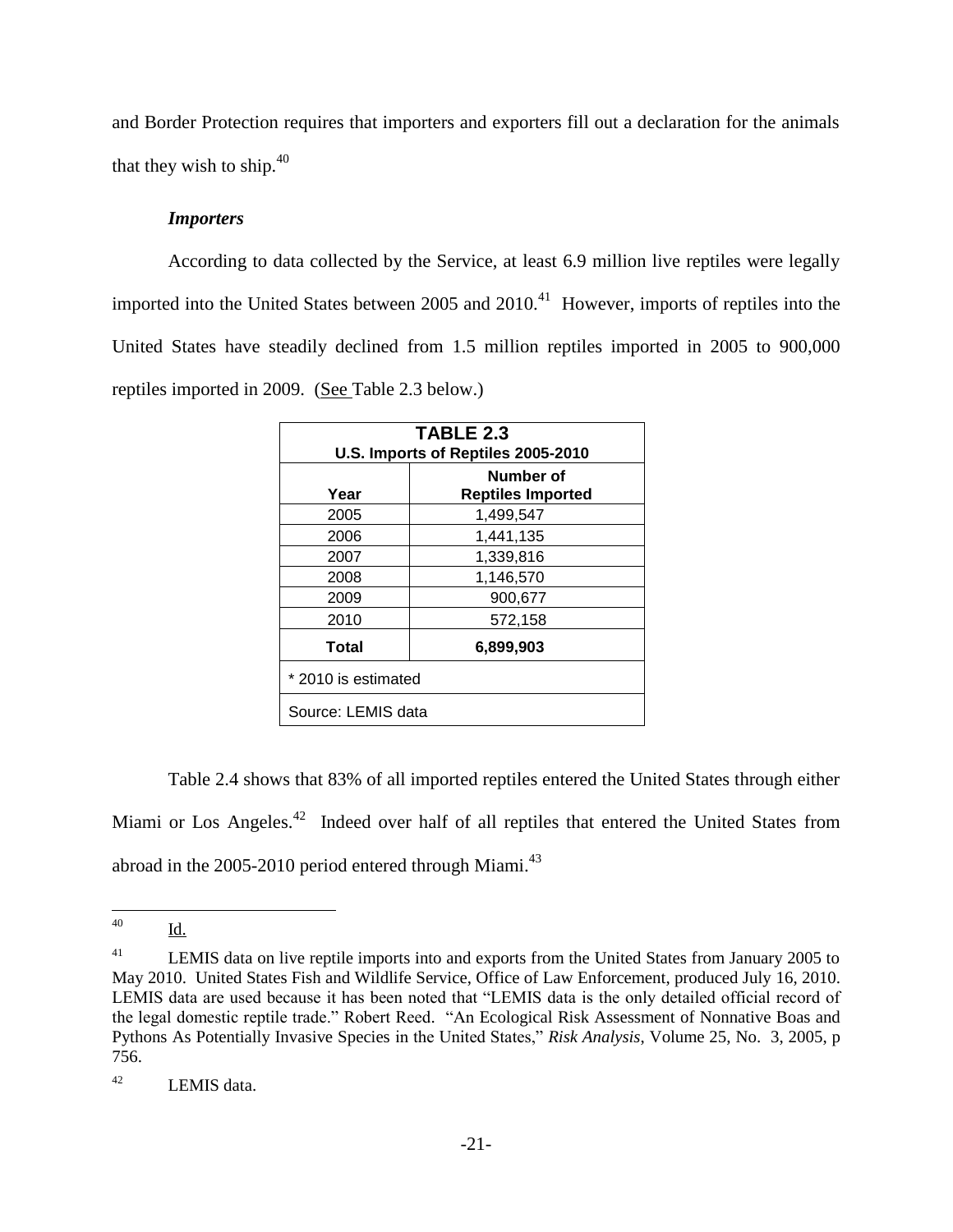| TABLE 2.4<br>Top Ten U.S. Ports of Import<br>2005 - Jan. 30, 2010                                      |                    |       |  |  |  |
|--------------------------------------------------------------------------------------------------------|--------------------|-------|--|--|--|
| Number of<br><b>Percent of All U.S</b><br><b>Reptiles</b><br>Port<br><b>Imported</b><br><b>Imports</b> |                    |       |  |  |  |
| Miami                                                                                                  | 3,486,765          | 50.53 |  |  |  |
| Los Angeles                                                                                            | 2,268,501<br>32.88 |       |  |  |  |
| Dallas/Fort Worth<br>6.30<br>434,898                                                                   |                    |       |  |  |  |
| New York                                                                                               | 409,867            | 5.94  |  |  |  |
| 1.76<br>New Orleans<br>121,685                                                                         |                    |       |  |  |  |
| <b>Baltimore</b>                                                                                       | 64,425             | 0.93  |  |  |  |
| Houston                                                                                                | 20,210             | 0.29  |  |  |  |
| San Francisco                                                                                          | 0.27<br>18,735     |       |  |  |  |
| 12,819<br>0.19<br>Denver                                                                               |                    |       |  |  |  |
| 12,135<br>0.18<br>Detroit                                                                              |                    |       |  |  |  |
| 6,850,040<br>99.28<br><b>Top Ten Total</b>                                                             |                    |       |  |  |  |
| Source: LEMIS data                                                                                     |                    |       |  |  |  |

The majority of reptiles that are imported are sold either directly to pet stores or to distributors and wholesalers who then sell the animals to pet stores.<sup>44</sup> Because of this pet shop focus, the most popularly imported animals tend to be reptiles that make good pets for novice to intermediate pet owners. The most commonly imported reptiles are Common Iguanas, Leaf-toed Geckos, Asian Grass Lizards, Oriental Water Dragons, and Ball Pythons.<sup>45</sup> Table 2.5 below shows the most-imported reptiles (by number) in 2009. These reptiles are generally much lowerpriced than reptiles that are exported. Exports are more often rare and expensive morphs.

<sup>43</sup> The dominance of the ports of Miami and Los Angeles reflects the fact that the majority of all importers are located in Florida or California.

<sup>&</sup>lt;sup>44</sup> Based on survey responses from the Major Business Survey. Companies surveyed imported 42.5% of all live reptiles from 2005 to 2009.

<sup>45</sup> Based on GES analysis of LEMIS data.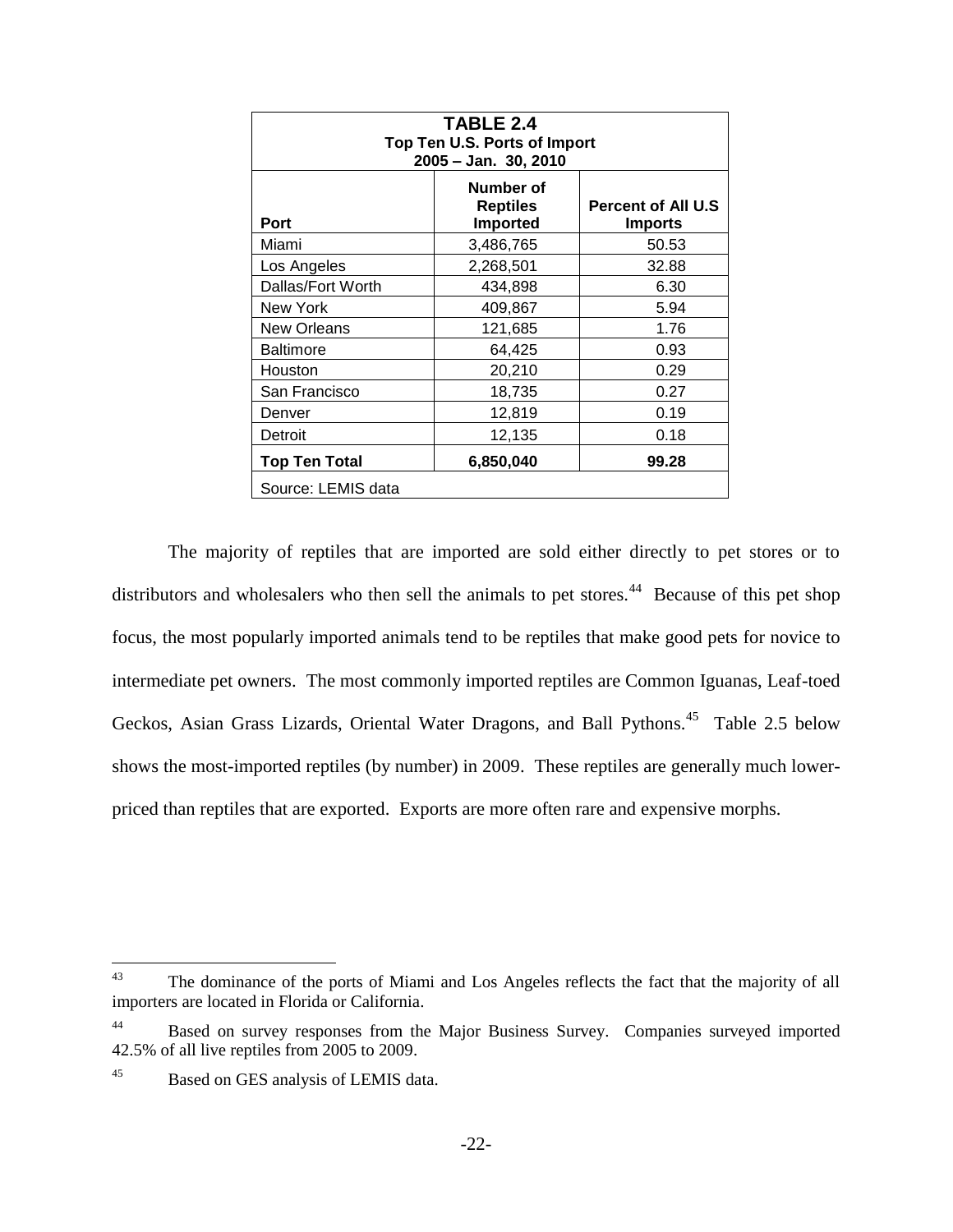| <b>TABLE 2.5</b>                |                          |  |  |  |
|---------------------------------|--------------------------|--|--|--|
| Top Ten Imported Reptiles, 2009 |                          |  |  |  |
|                                 | Number of                |  |  |  |
| <b>Reptile Type</b>             | <b>Reptiles Imported</b> |  |  |  |
| Common Iguana                   | 113,052                  |  |  |  |
| Leaf-Toed Gecko                 | 71,324                   |  |  |  |
| Asian Grass Lizard              | 71,128                   |  |  |  |
| Oriental Water Dragon           | 68,792                   |  |  |  |
| <b>Ball Python</b>              | 65,028                   |  |  |  |
| Turtle (Sp.)                    | 39,158                   |  |  |  |
| Inland Bearded Dragon           | 28,756                   |  |  |  |
| Northern Savanna Monitor        | 22,432                   |  |  |  |
| <b>Red-Eared Slider</b>         | 22,069                   |  |  |  |
| <b>Tokay Gecko</b>              | 18,985                   |  |  |  |
| 520,724<br><b>Top Ten Total</b> |                          |  |  |  |
| Source: LEMIS data.             |                          |  |  |  |

Ten firms accounted for 72.3% of the number of reptiles imported into the United States in 2009. The most frequently imported reptiles by these ten firms are also the Common Iguana, the Leaf-Toed Gecko, Asian Grass Lizard, Oriental Water Dragon and the Ball Python. (See Table 2.6)

| TABLE 2.6                                       |                                           |                                       |                                                 |  |  |
|-------------------------------------------------|-------------------------------------------|---------------------------------------|-------------------------------------------------|--|--|
| Top Ten U.S. Importers of Live Reptiles in 2009 |                                           |                                       |                                                 |  |  |
| Company                                         | Number of<br><b>Shipments</b><br>Imported | Number of<br><b>Reptiles Imported</b> | % of Total<br><b>Reptiles</b><br><b>Imports</b> |  |  |
| L. A. Reptile Inc.                              | 847                                       | 156,540                               | 17.4                                            |  |  |
| Strictly Reptiles, Inc.                         | 522                                       | 90,776                                | 10.1                                            |  |  |
| The Reptile Farm, Inc.                          | 67                                        | 79,125                                | 8.8                                             |  |  |
| Two Amigos Import & Export, Inc.                | 663                                       | 78,476                                | 8.7                                             |  |  |
| U.S. Global Exotics, Inc.                       | 403                                       | 75,023                                | 8.3                                             |  |  |
| California Zoological Supply                    | 191                                       | 55,403                                | 6.2                                             |  |  |
| <b>Emerald Coral &amp; Reptile</b>              | 179                                       | 39,360                                | 4.4                                             |  |  |
| Lasco                                           | 41                                        | 29,681                                | 3.3                                             |  |  |
| <b>Bushmaster Reptiles</b>                      | 573                                       | 24,339                                | 2.7                                             |  |  |
| Dayrich Trading, Inc.                           | 34                                        | 22,366                                | 2.5                                             |  |  |
| <b>Top Ten Total</b>                            | 3,520                                     | 651,089                               | 72.3                                            |  |  |
| Source: LEMIS data                              |                                           |                                       |                                                 |  |  |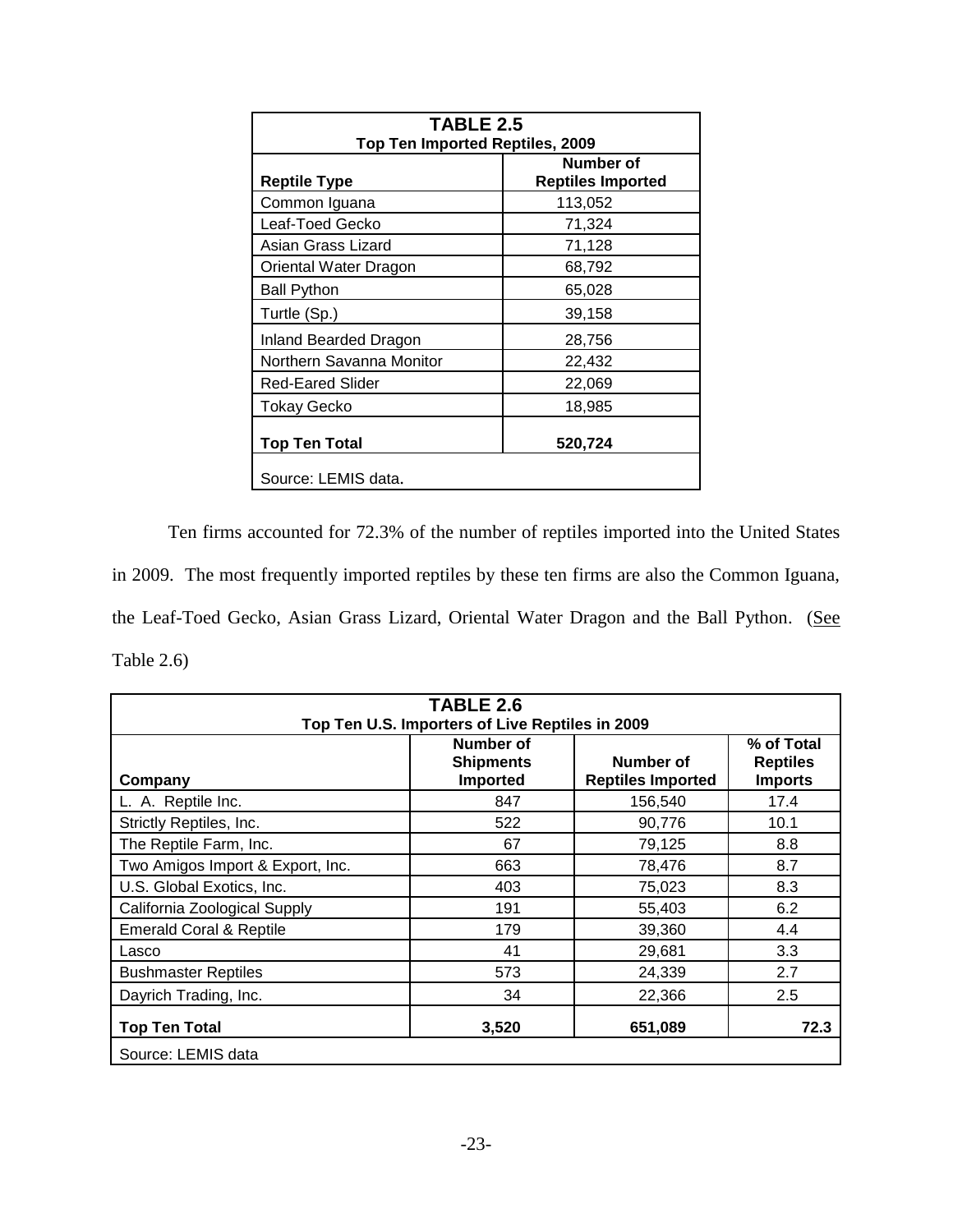#### *Exporters*

According to LEMIS, 69 million live reptiles have been exported from the United States between 2005 and 2010. In contrast to imports, which have been declining steadily over the past 5 years, reptile exports increased each year from 2005 to 2007. (See Table 2.7)

| TABLE 2.7<br><b>U.S. Exports of Reptiles</b><br>$2005 - 2010$ |            |  |  |
|---------------------------------------------------------------|------------|--|--|
| <b>Number of Reptiles</b><br><b>Exported</b><br>Year          |            |  |  |
| 2005                                                          | 10,035,749 |  |  |
| 2006                                                          | 14,509,230 |  |  |
| 2007                                                          | 18,764,290 |  |  |
| 2008                                                          | 12,573,564 |  |  |
| 2009                                                          | 11,290,591 |  |  |
| 2010                                                          | 2,309,600  |  |  |
| 69,483,024<br>Total                                           |            |  |  |
| Source: LEMIS data                                            |            |  |  |

Turtles dominate reptile exports. More than 95% of all reptile exports from 2005 to  $2010^{46}$  were turtles, tortoises, or terrapins.<sup>47</sup> The high percentage of turtle exports is a byproduct of a 1975 regulation imposed by the FDA which ban turtles with shell lengths under 4 inches from being sold or transported within the United States. The regulation makes an exception to the commercial inter-state transport ban if the turtles are destined for export.<sup>48</sup>

 $46\,$ Based on GES analysis of USFWS LEMIS records.

 $47$  We will refer to turtles, tortoises, or terrapins collectively as turtles.

<sup>48</sup> 21 CFR 1240.62.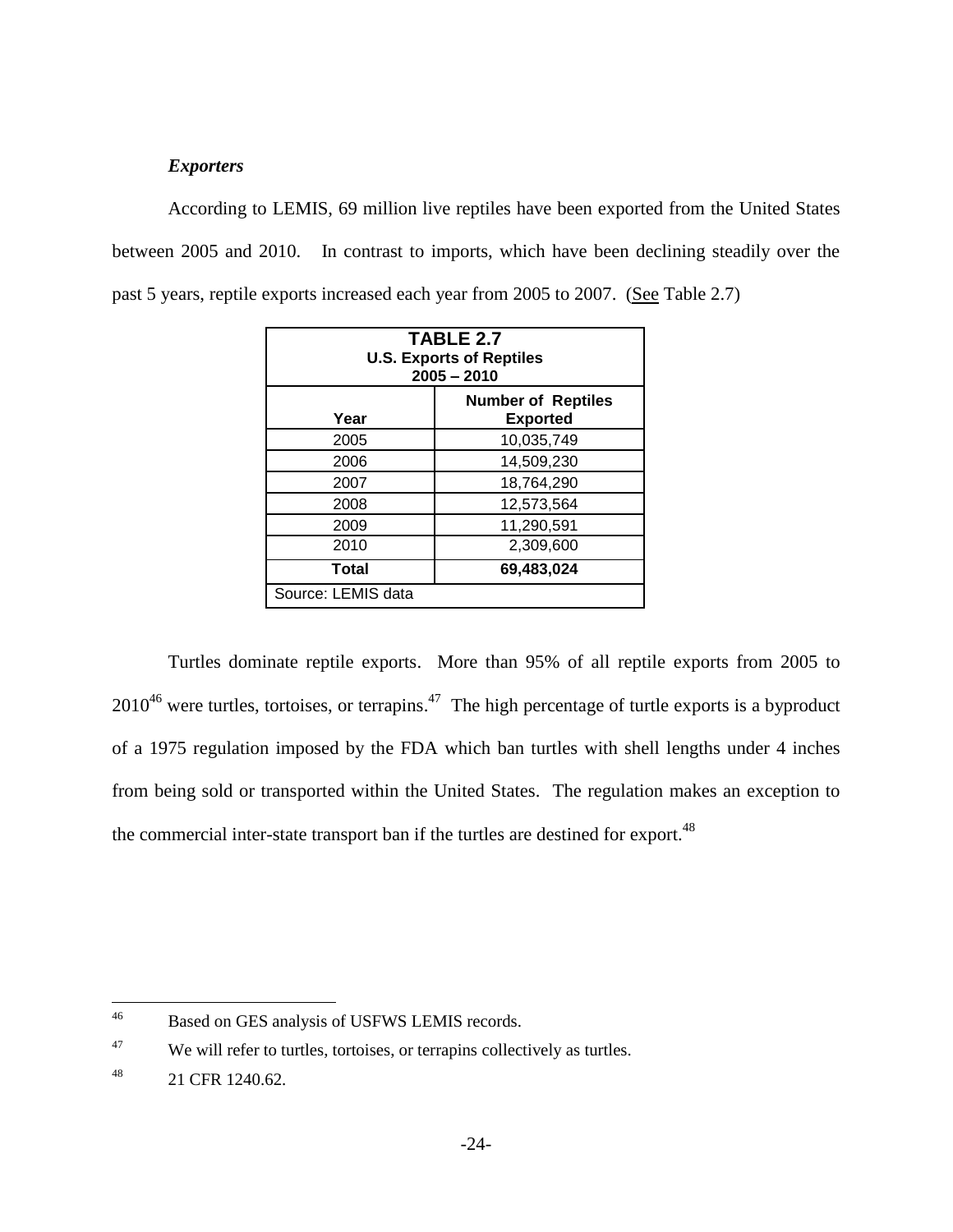Before the inter-state commerce ban, turtle farmers had produced up to 15 million turtle hatchlings for sale in U.S. pet stores. Around 5% of U.S. households had turtles as pets.<sup>49</sup> In the turtle ban's aftermath, turtle farmers diverted all of their sales overseas. Hong Kong, Mexico, and China have become top destinations for turtles, and therefore the top destinations for all reptile exports. However, most turtles exported to Hong Kong and China are bought as food rather than as pets. $50$ 

Most exports leave the United States from the port of New Orleans because most turtles are bred in Louisiana.<sup>51</sup> Table 2.8 shows the top ten U.S. ports of export in 2009. It also shows that New Orleans and Los Angeles handle over 90 percent of reptile exports.

| <b>TABLE 2.8</b><br>Top Ten U.S. Ports of Export, 2005 - 2010 |                                                 |                                             |  |  |  |
|---------------------------------------------------------------|-------------------------------------------------|---------------------------------------------|--|--|--|
| <b>Port</b>                                                   | Number of<br><b>Reptiles</b><br><b>Exported</b> | <b>Percent of</b><br><b>Reptile Exports</b> |  |  |  |
| <b>New Orleans</b>                                            | 55,225,244                                      | 79.37                                       |  |  |  |
| Los Angeles                                                   | 7,694,033                                       | 11.06                                       |  |  |  |
| San Francisco                                                 | 1,923,548                                       | 2.76                                        |  |  |  |
| Miami                                                         | 1,712,113                                       | 2.46                                        |  |  |  |
| Dallas/Fort Worth                                             | 1,691,720                                       | 2.43                                        |  |  |  |
| Atlanta                                                       | 581,556                                         | 0.84                                        |  |  |  |
| Honolulu                                                      | 300,269                                         | 0.43                                        |  |  |  |
| Houston                                                       | 200,810                                         | 0.29                                        |  |  |  |
| Minneapolis./St. Paul                                         | 143,190                                         | 0.21                                        |  |  |  |
| Chicago                                                       | 34,139                                          | 0.05                                        |  |  |  |
| <b>Top Ten Total</b>                                          | 69,406,622                                      | 99.89                                       |  |  |  |
| Source: LEMIS data                                            |                                                 |                                             |  |  |  |

<sup>49</sup> <sup>49</sup> "Risky Shell Game: Pet Turtles Can Infect Kids," FDA Consumer, Dec-Jan, 1987, Chris W. Lecos. h*ttp://www.highbeam.com/eoc/1g1-6245151.ytml* (Accessed November 11, 2010).

<sup>&</sup>lt;sup>50</sup> LEMIS data does not distinguish whether live turtles are purchased for food or as pets, but interviews with producers indicate that Chinese and Hong Kong customers buy turtles as food.

<sup>51</sup> "Turtle Profile," C. Greg Lutz, Pramod Sambidi, and R. Wess Harrison, Louisiana University Agricultural Center, p 1. See also Chapter 3: Turtles and Lizards. *www.agmrc.com/ comodities\_\_ products/aquaculture/Turtle\_profile.cfm*, (Accessed 8/12/2010).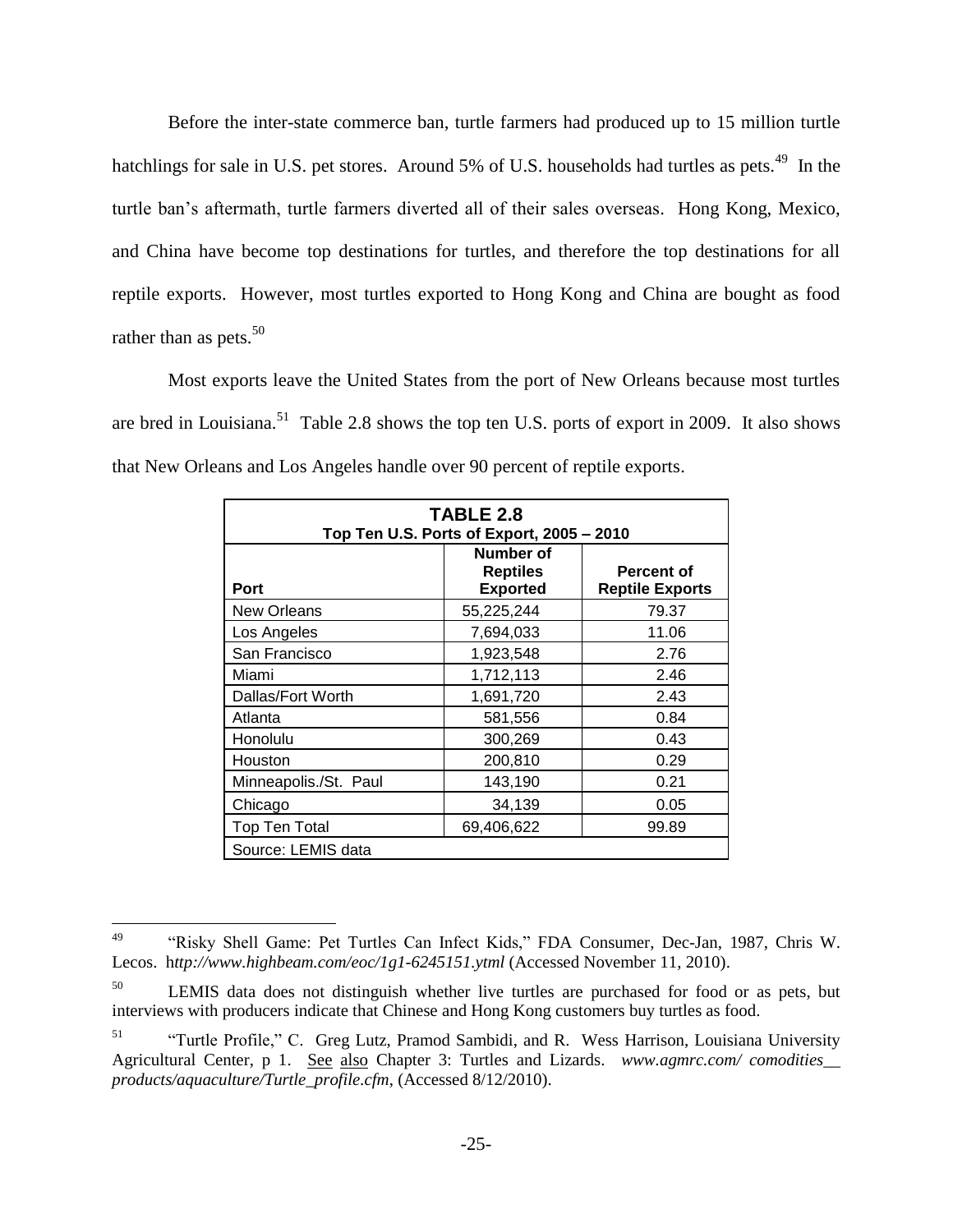As of 2009, seven of the United States' top ten reptile exporters were located in Louisiana. Turtle exports have declined from 2008 to 2010. Some reasons posited for this decline include the general economic downturn, increasing self sufficiency of Chinese reptile breeders, and hurricanes hitting the gulf coast.<sup>52</sup> Table 2.9 shows that, similar to the import sector, a small number of companies export the majority of all reptiles. The top ten exporters (by number of reptiles), all of whom are believed to be turtle exporters, exported 68% of the reptiles.

| TABLE 2.9<br>Top Ten U.S. Exporters, 2009                                                                                                               |                |           |      |  |  |  |
|---------------------------------------------------------------------------------------------------------------------------------------------------------|----------------|-----------|------|--|--|--|
| Number of<br>Number of<br>Percent of<br><b>Reptiles</b><br><b>Shipments</b><br>Total<br><b>Exported</b><br><b>Exported</b><br><b>Exports</b><br>Company |                |           |      |  |  |  |
| Turtle Connection, LLC*                                                                                                                                 | 23             | 2,557,610 | 22.5 |  |  |  |
| Concordia Turtle Farms*                                                                                                                                 | 91             | 1,013,695 | 8.9  |  |  |  |
| Assumption Turtle Farms*                                                                                                                                | 147            | 758,992   | 6.7  |  |  |  |
| AC International Export, Inc.*                                                                                                                          | 29             | 700,129   | 6.1  |  |  |  |
| Tangi Turtle Farm*                                                                                                                                      | 176            | 669,947   | 5.9  |  |  |  |
| <b>Global Aquatic Consulting</b>                                                                                                                        | 122            | 534,981   | 4.7  |  |  |  |
| Boudreaux's Turtle Farm, Inc.*                                                                                                                          | 106            | 445,868   | 3.9  |  |  |  |
| Strange Brother's Turtle Farms*                                                                                                                         | 75             | 411,400   | 3.6  |  |  |  |
| Wei Nuo Import & Export Corp                                                                                                                            | $\overline{7}$ | 341,104   | 3.0  |  |  |  |
| Interwell, Inc.                                                                                                                                         | 8              | 317,506   | 2.8  |  |  |  |
| 784<br>68.0<br><b>Top Ten Total</b><br>7,751,232                                                                                                        |                |           |      |  |  |  |
| * Located in Louisiana                                                                                                                                  |                |           |      |  |  |  |
| Source: LEMIS data                                                                                                                                      |                |           |      |  |  |  |

We estimate that there are 30 to 50 businesses who primarily engage in importing or exporting reptiles. These businesses earned between \$28 and \$30 million in 2009.

<sup>52</sup> <sup>52</sup> "Turtle Profile," C. Greg Lutz, Pramod Sambidi, and R. Wess Harrison, Louisiana University Agricultural Center, p. 1 *www.agmrc.com/comodities\_\_products/aquaculture/ Turtle\_profile.cfm*, Accessed 8/12/2010.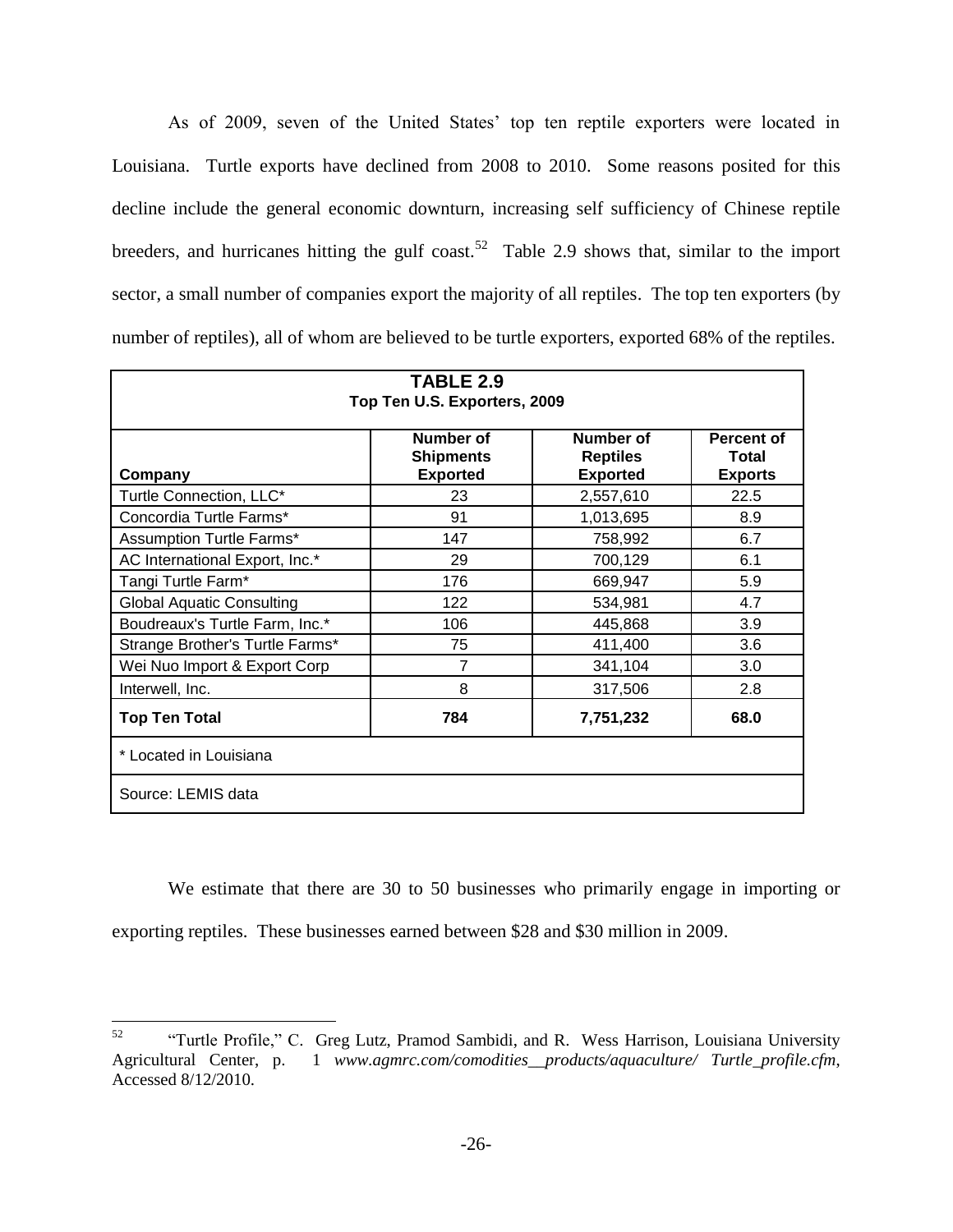#### *Wholesalers/Distributors*

Reptile wholesalers and distributors purchase reptiles from importers, breeders, and other distributors to sell to pet stores, zoos, and educational institutions. Most distributors also import reptiles. Traditionally, breeders and importers did not have the staff to make and maintain contacts with the large network of pet stores needed to sell out their stock. This intermediary function was served by distributors. However, the number of distributors has been decreasing in recent years because breeders are increasingly bypassing distributors and selling directly to pet stores and individual customers through reptile shows and the internet.<sup>53</sup> In addition, the mass producer breeders who supply PETCO and PETsMART with reptiles have come to provide wholesaling services for these superstore chains.<sup>54</sup>

Most of the distributors of reptiles are located in Florida and California.<sup>55</sup> These locations allow them to be close to a large number of breeders and importers. It also allows them to be in close proximity to ports for exporting reptiles. Wholesalers outside of major port cities have to branch out into other parts of the pet industry. This means that, in Des Moines or Denver, for example, wholesalers/distributors may also distribute bird supplies and frozen rodents in addition to reptiles. These distributors may also sell animals through store front retail locations to supplement their income.<sup>56</sup>

There are 50 to 70 businesses that primarily engage in wholesaling and distributing reptiles in the United States. These businesses earned \$17 million to \$22 million in 2009.

<sup>53</sup> Personal communication with breeders, importers, and show promoters.

<sup>&</sup>lt;sup>54</sup> See the Reptile Breeders and Retailers sections of Chapter 2 for more information on the relationship between large breeders and pet superstores..

<sup>55</sup> Personal communication with breeders and importers.

<sup>&</sup>lt;sup>56</sup> Based on personal communication with leading importer, Christine Roscher, owner of L.A. Reptile, Inc.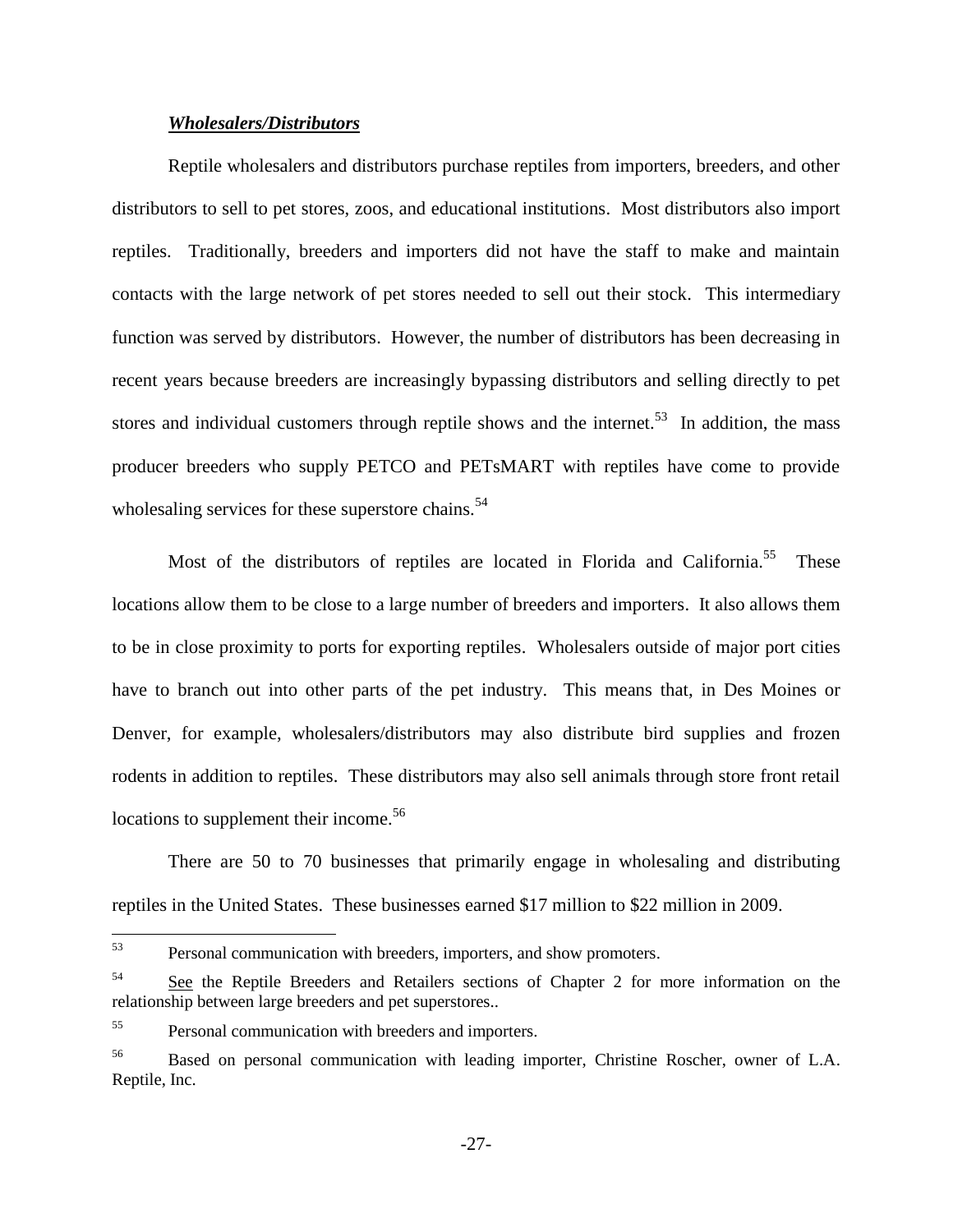#### *Retailers*

Despite the growing number of sales from breeders directly to pet owners through the internet and at local reptile shows, most pet owners purchase their animals through retailers.<sup>57</sup> Approximately 3,000 to 4,000 businesses sell reptiles or reptile products at over 5,000 to 6,000 locations.<sup>58</sup> As reptiles gain in popularity as pets, the numbers of retailers that sell reptiles will continue to grow.

Among retailers, sales of reptile products exceed sales of reptiles.<sup>59</sup> This is true because every reptile a) needs an array of products to keep it healthy, and b) requires continual purchases of food, cleaning supplies, and nutritional supplements.

Retailers can be classified into four types: superstores, pet stores, hobbyist shops, and online sellers (also know as "e-tailers").

#### *Pet Superstores*

These "big-box" operations grab the biggest share of retail sales on a per store basis. There are two national superstore chains, PETCO and PETsMART, that sell reptiles and reptile supplies. PETCO and PETsMART each have over 1,000 retail stores located across the United States. Superstore chains cater almost exclusively to novice and intermediate pet owners, limiting the reptiles they sell to "small and innocuous"<sup>60</sup> reptiles, such as turtles, bearded

<sup>57</sup> APPA 2010, p. 463.

<sup>58</sup> Personal communication with reptile retailers and product manufacturers.

<sup>&</sup>lt;sup>59</sup> PPN, p. 9. Note that PPN's survey results were confirmed by Major Business Survey and Small Business Survey responses.

<sup>&</sup>lt;sup>60</sup> Eugene Bessette, a well-know breeder, refers to these reptiles as "small, safe and innocuous."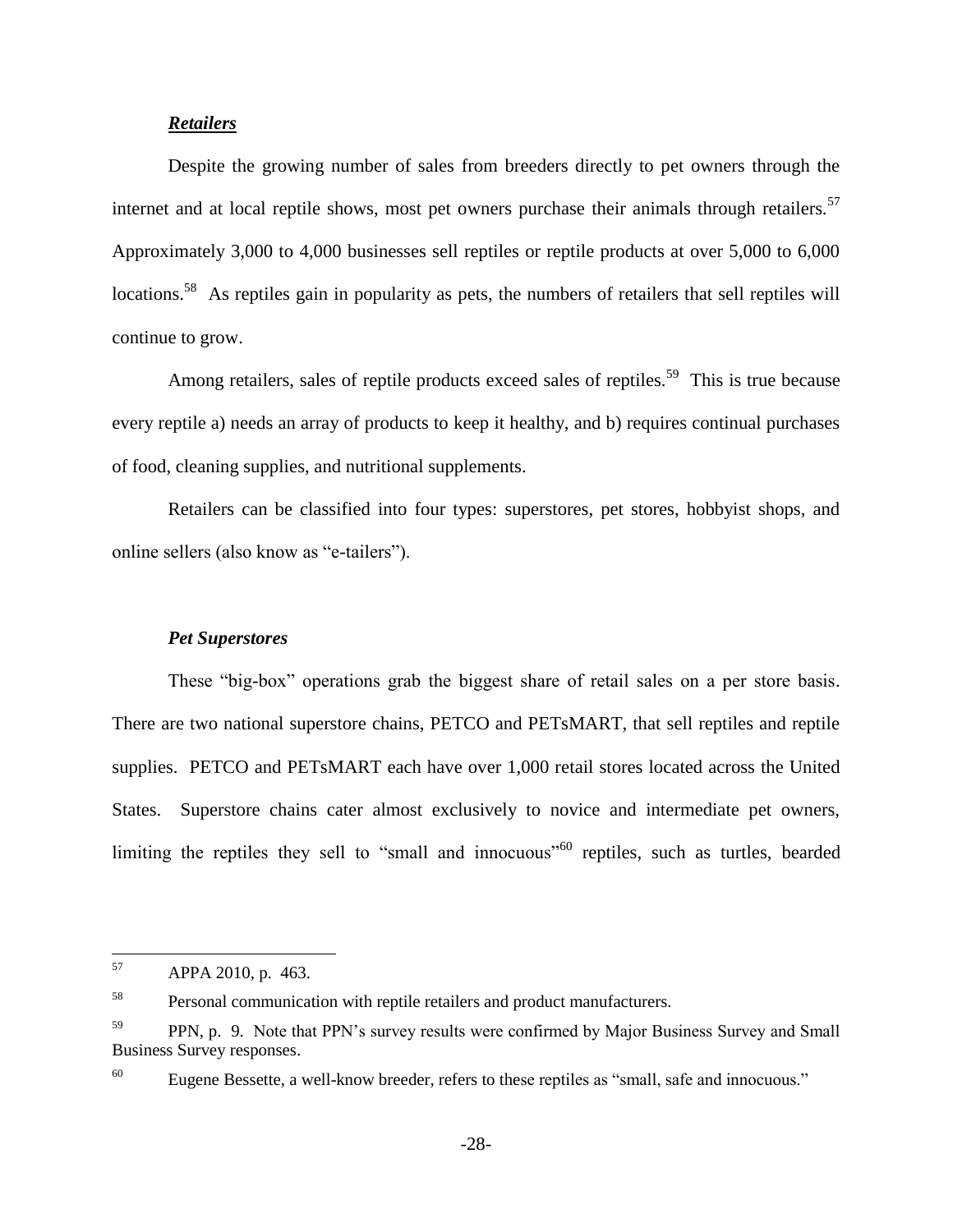dragons, geckos, common iguanas, Boa constrictors, and ball pythons. They also carry a full line of products used in the care of reptiles.

Superstores purchase the majority of their reptiles and products from a handful of large breeders and product manufacturers to ensure consistent quantity, quality, and regularity of their supply. Large breeders both produce reptiles for superstores and also import and distribute reptiles and reptile foods from other smaller companies to the superstores.<sup>61</sup> Similarly, large producers manufacture products for the superstores at their own facilities as well as import and distribute the products of smaller manufacturers to the superstores. The reliance on bigger breeders and manufacturers serves to simplify the reptile supply chain for the superstores.<sup>62</sup> We estimate that superstores earned \$19 to \$23 million in revenues from sales of reptiles and ancillary products in 2009.

#### *Pet Stores*

The next largest category of retailer is pet stores. These pet stores include regional chains and local, one or two store, "mom and pop" pet shops. While no individual store or chain rivals PETsMART or PETCO in sales, as a group these stores sell more pet reptiles and ancillary reptile products than the superstores. $63$  These retailers are also influential as leading sources of information about pets and pet products.<sup>64</sup> The vast majority of pet store sales are to customers in the communities in which these stores are located.

<sup>61</sup> Personal communications with reptile breeders.

 $62$  Personal communications with reptile breeders.

 $^{63}$  APPA 2010, pps. 463, 469, and 479. This information was confirmed by personal communication with retailers.

 $APPA$ , p. 481.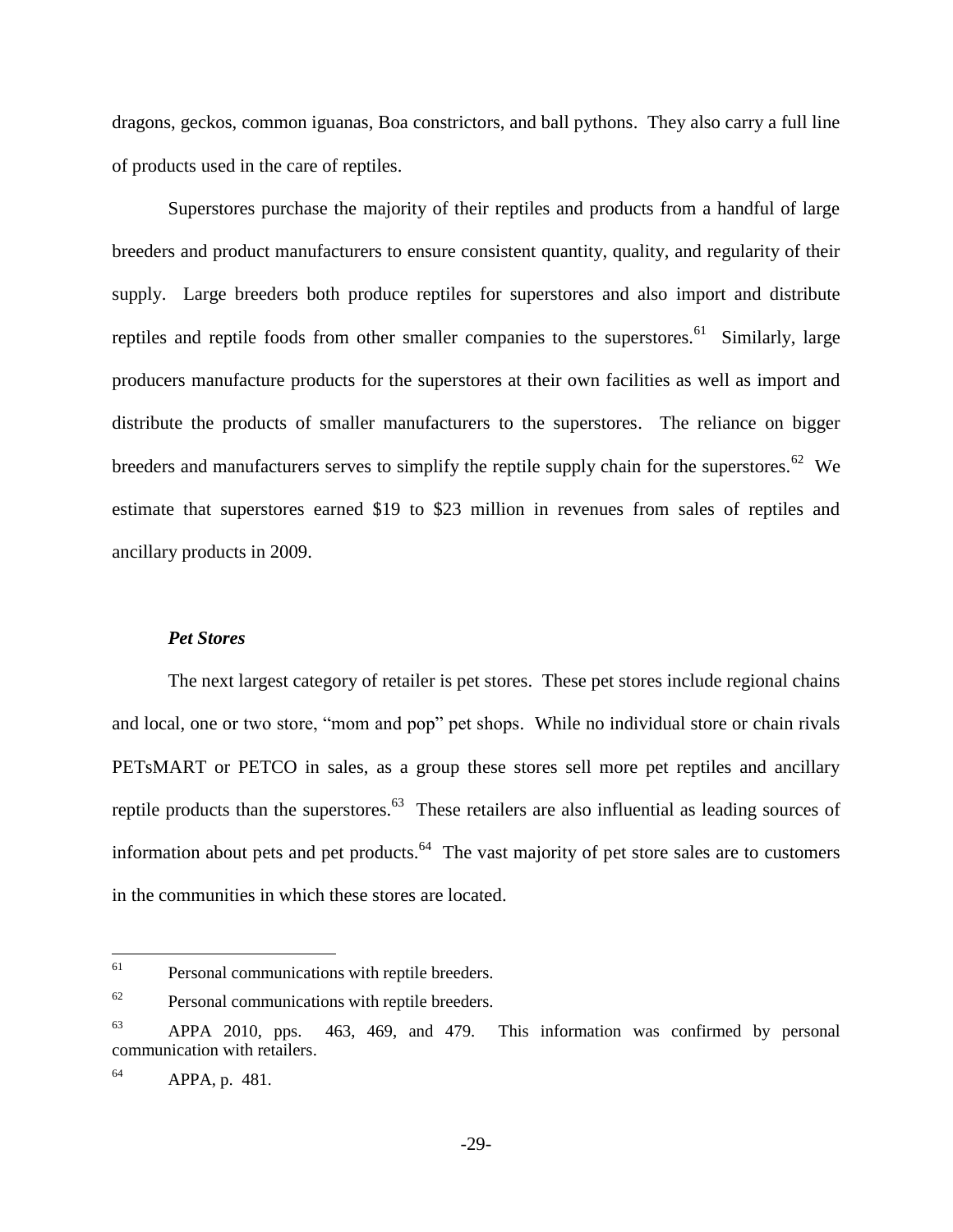Pet stores can be further broken down into two categories: reptile specialty stores and general pet stores. <sup>65</sup> Reptile specialty stores sell mostly reptiles and products for reptiles, though many of these stores also carry amphibians, insects, and related products. Prominent reptile specialty stores include Exotic Pets in Nevada, East Bay Vivarium in California, and Zoo Creatures in New Hampshire.

Typically, reptiles and ancillary reptile products are a small fraction of total sales at a general pet store. Among the general pet stores that we surveyed, reptile and reptile product sales made up only five to eight percent of the stores' gross yearly sales revenues. Some examples of general pet stores that sell reptiles include: Petland, a regional pet store chain, Red Crest Pet Shop of Texas, and Today's Pet in Maryland.

There are an estimated 1,100 and 1,500 pet stores. These pet stores earned between \$163 million to \$215 million in 2009.

#### *Hobbyist Retailers*

The smallest retailer both in store size and in annual revenues is the hobbyist retailer, who typically sells reptiles from his or her garage or basement. These retailers concentrate almost exclusively on live reptiles, and offer little or no ancillary products. Many hobbyist retailers specialize in a few types of reptiles, often concentrating on morphs. These home and garage sellers are typically hobbyists moving up the supply chain.

There are an estimated 600 to 800 hobbyist retailers. These retailers earned between \$15 million and \$19.5 million in 2009.

65

The exact breakdown of specialty stores to general stores is unknown.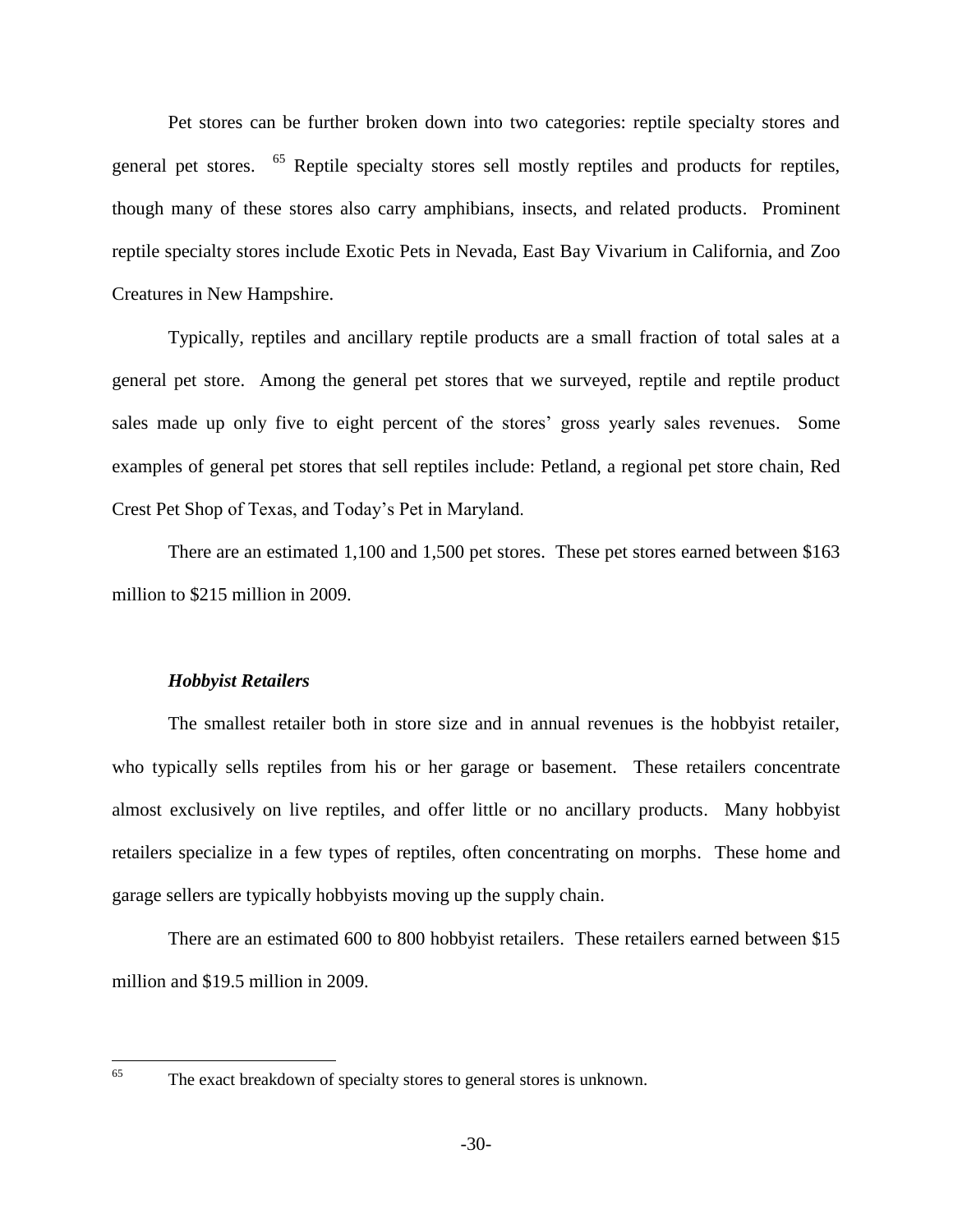#### *Online Sellers or E-tailers*

There is a growing segment of retailers that conduct most of their business online. Some e-tailers started out as mail-order catalogue businesses. Others used to conduct their business by fax but are operate using email and a website. Only a few of these businesses also have storefronts. While a small group of reptile e-tailers sell only reptiles, the majority of sales made by online reptile stores are of ancillary reptile products. Selling online allows e-tailers to serve a national customer base. Prominent e-tailers include LLL Reptile and Supply, The Bean Farm, and Herpsupplies.com. There are an estimated 1,200 to 1,600 e-tailers. These businesses earned between \$81 million to \$106 million in 2009.

#### *Summary of Retailers*

We estimate that retailers as a whole earn between \$278 million and \$364 million from sales of reptiles and related products annually. Table 2.10 summarizes our revenue estimates for reptile retailers.

| <b>Retailer</b><br>Category | <b>Estimated</b><br><b>Number</b><br>of Businesses |       | <b>Estimated</b><br><b>Annual Revenue</b><br>$(in$ million \$) |       |
|-----------------------------|----------------------------------------------------|-------|----------------------------------------------------------------|-------|
|                             | Low                                                | High  | Low                                                            | High  |
| <b>Superstores</b>          | 2                                                  | 2     | 19.0                                                           | 22.5  |
| Pet Stores                  | 1,100                                              | 1,500 | 163.0                                                          | 215.7 |
| Hobbyists                   | 600                                                | 800   | 14.6                                                           | 19.5  |
| E-tailers                   | 1,200                                              | 1,600 | 81.0                                                           | 106.1 |
| Total                       | 2,902                                              | 3,902 | 277.6                                                          | 363.8 |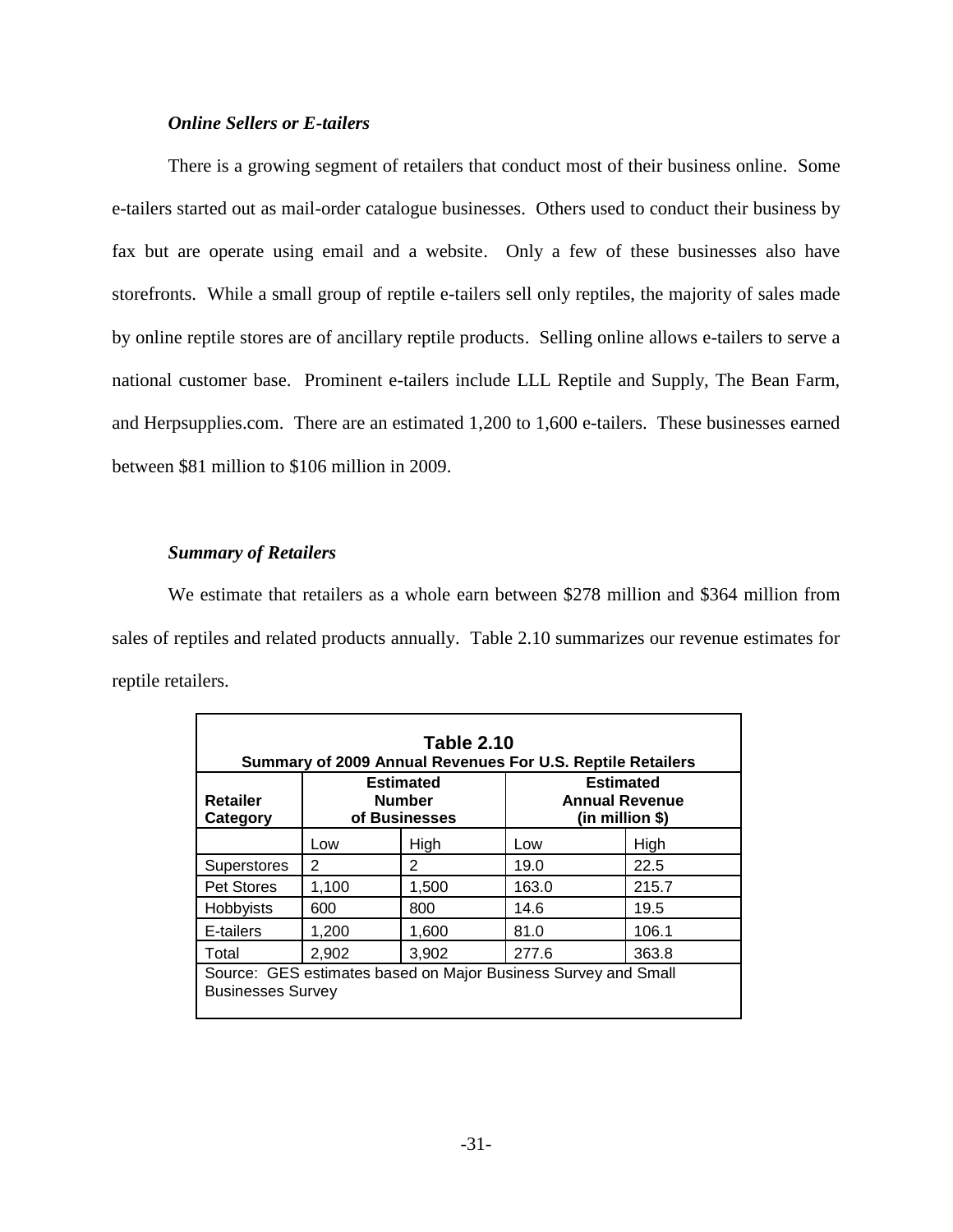#### **Ancillary Reptile Products and Services**

The increase in reptile ownership in the United States and around the world has given rise to several industries dedicated to helping reptiles to lead longer, healthier lives. Manufacturers make products to simulate the light, heat, and humidity of individual reptiles' native environments; bug and rodent breeders provide reptiles with a diet that these reptiles would find in the wild; and veterinarians and pharmaceutical companies make sure that reptiles stay disease and parasite free.

#### *Manufacturers*

There are roughly 40 to 60 manufacturers that make products for reptiles in the U.S. $^{66}$ These companies range in size and product assortment from three-person, single product companies, to companies with hundreds of employees that produce a full range of reptile products. These products include food pellets, lighting, terrariums, terrarium decorations, heating products, vitamins and supplements, thermostats, snake hooks, sexing tools, and humidity products. The majority of product manufacturers do not have captive sales and distribution networks and must rely on independent distributors to supply their products to pet stores. $67$ 

We classify reptile product manufacturers by the variety of products that they offer, their annual sales, and how widely their products are distributed. There are roughly three categories, which we refer to as "tiers" of reptile product manufacturers:

<sup>66</sup> Based on personal communications with reptile product manufacturers.

<sup>67</sup> Based on responses to the Major Business Survey.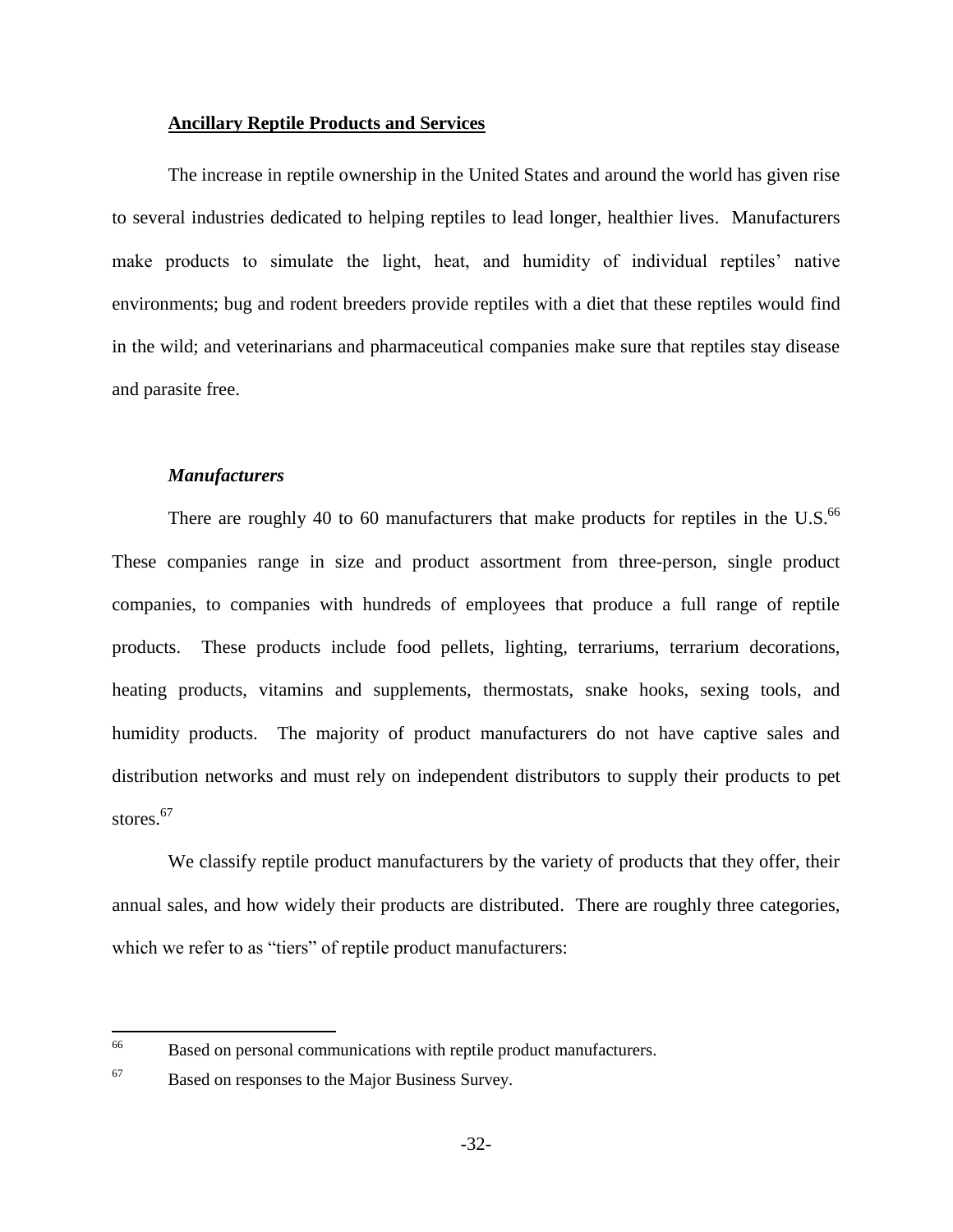- The companies that produce the greatest number and variety of products and generate the highest annual sales, i.e. the top tier manufacturers, are Zoo Med Laboratories, Rolf C. Hagen USA, Fluker Laboratories, Tetra, and Central Garden & Pet.<sup>68</sup> Top tier brands are universally recognized by reptile enthusiasts. These companies supply the superstore retailers as well as the most of the storefronts and e-tailers. Collectively, the top tier companies earn the majority of product manufacturing revenues. Unlike most other manufacturers, some of these businesses such as Central Pet & Garden<sup>69</sup> and Rolf C. Hagen USA<sup>70</sup> have their own distribution networks to distribute their products and the products of other manufacturers across the United States.
- The second tier is made up of companies with national distribution and a national reputation, but a more limited product line and lower annual sales than the top tier manufacturers. Most of these companies tend to focus on a small number of product types. For example, Vision Products focuses on cages and bowls. Products from second tier companies are sold at storefronts and, in many cases, at superstores. They are often brands that are featured by online retailers. There are roughly eight to ten second tier manufacturers. Some examples of second tier companies are Nature Zone, Pet Tech, and T-Rex Products.
- Third tier companies are more local in scope and narrow in product range than first or second tier manufacturers. These companies tend to focus on one type of product, like cages or supplements. Often these businesses will also be involved in other sectors of the reptile industry, such as reptile, cricket, or rodent breeding. Some of these companies also produce products for other animals. There are approximately 30 to 50 third tier manufacturers. Some examples of third tier manufacturers include HBH Pet Products, which makes flavored pellets for turtles; Natural Chemistry, which makes sprays to kill reptile parasites and clean enclosures; and Helix Controls, which makes thermometers, thermostats, and heating products.

Table 2.11 summarizes our revenues estimates for reptile product retailers.

<sup>68</sup> <sup>68</sup> See "Market Leaders In Key Pet Supply Categories by Percentage of Stores Citing Brand as No. 1", Petage.com, January 2010. Rankings for manufacturers were confirmed through discussions with retailers and product manufacturers.

<sup>&</sup>lt;sup>69</sup> Central Pet & Garden's 2009 10-K, p. 5.

<sup>70</sup> Distribution information can be found on Hagen's website. *http://hagen.com/usa/about.cfm* (Accessed November 17, 2010)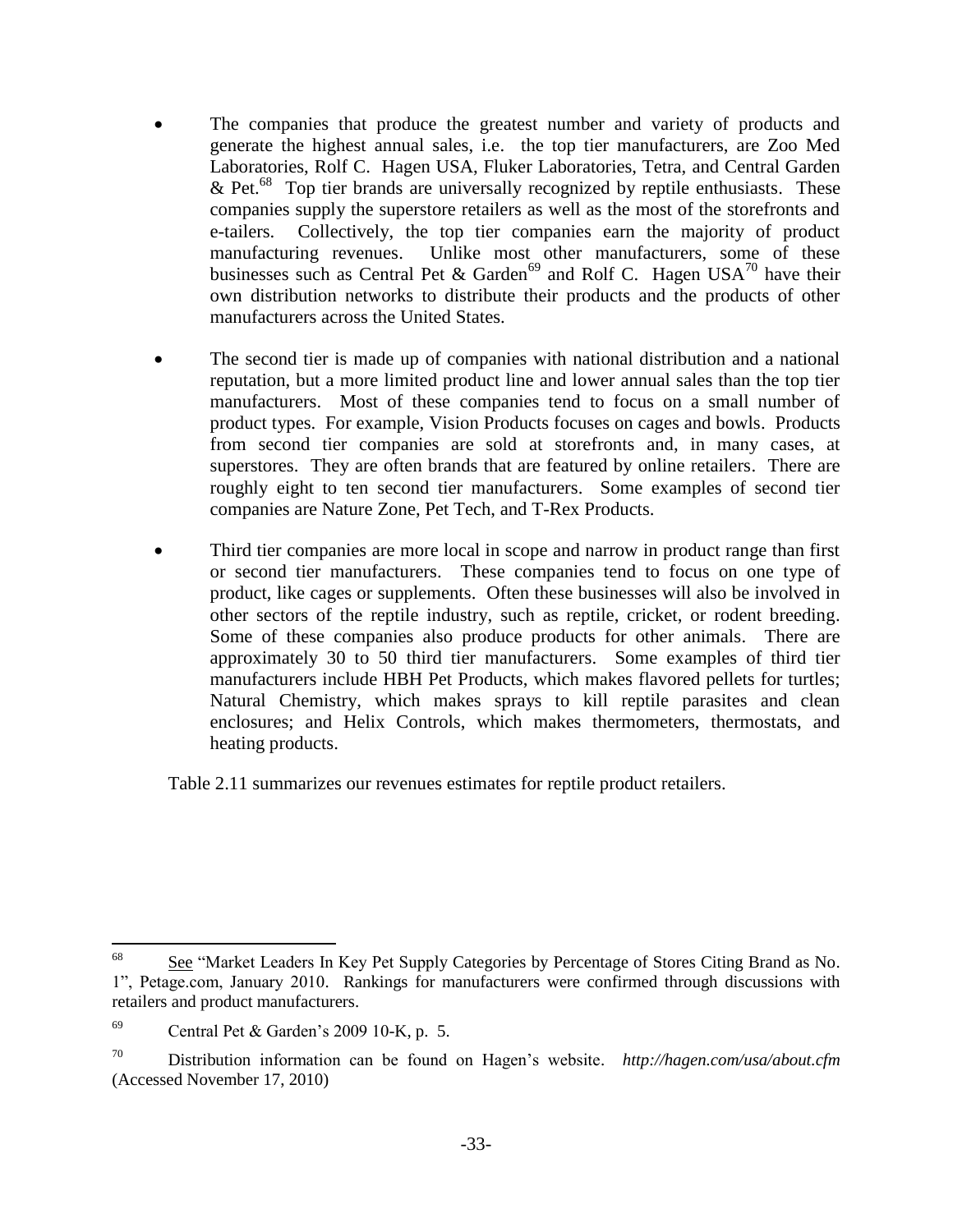| <b>TABLE 2.11</b><br><b>Estimated Annual Revenues For</b><br>U.S. Reptile Ancillary Product Manufacturers, 2009 |                                                                                        |        |       |        |  |
|-----------------------------------------------------------------------------------------------------------------|----------------------------------------------------------------------------------------|--------|-------|--------|--|
| <b>Manufacturer</b><br>Category                                                                                 | <b>Estimated</b><br>Number of<br><b>Businesses</b><br><b>Estimated Annual Revenues</b> |        |       |        |  |
|                                                                                                                 | $(in$ million \$)                                                                      |        |       |        |  |
|                                                                                                                 | (Low)                                                                                  | (High) | (Low) | (High) |  |
| Top Tier <sup>71</sup>                                                                                          | 5                                                                                      | 5      | 50    | 60     |  |
| Second Tier                                                                                                     | 8                                                                                      | 10     | 5     | 8      |  |
| <b>Third Tier</b>                                                                                               | 30<br>50<br>1.5<br>2.5                                                                 |        |       |        |  |
| <b>Total</b>                                                                                                    | 43                                                                                     | 65     | 56.5  | 70.5   |  |
| Source: GES estimates based on Major Business Survey and<br><b>Small Businesses Survey</b>                      |                                                                                        |        |       |        |  |

### *Reptile Product Distributors*

Beside a few companies in the top tier, most reptile product manufacturers rely on wholesalers and distributors to transport and sell their products to superstores, pet stores, and hobbyist stores across the country. We were not able to get in contact with reptile product distributors and therefore were not able to estimate the total annual income generated by this segment.

# *Live Reptile Food Breeders*

Live reptile food breeders provide reptiles with foods that more closely resemble their diet in the wild. The three main types of creatures bred for reptiles are rodents, insects, and worms. Rodents are fed mostly to snakes and some larger lizards. Lizards and turtles are fed insects and worms. The most popular rodents bred for snakes are mice and rats. The most popular foods bred for lizards and turtles are crickets, mealworms, and superworms.

<sup>71</sup> Several reptile industry insiders have suggested that Table 2.16 significantly underestimates annual revenues for top tier manufacturers. Our income estimate for this manufacturer category has a high margin of error because of the low response rate among top tier manufacturers to our survey.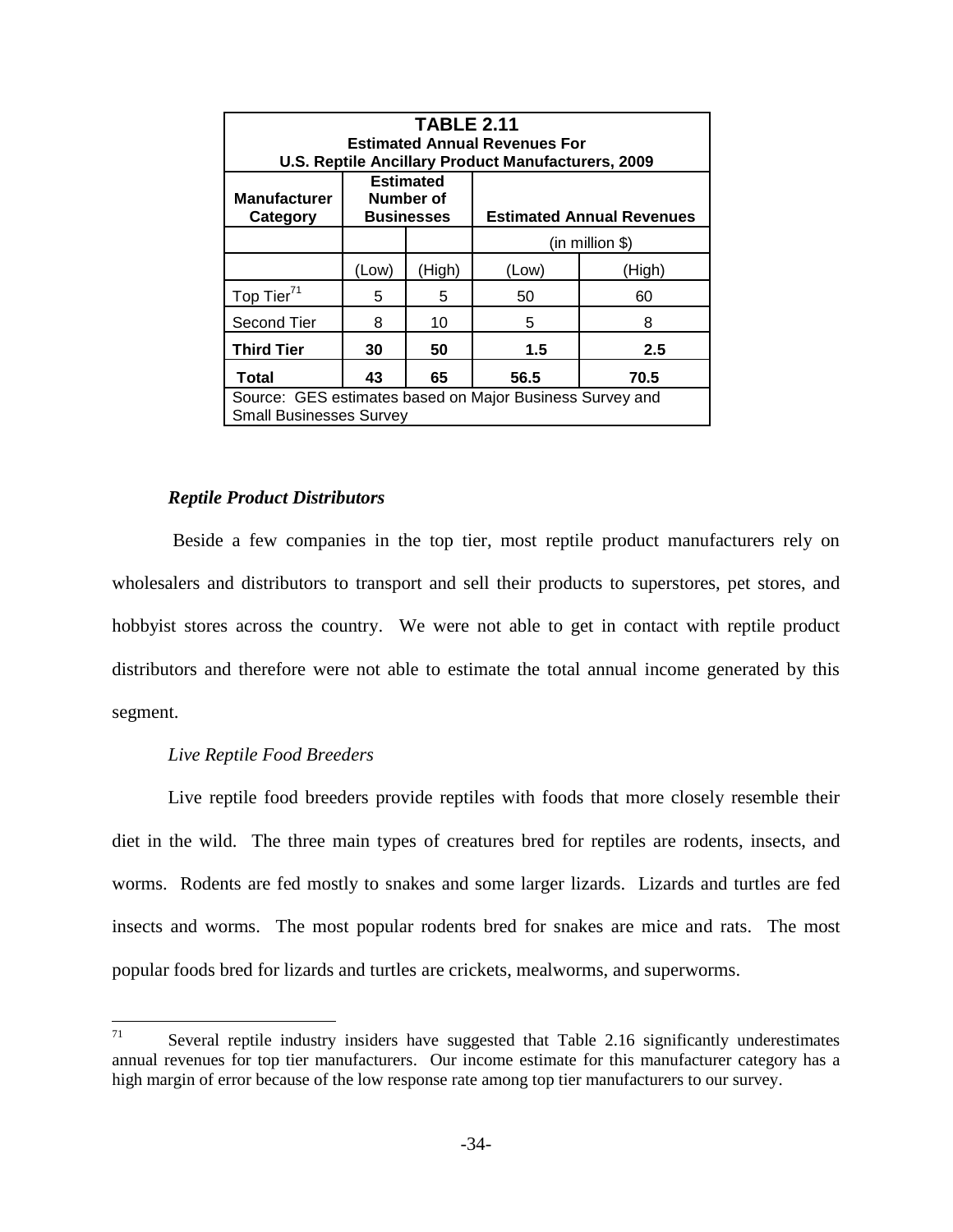Most mice and rats are shipped frozen. However, several businesses deliver live mice. Transportation costs make delivery of live rodents prohibitively expensive outside of a 50 to 150 mile radius around a breeding or holding facility. All bugs<sup>72</sup> are shipped live. Almost all rodents and bugs used to feed reptiles are sold to pet stores and distributors before they reach consumers.<sup>73</sup>

Among both the rodent and bug breeders, a small number of companies make the majority of the sales. Leading food breeders focus on breeding food for reptiles and other animals. Smaller food breeders tend to breed bugs and rodents to feed their own animals as well as to sell to other breeders. Leading rodent breeders include Mice Direct and Rodent Pro. Leading insect breeders include Timberline Live Pet Foods and Armstrong Crickets. Leading worm breeders include Rainbow Mealworms and Nature's Way.

Thirty years ago most bugs were bred as bait for fishing. Bug farms were established near popular fishing spots to serve anglers. As reptiles gained in popularity as pets, bug breeders shifted more of their breeding toward reptiles. These breeders appreciated the constant year round demand that reptiles have for bugs, as opposed to the seasonal- and weather-dependant demand generated by the fishing season. As reptiles became more common as pets across the country, the technology for safely transporting bugs improved to the point that food breeders could serve customers that lived far from fishing sites. One prominent cricket breeder claims that cricket breeders pioneered the technology that made it safer to transport bugs longer distances, including insulated boxes and heat packs calibrated for bugs. This new technology in turn was used by reptile breeders and distributors to safely and cost effectively transport reptiles

<sup>73</sup> Based on responses to Major Business Survey and Small Business Survey.

<sup>72</sup> Insects and worms are referred to collectively as bugs.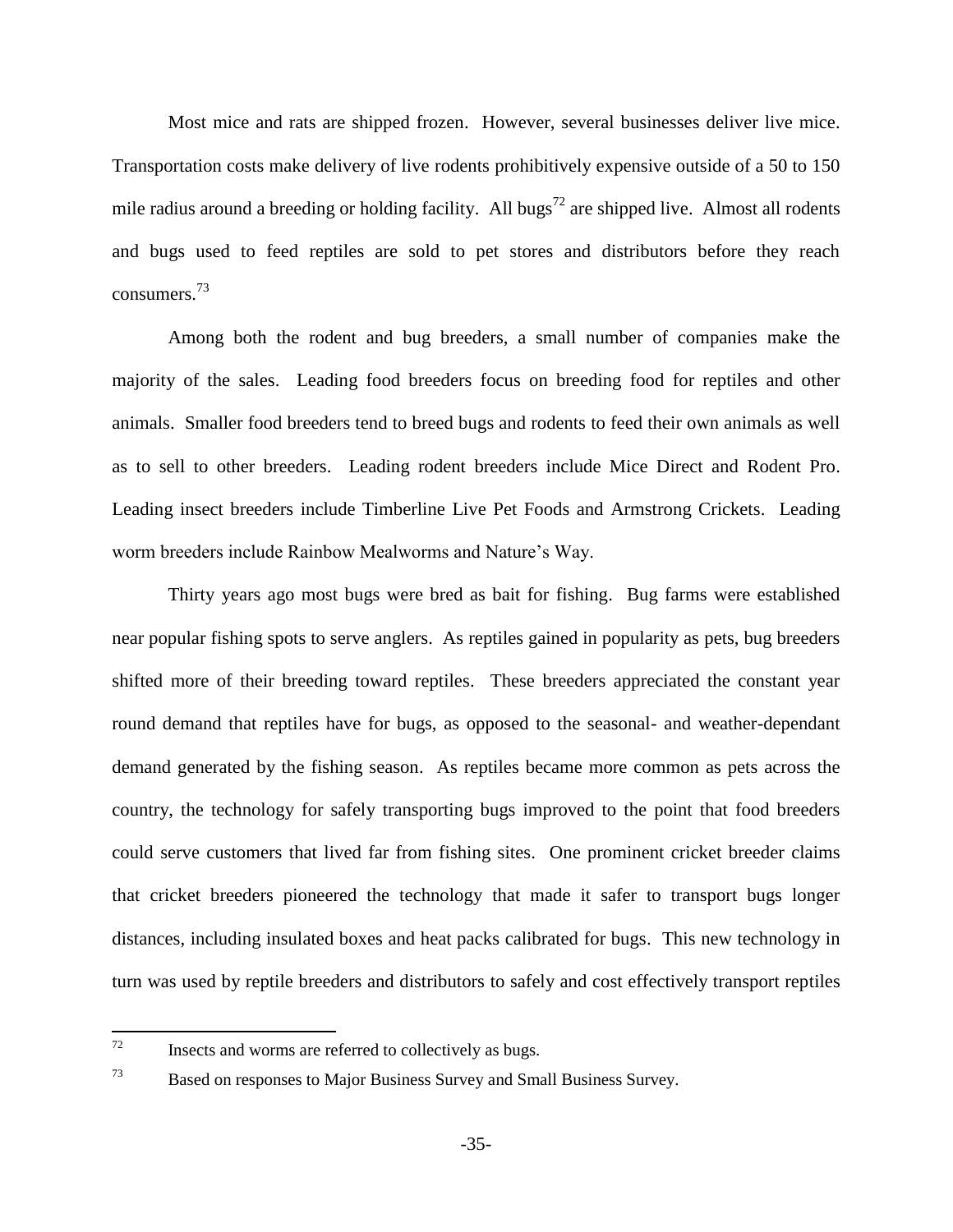across the United States. In this way, the reptile and bug businesses grew together and nurtured each other.

There are an estimated 50 to 100 businesses who primarily engage in breeding rodents and bugs as food for reptiles. These businesses earned between \$22 million and \$25.5 million in 2009.

### *Reptile Delivery Services*

Several package delivery services facilitate the transport of reptiles across the United States. Delta Cargo ships all reptiles,<sup>74</sup> FedEx will ship all non-venomous reptiles,<sup>75</sup> and DHL will ship non-venomous lizards, and tortoises.<sup>76</sup> UPS will only ship chameleons, geckos, iguanas, monitors, flying dragons, freshwater turtles, land tortoises, and sea turtles. However, UPS has designated several franchises that can approve shippers and sell the necessary packaging and labels to ship other types of reptiles using UPS.<sup>77</sup> Most carriers insist that reptile packages be dropped off and picked up at an airport.

We estimate that more than 500,000 packages containing reptiles and reptile supplies are shipped each year within the United States. We estimate total income from reptiles shipments to be \$5 million to \$7 million per year.

<sup>74</sup> <sup>74</sup> Pet Travel Requirements & Restrictions. *http://www.delta.com/planning\_reservations/ special\_travel\_needs/pet\_travel\_information/pet\_requirements\_restrictions/index.jsp*. (November 23, 2010).

<sup>&</sup>lt;sup>75</sup> FedEx terms and conditions, updated October 4, 2010. p111.

<sup>76</sup> Prohibited and Restricted Commodities for US shipments. DHL.

<sup>77</sup> Based on interviews with UPS franchisees.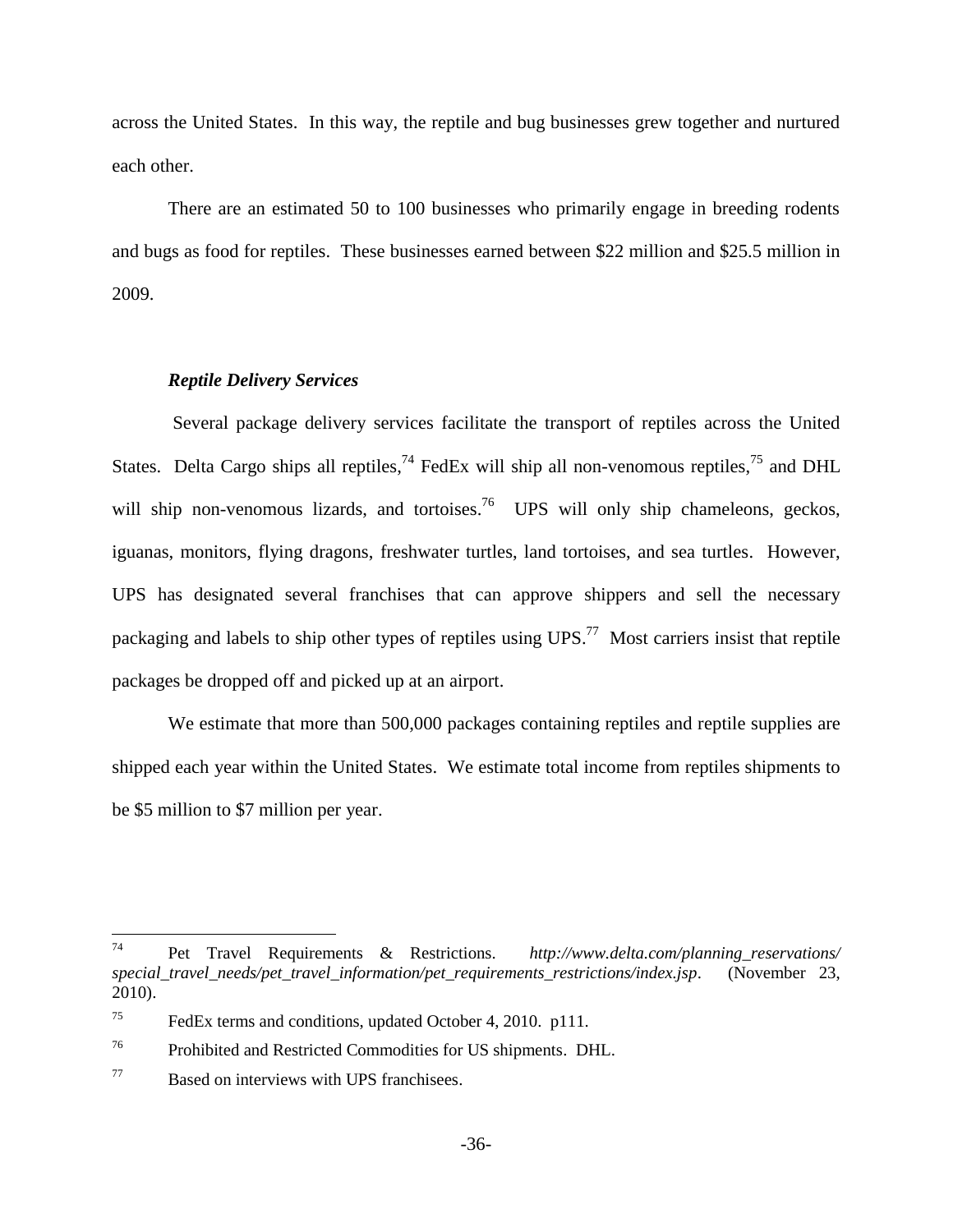### *Reptile Veterinarians*

It takes a specialized knowledge to correctly treat the medical issues of reptiles. As reptiles have grown in popularity so has the number of veterinarians that can successfully identify and cure illnesses common to reptiles.<sup>78</sup> In addition to treating reptile illnesses, veterinarians see it as their responsibility to educate owners about proper reptile husbandry and diet.

Veterinary services and medications make up one of the largest expenses for reptile owners.<sup>79</sup> The 2010 APPA Survey reports that, collectively, reptile owners spend around \$475 million on non-surgical veterinary care for their reptiles each year. (See Table 2.12)

| <b>TABLE 2.12</b><br><b>Annual Veterinary Expenditures For Reptiles, 2010</b>                     |                                                                 |                                               |                                                                                   |  |
|---------------------------------------------------------------------------------------------------|-----------------------------------------------------------------|-----------------------------------------------|-----------------------------------------------------------------------------------|--|
| <b>Reptile Type</b>                                                                               | <b>Average Gross</b><br><b>Expenditure Per</b><br>Household(\$) | Number of<br><b>Households</b><br>(Thousands) | Total<br><b>Expenditures</b><br><b>By Reptile</b><br><b>Type</b><br>(Thousand \$) |  |
| Turtles                                                                                           | 86                                                              | 2,773                                         | 238,478                                                                           |  |
| Snakes                                                                                            | 68                                                              | 846                                           | 57,528                                                                            |  |
| Lizards                                                                                           | 113                                                             | 799                                           | 90,287                                                                            |  |
| Iguanas                                                                                           | 211                                                             | 423                                           | 89,253                                                                            |  |
| Other*                                                                                            |                                                                 |                                               |                                                                                   |  |
| <b>Grand Total</b><br>475,546                                                                     |                                                                 |                                               |                                                                                   |  |
| * Medical expenses for the "Other" reptile category were not included in the<br><b>APPA Study</b> |                                                                 |                                               |                                                                                   |  |
| .Source: Based upon APPA Study data.                                                              |                                                                 |                                               |                                                                                   |  |

In contrast, a survey of veterinarians from across the United States conducted by GES found that reptile owning households spend on average \$59.52 annually on veterinary

<sup>78</sup> Reptilechannel.com has an online directory of veterinarians that treat reptiles which can be found at *http://www.reptilechannel.com/reptile-health/vet-listing.aspx*.

<sup>79</sup> APPA 2010, p. 465.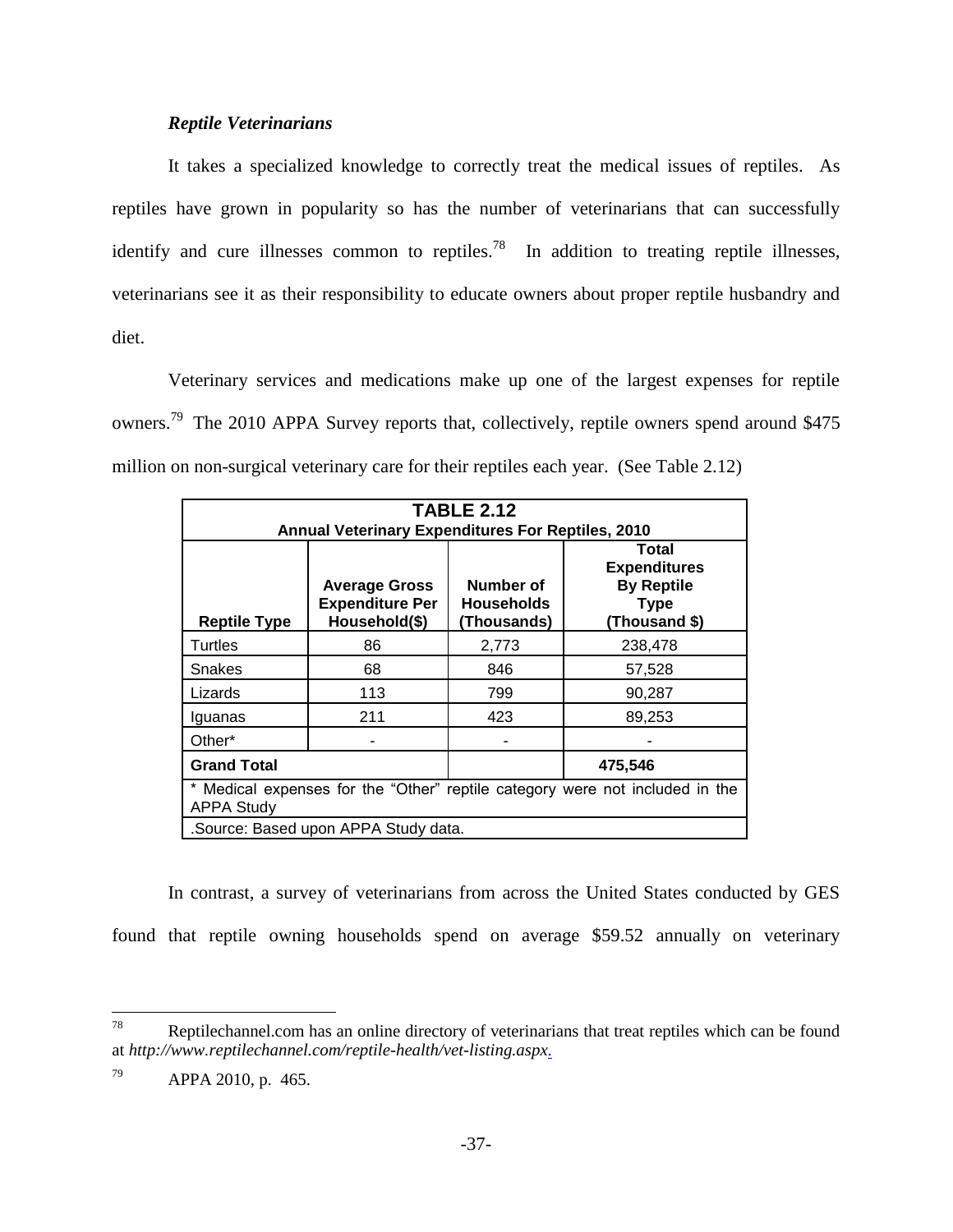expenditures.<sup>80</sup> Thus, from these survey results we extrapolate that the 4.7 million reptile owning households spend roughly \$279.7 million annually on veterinary expenditures.

The APPA survey reports that reptile owners spent an additional \$237 million on medications for reptiles. $81$  (See Table 2.13)

| <b>TABLE 2.13</b><br><b>Annual Medication Expenditures For Reptiles, 2010</b>                  |                                                                  |                                                       |         |  |
|------------------------------------------------------------------------------------------------|------------------------------------------------------------------|-------------------------------------------------------|---------|--|
|                                                                                                | <b>Average Gross</b><br><b>Expenditure Per</b><br>Household (\$) | <b>Total Expenditure</b><br>For Type<br>(Thousand \$) |         |  |
| Turtles                                                                                        | 46                                                               | 2,773                                                 | 127,558 |  |
| <b>Snakes</b>                                                                                  | 34                                                               | 846                                                   | 28,764  |  |
| Lizards                                                                                        | 79                                                               | 799                                                   | 63,121  |  |
| Iguanas                                                                                        | 43                                                               | 423                                                   | 18,189  |  |
| Other*                                                                                         |                                                                  |                                                       |         |  |
| <b>Grand Total</b><br>237,632                                                                  |                                                                  |                                                       |         |  |
| * Medication expenses for the "Other" reptile category were not included in the<br>APPA Study. |                                                                  |                                                       |         |  |
| Source: 2010 APPA Study data.                                                                  |                                                                  |                                                       |         |  |

Using the mean of estimated expenditures by reptile owners from the GES survey of

veterinarians as the lower bound and the APPA survey results as an upper bound, estimate of

<sup>80</sup> We surveyed 50 veterinarians. The veterinarians interviewed were randomly selected from a nationwide directory of veterinarians who see reptiles in their practices. (See *http://www.reptilechannel.com/reptile-health/vet-listing.aspx*.). Thirteen of the 50 veterinarians that were called, responded to the survey. Twelve provided information on the cost of veterinary care in their area as well as an estimate of the percentage of reptile owners that bring their reptile to a veterinarian.

<sup>&</sup>lt;sup>81</sup> The American Veterinary Medical Association ("AVMA") also presents an estimate of medical expenditures for exotic pets, which include reptiles, large mammals, rodents, and marsupials. Because it includes several non-reptiles in its calculations, the AVMA's medical expenditure estimate is too broad to give an accurate picture of annual medical expenditures specifically for reptiles. In addition, the AVMA's figure for exotic pet medical expenditures does not include expenditures on medication. We therefore do not use the AVMA's figure in our aggregate estimate of reptile revenues. See 2007 AVMA's *U.S. Pet Ownership & Demographics Sourcebook.*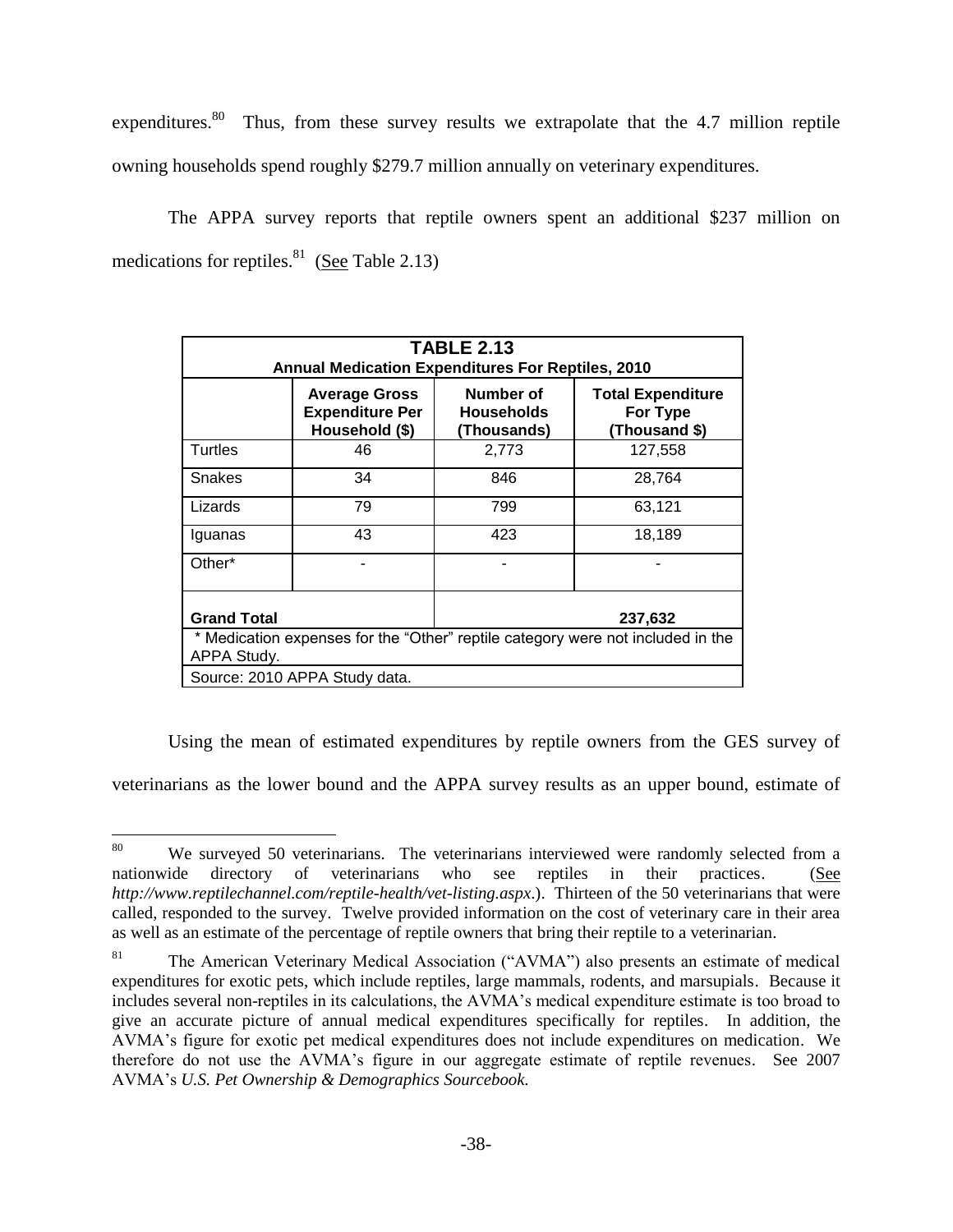total amount of expenditures made by reptile owners to veterinarians from reptile products and services we obtain an estimate of veterinarian expenditures of \$279.7 million to \$475.5 million..

Our estimate of reptile pharmaceutical expenditure is \$139.8 million to \$237.6 million assuming the same ratio of pharmaceutical sales to veterinary expenditures for our survey data as was the case in the APPA study.

# **Reptile Expos or Trade Shows**

On almost any weekend, wherever you are, it is likely that a reptile show can be found nearby. There were over 300 shows occurring across the country last year.<sup>82</sup> These shows are part carnival, part market, and part networking opportunity. In a typical show, a hall or convention center is filled with rows of exhibitors standing behind booths and tables filled with reptiles and reptile products. Breeders and reptile retailers purchase space at nearly every reptile show. Many of the shows also have space purchased by reptile food manufacturers and breeders, reptile product manufacturers, and artists. (See Table 2.14 below)

| TABLE 2.1<br><b>Exhibitors At Reptile Shows By Type</b>                               |                                                         |  |  |
|---------------------------------------------------------------------------------------|---------------------------------------------------------|--|--|
| <b>Exhibitor</b>                                                                      | <b>Percent of Shows with</b><br><b>Exhibitor Type *</b> |  |  |
| <b>Breeders</b>                                                                       | 92                                                      |  |  |
| Retailers                                                                             | 92                                                      |  |  |
| Reptile food producers                                                                | 80                                                      |  |  |
| Artists                                                                               | 76                                                      |  |  |
| Product manufacturers                                                                 | 72                                                      |  |  |
| Wholesalers                                                                           | 52                                                      |  |  |
| 36<br>Importers                                                                       |                                                         |  |  |
| * Percents will not sum to 100% because shows have more than<br>one type of exhibitor |                                                         |  |  |
| Source: GES calculations based on Promoter's Survey                                   |                                                         |  |  |

<sup>82</sup> GES calculations based on responses to Major Business Survey and Promoters Survey and review of advertisements for reptile shows in *Reptiles Magazine*.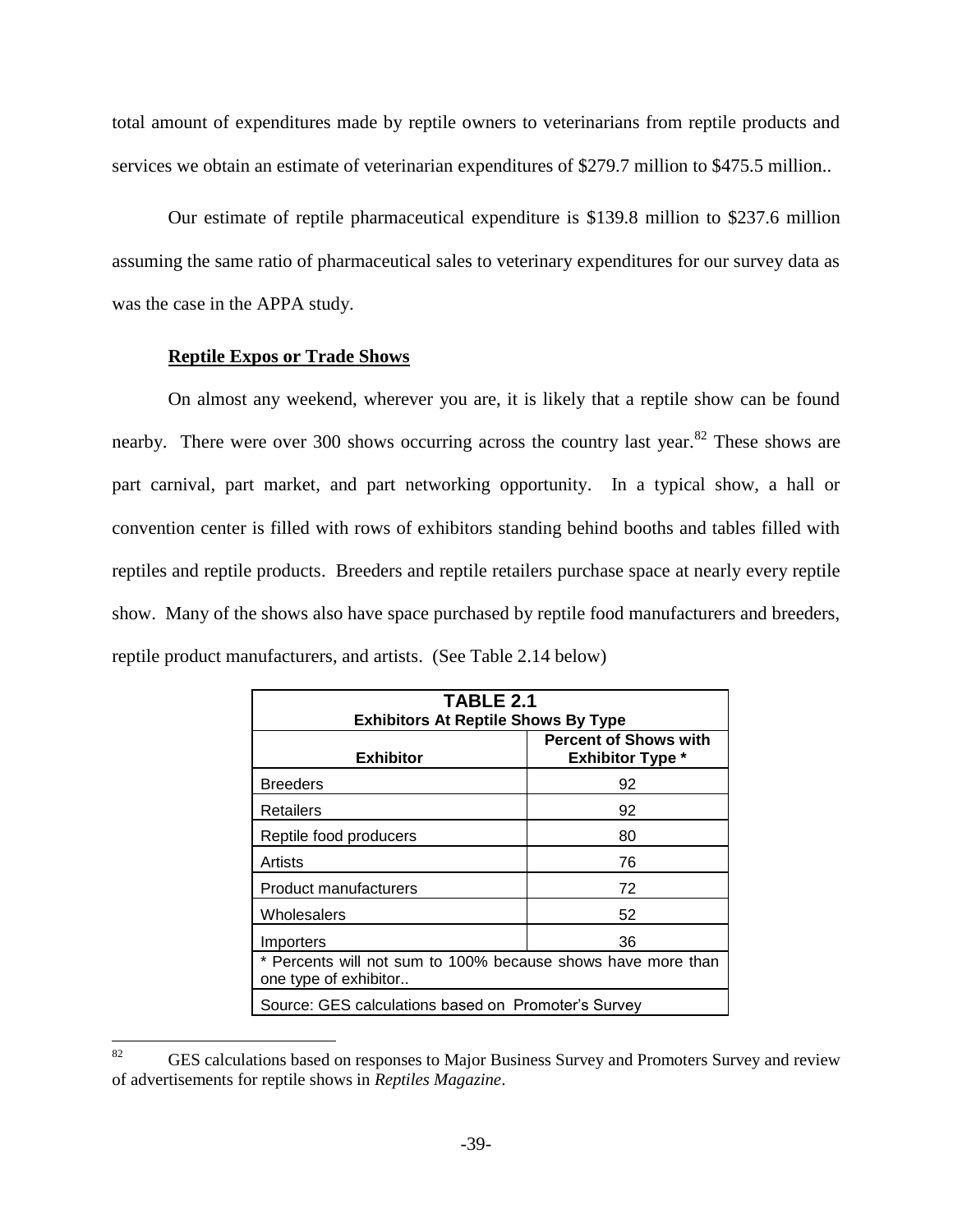Beside functioning as market places, shows provide a space where enthusiasts and hobbyists can trade care and husbandry tips with professional breeders. In addition, professionals from across the country use shows as gathering points to socialize and forge business relationships. Shows have been part of the continuing trend of connecting breeders directly with customers and retailers, eliminating the need for wholesalers and distributors to act as their middlemen.

As shows have gained in popularity and the number of shows has increased, the audience attending reptile shows has become more localized. When the first shows appeared two decades ago, enthusiasts would travel across the country to attend shows. A recent poll of enthusiasts found that a few hours is the furthest that the majority of prospective attendees are willing to travel to attend.<sup>83</sup> Only a few shows, such as the Reptile Super Shows, North American Reptile Breeders Conference, and the National Breeders Expos still attract a national audience.

The organizers of reptile shows, reptile show promoters, make money by charging exhibitors for booths to display their reptiles and products, selling merchandise, and charging the public admission. Promoters may stage anywhere between one and twelve shows per year. The average promoter puts on around five shows per year and charges an average of \$77 for booth space.  $84$  There are roughly 100 to 200 promoters putting on shows in the United States.<sup>85</sup>

In total, businesses who primarily engage in show promotion make between \$10 million to \$20 million per year.

<sup>85</sup> Id.

<sup>83</sup> <sup>83</sup> *Reptiles Magazine* 2010 Reader's Survey, p. 21.

<sup>84</sup> Based on the Reptile Show Promoter's Survey.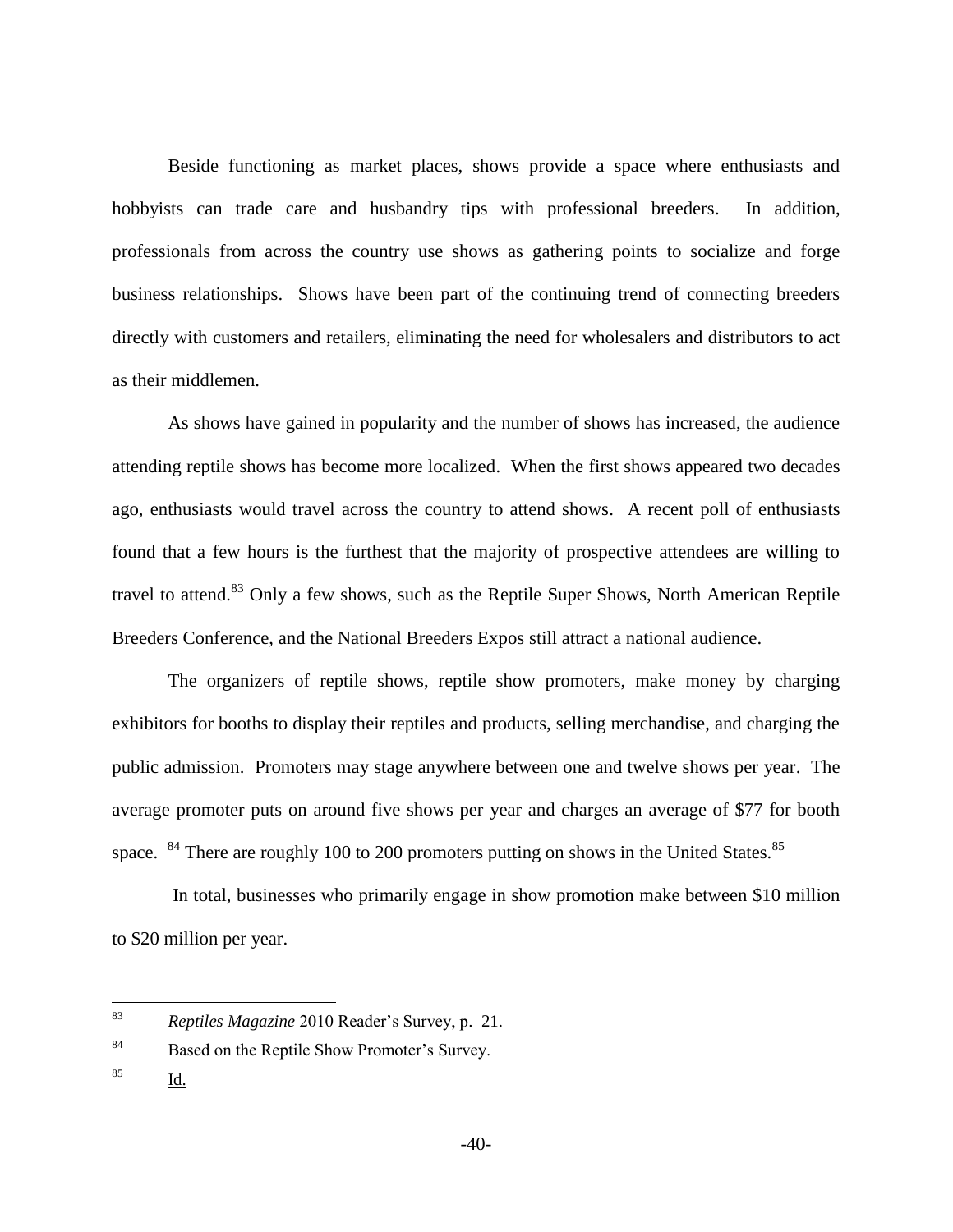# **Other Reptile Organizations**

### *Reptile Display Organizations*

Beyond the pet trade, numerous public and private organizations throughout the United States own reptiles for educational and display purposes. Perhaps the most widely known group of these display organizations are zoos accredited by the Association of Zoos and Aquariums ("AZA zoos").<sup>86</sup> Some well known AZA zoos include the Bronx Zoo, Zoo Atlanta, the National Zoo, and the San Diego Zoo.

According to AZA databases, around 180 AZA accredited institutions<sup>87</sup> hold approximately 28,000 reptiles in their collections.<sup>88</sup> The yearly budget for reptiles and amphibians for AZA institutions is around  $$36$  million.<sup>89</sup>

Few of the reptiles that have been recently acquired by zoos come from private dealers or importers. This is the result of a trend in recent years among AZA zoos to move away from buying reptiles from private dealers. Currently, reptiles in AZA zoo collections come mostly from in-house breeding programs as well as trades and donations from other zoos. Only a handful of strictly vetted private dealers are allowed to sell to zoos.<sup>90</sup>

 $\overline{a}$ 

<sup>&</sup>lt;sup>86</sup> AZA zoos are institutions engaged in the regular display of animals which the AZA has inspected to make sure the zoo puts on displays appropriately and provides good care for the animals. AZA zoos have the stated mission of "exhibition, conservation, and preservation of the earth's fauna in an educational and scientific manner" rather than for profit. AZA. "How Does Accreditation Work," *http://www.aza.org/becoming-accredited*/ (Accessed November 16, 2010)

<sup>87</sup> AZA Database 2010.

<sup>88</sup> Zoo and Aquarium Statistics. http://www.aza.org/zoo-aquarium-statistics. (Accessed November 16, 2010)

<sup>89</sup> Budget figures listed in the AZA database are listed only for Reptiles and Amphibians and are not broken out into separate categories.

<sup>&</sup>lt;sup>90</sup> Personal communication with several curators of reptile houses within AZA zoos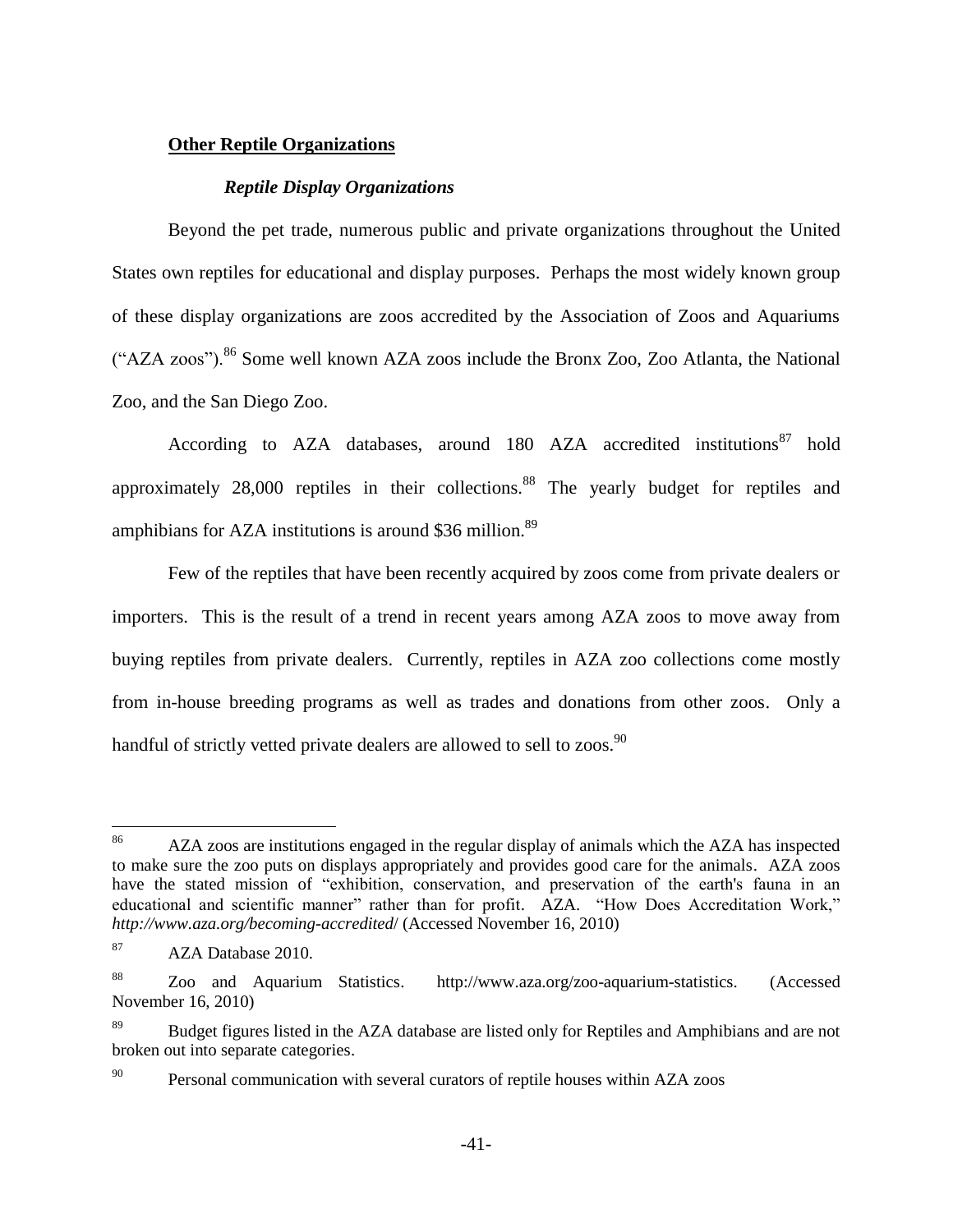There is an extensive process an AZA zoo must undertake if it wants to buy from a private reptile seller. One curator referred to this process as a "vendor/dealer profile." Zoos must do a background check on the dealer, gather letters of recommendation from other zoos, and if the facility is close by, tour the seller's facility. This process was put in place so that zoos would avoid purchasing from a dealer that mistreats animals in any way.

In addition to displaying reptiles, AZA zoos strive to educate the public about the habits, physical characteristics, and origins of reptiles. Zoo keepers put on educational programs that allow children to see and touch reptile "ambassadors." One curator said that one of the best ambassadors is the Burmese python. He noted that, "Burmese are big and impressive and children never forget the experience of seeing the snake." The keeper explained that using Burmese pythons and other large reptiles contributes to zoo's educational goals of connecting children more directly with nature and to stimulate an interest in conservation.

Zoos also see it as their duty to take-in and raise unwanted animals that are donated to them. Reptiles found or confiscated by the Parks Department and the U.S. Fish and Wildlife Service are often sent to zoos. In addition, if someone is bitten by a venomous reptile, the curator of the local AZA zoo's reptile house is among the first to be called for assistance.

Aside from AZA zoos, private institutions also purchase and breed reptiles for display purposes. Some of these institutions, like the Reptile Gardens of South Dakota, have collections which rival AZA zoos. Others, like the Reptile Discovery Center have more specialized collections.

We were unable to gather enough revenue information for these institutions to estimate total yearly revenues for private display organizations.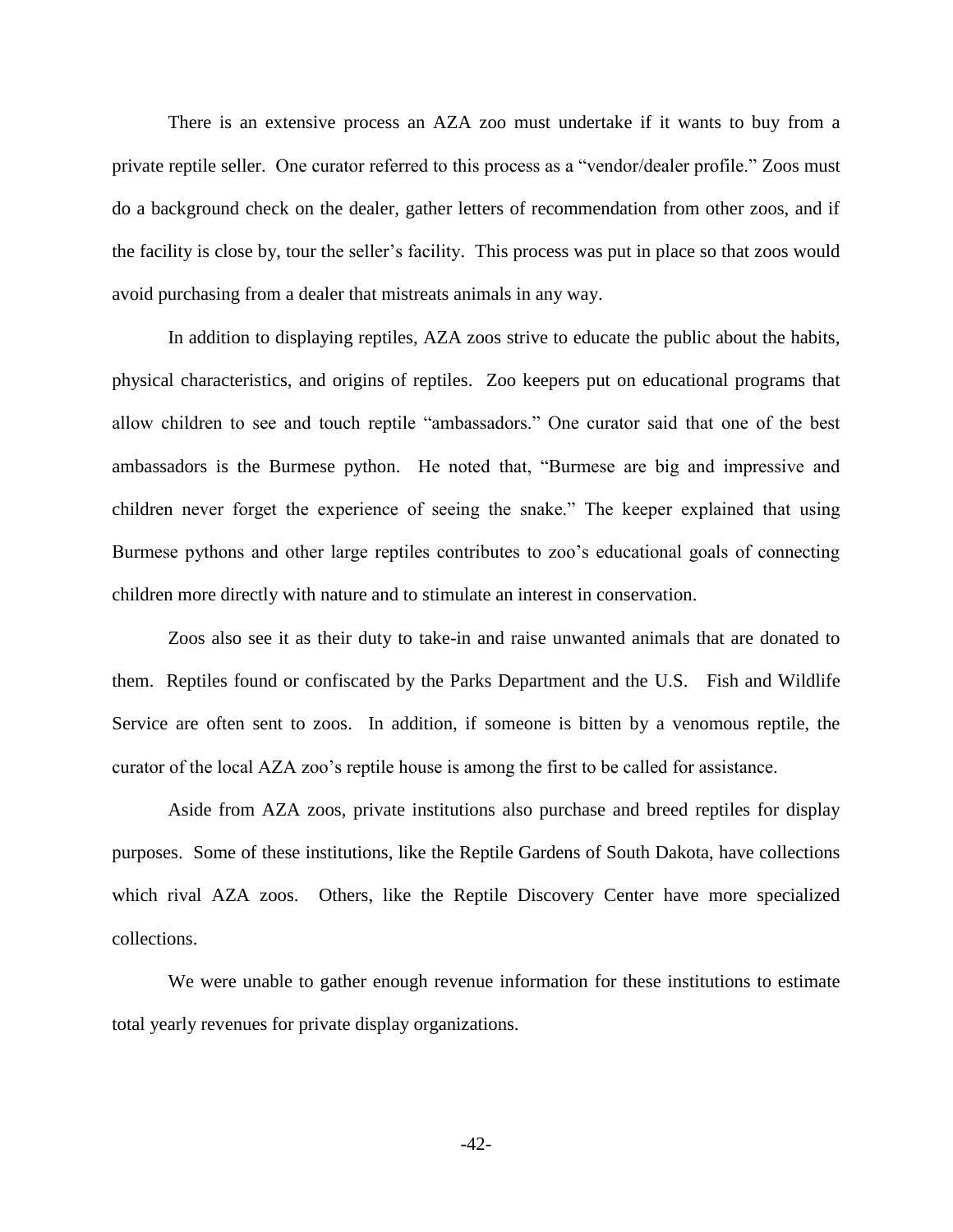### *Reptile Entertainment Companies*

There are a small but growing number of reptile entertainment companies. One segment of these companies puts on live shows with reptiles. Many of these businesses act as side-lines for reptile breeders and pet shop owners. Some examples of companies that put on reptile shows include Scales and Tails Utah, The Wildlife Company, and the Lizard Guys. Other businesses, like Reptile Rentals, Inc., provide reptile performers for movies and television.

Because we surveyed only a small number of entertainment companies, we are not able to estimate total annual income generated by this segment. However judging from the websites of a few of these companies, popular reptiles in these shows include Burmese pythons, Boa constrictors, alligators, and giant tortoises.

\* \* \*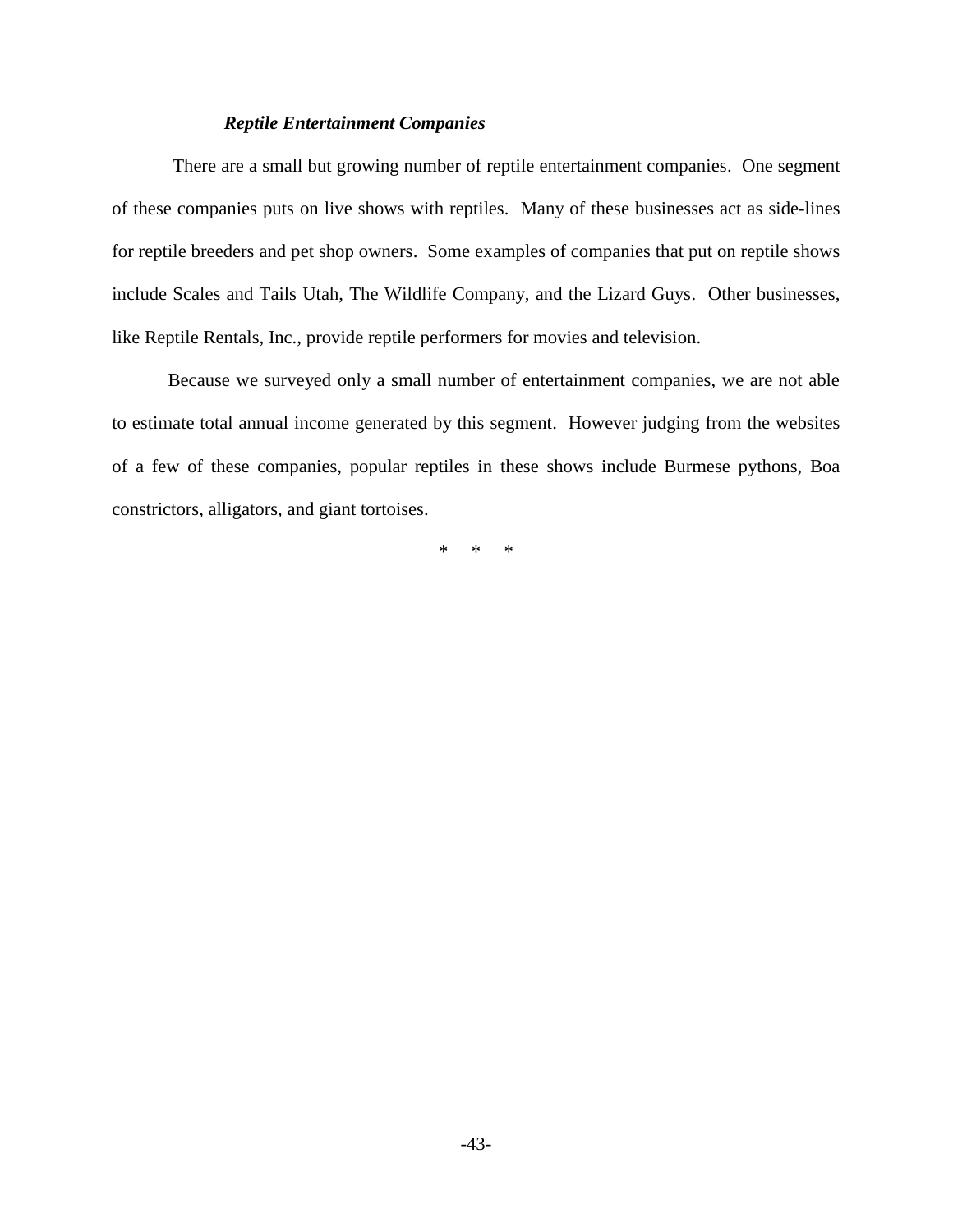In summary, we estimate that the collective efforts of all participants in the U.S. reptile industry, including breeders, importers, pet stores, ancillary product manufacturers, et. al., generate revenues of approximately \$ 1.0 to \$1.4 billion. Table 2.15 summarizes our estimates by industry participant.

| <b>TABLE 2.15</b><br>Revenues in the U.S. Reptile Industry, 2009<br><b>By Type of Business</b> |                                                         |                              |  |
|------------------------------------------------------------------------------------------------|---------------------------------------------------------|------------------------------|--|
|                                                                                                | <b>Estimated Revenues</b> <sup>91</sup><br>(Million \$) |                              |  |
| <b>Business Type</b>                                                                           | Lower<br><b>Bound</b>                                   | <b>Upper</b><br><b>Bound</b> |  |
| <b>Breeders</b>                                                                                | 141.7                                                   | 183.2                        |  |
| Importers/Exporters                                                                            | 28                                                      | 30                           |  |
| Wholesalers                                                                                    | 17                                                      | 22                           |  |
| <b>Retailers</b>                                                                               | 277.6                                                   | 363.8                        |  |
| Manufacturers                                                                                  | 56.5                                                    | 70.5                         |  |
| <b>Food Breeders</b>                                                                           | 22                                                      | 25.5                         |  |
| <b>Medical Costs</b>                                                                           | 419.5                                                   | 713.2                        |  |
| <b>Reptile Show Promoters</b>                                                                  | 10                                                      | 20                           |  |
| <b>Delivery Services</b>                                                                       | 5                                                       | $\overline{7}$               |  |
| Total                                                                                          | 977.3                                                   | 1,435.2                      |  |

# **III. TURTLES, LIZARDS, SNAKES**

 $\overline{a}$ 

Out of the four known orders of reptiles,  $92$  only reptiles from two of the orders, Testudines (turtles) and Squamata (snakes and lizards), are popularly kept as pets. The APPA

<sup>&</sup>lt;sup>91</sup> Both the lower bound and the upper bound estimates in Table 2.15 are conservative as they do not include revenues from reptile product distributors, private reptile display organizations, and reptile entertainment companies. Revenue estimates for these business types were excluded because we lacked adequate data on which to make an accurate estimate.

 $92$  The four orders are Squamata (lizards and snakes), Crocodylia (alligators, crocodiles, caimans, and gavials), Testudines (turtles), and Sphenodontida (tuatara). "Reptile," *Encyclopædia Britannica.*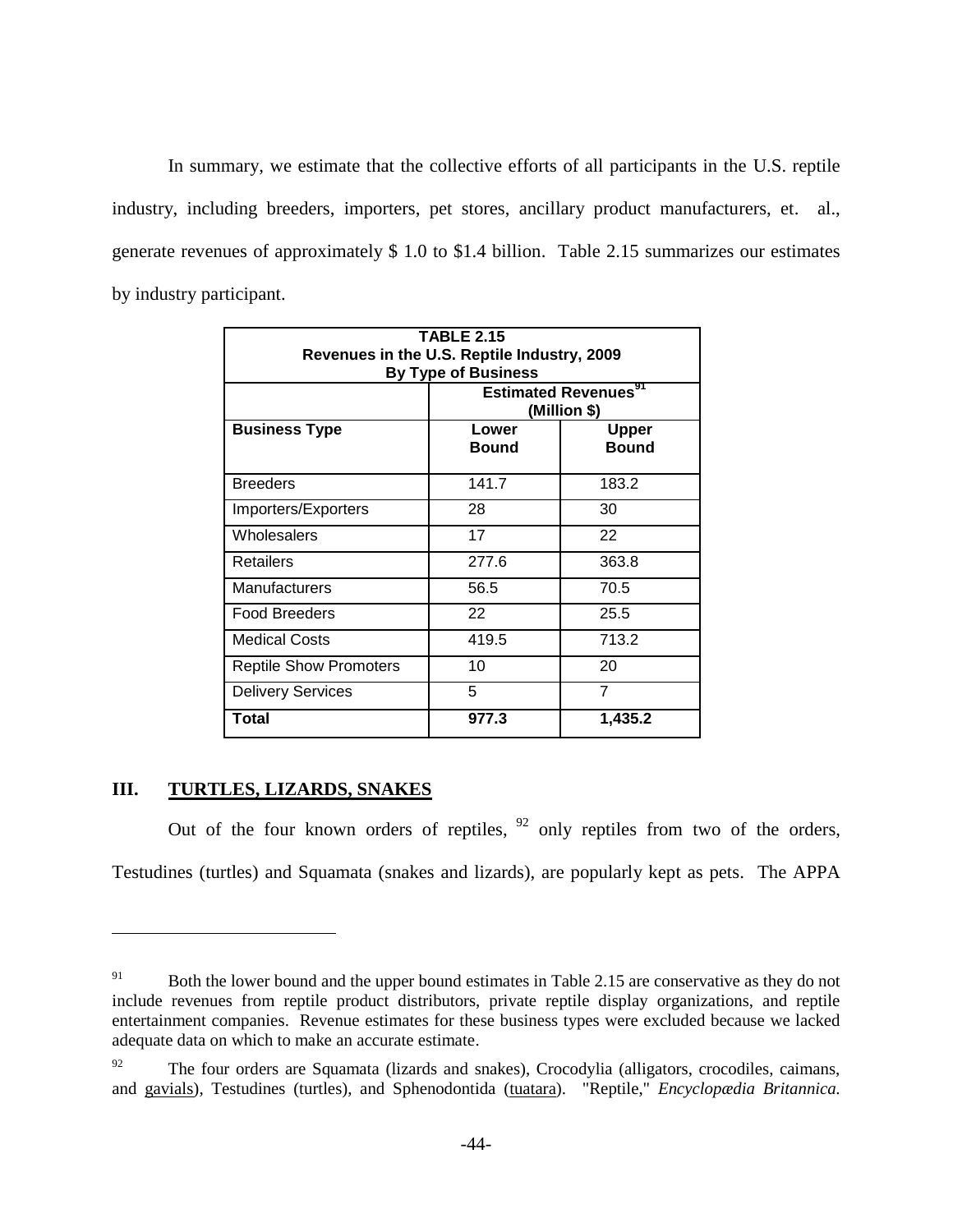estimates that 4.7 million U.S. households contain at least one of these reptiles.<sup>93</sup> The most popular pet reptile in the United States for many years running is the turtle (See Table 3.1 below).

| TABLE 3.1<br><b>U.S Ownership of Reptiles</b><br><b>By Type, 2010</b>                           |               |           |  |  |
|-------------------------------------------------------------------------------------------------|---------------|-----------|--|--|
| Number of<br><b>Percent of</b><br><b>Households</b><br><b>Reptile</b><br>Households             |               |           |  |  |
| Iguana                                                                                          | 9             | 423,000   |  |  |
| Lizard                                                                                          | 17<br>799,000 |           |  |  |
| Turtle                                                                                          | 59            | 2,773,000 |  |  |
| Snake<br>18<br>846,000                                                                          |               |           |  |  |
| Other<br>5<br>235,000                                                                           |               |           |  |  |
| Total*<br>100<br>4,700,000                                                                      |               |           |  |  |
| *<br>Percentages do not add to 100 because some<br>households own more than one type of reptile |               |           |  |  |
| Source: 2010 APPA Study                                                                         |               |           |  |  |

# **Turtles**

 $\overline{a}$ 

.

Turtles have consistently been owned by more households than any other type of reptile.<sup>94</sup> The slow movements and attractive shells of turtles fascinate children and adults alike. Among the more popular types of turtles kept as pets are red-eared sliders, eastern box turtles,

*Encyclopædia Britannica Online*. Encyclopædia Britannica, 2010. Web. *http://www.britannica.com/ EBchecked/topic/498684/reptile* (December 29 2010). Interviews with industry participants, as well as a review of LEMIS import and export statistics show that few crocodilians are sold as pets.

<sup>93</sup> American Pet Product Association, "Industry Statistics & Trends," *http://www.american petproducts.org/press\_industrytrends.asp* (November 9, 2010)

<sup>94</sup> 2010 APPA Study, p. 455.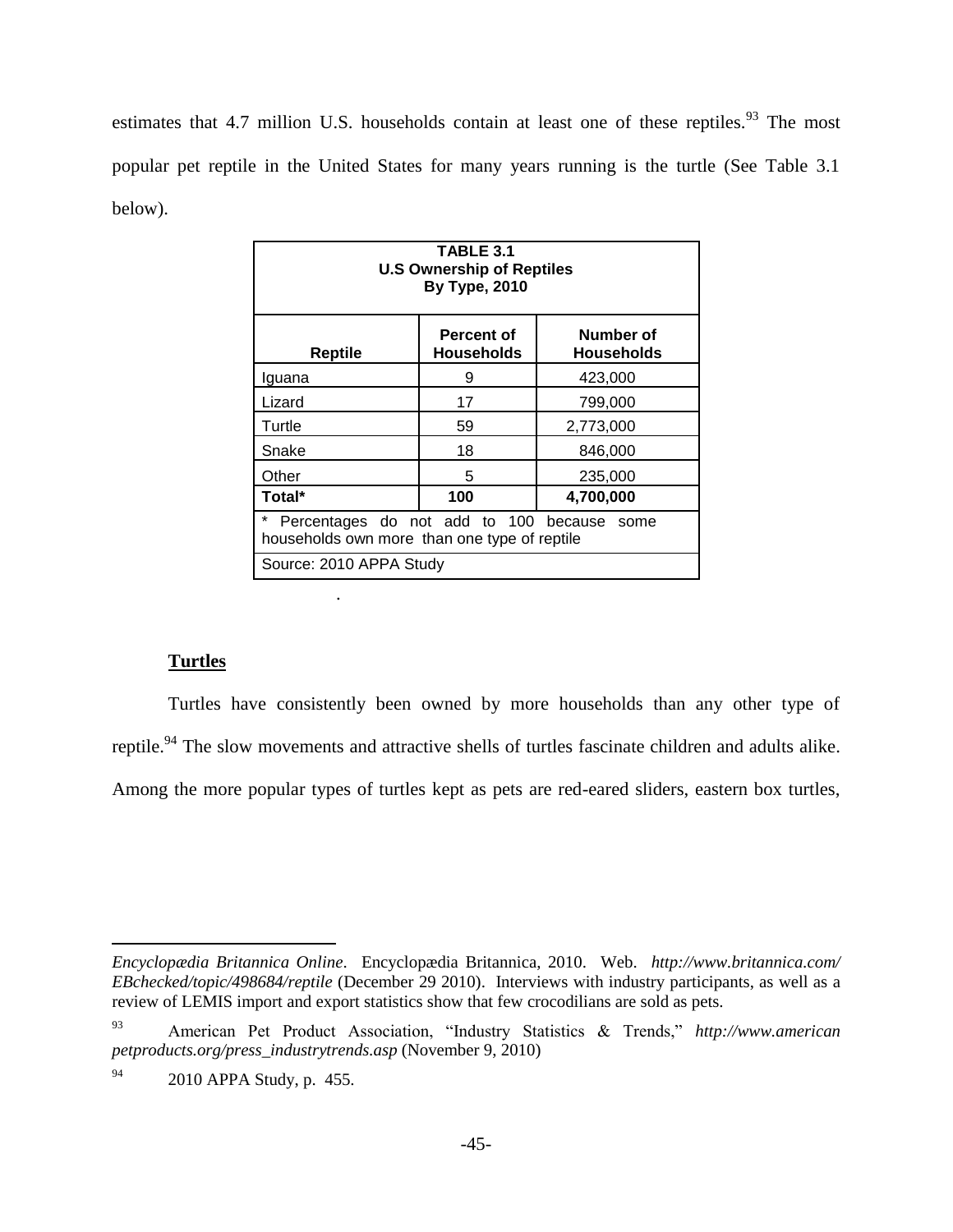western painted turtles, map turtles, and wood turtles.<sup>95</sup> The APPA estimates that approximately 2.8 million U.S. household own turtles.<sup>96</sup> (See Table 3.1 above)

Turtles were among the first reptiles to be bred on a large scale for the pet industry in the United States. The first turtles sold as pets were taken directly from the wild. As the industry matured, U.S. Turtle breeding farms grew to dominate the trade in pet turtles. Despite various federal and state legal restrictions on importing, inter-state transporting, and selling of turtles, the United States still leads the world in pet turtle production.<sup>97</sup> Turtles remain the most popular reptile to be kept as pets in the United States.<sup>98</sup>

Turtle farming in the United States has it roots in Louisiana in the 1930s when rural Louisianans gathered turtle eggs from the swamps and sold the hatchlings as pets. $99$  In the late 1940s and early 1950s, egg collectors began building holding ponds at the edges of the swamps to harvest turtle eggs.<sup>100</sup> In response to the growing demand for pet turtles, the small swamp-side ponds expanded into large-scale turtle farms. At the industry's peak in the early 1970s, the U.S. turtle farmers collectively sold nearly 15 million turtle hatchlings, mostly in U.S. retail outlets,

<sup>95</sup> <sup>95</sup> Most Popular Pet Turtles. *http://www.reptilechannel.com/reptile-magazines/reptilesmagazine/february-2010/most-popular-pet-turtles.aspx.* (December 6, 2010)

 $^{96}$  2010 APPA Study, p. 455.

 $^{97}$  Louisiana is currently responsible for more than 85 percent of all pet turtle sales around the globe. "Turtle Profile, C. Greg Lutz, Pramod Sambidi, and R. Wess Harrison, Louisiana University Agricultural Center, p 1 *www.agmrc.com/comodities\_\_products/aquaculture/Turtle\_profile.cfm*, (August 12, 2010)

<sup>&</sup>lt;sup>98</sup> See Chapter 2: The Participants in the U.S. Reptile Industry, Table 2.1.

<sup>&</sup>lt;sup>99</sup> Louisiana Turtle Farmers Continue Fight For Domestic Market. Louisiana Agriculture. Winter 2007. *http://www.lsuagcenter.com/en/communications/publications/agmag/Archive/2007/Winter/ Louisiana+Turtle+Farmers+Continue+Fight+for+Domestic+Market.htm.* (December 9, 2010)

<sup>100</sup> Id.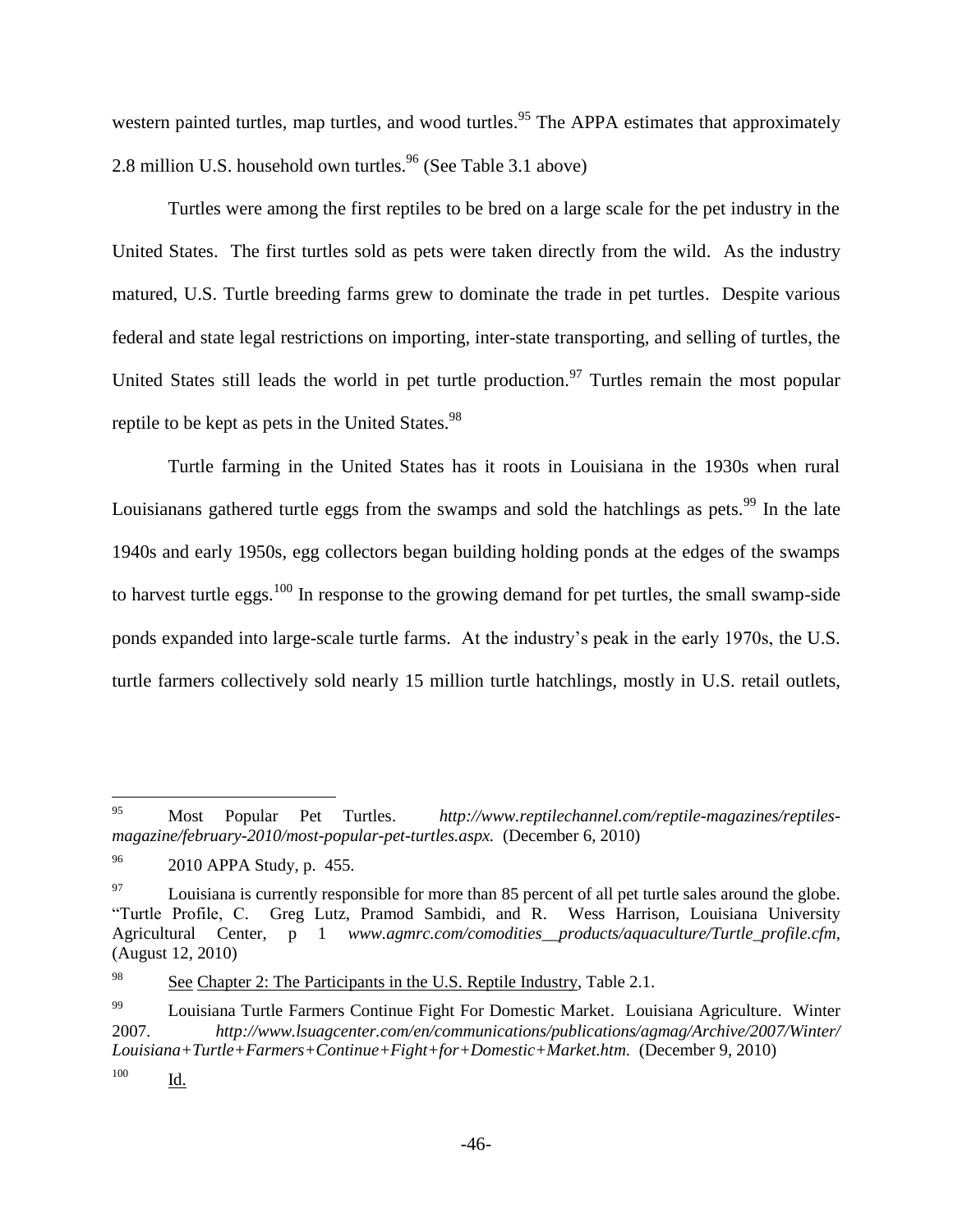including pet stores and traditional dime stores. At that time, around 5% of U.S. households had turtles as pets.<sup>101</sup>

Turtle sales cratered in 1975 when the U.S. Food and Drug Administration ("FDA") issued a regulatory ban on the sale and transport of turtles with shell lengths under 4 inches within the United States. The purpose of the FDA regulation was to limit human contact with baby turtles that may be infected with Salmonella.

Throughout the 1970s, 1980s, and 1990s, turtle farms shifted their focus from domestic sales to foreign customers. It was only in 2004, 29 years after the FDA ban was imposed, that turtle production came close to reaching to its pre-1975 level.<sup>102</sup> China, Mexico, and Hong Kong are now the key geographic regions for turtle sales. However, Chinese and Hong Kong customers purchase the majority of their turtles for food rather than as pets.

Turtle production and sales have declined sharply in recent years because of extensive damage to turtle farm facilities as well as a major loss of breeding stock due to the effects of hurricane Gustav in 2008. The global economic downturn and the increasing self-sufficiency of China's farmed turtle industry also contributed to the decline in turtle sales.

Louisiana currently has 48 licensed turtle farms.<sup>103</sup> This number is down sharply from the 67 turtle farms operating in 2009.<sup>104</sup> Many of Louisiana's top turtle farms have been run by the

<sup>101</sup> <sup>101</sup> Risky Shell Game: Pet Turtles Can Infect Kids, FDA Consumer, Dec-Jan, 1987 by Chris W. Lecos. *http://www.highbeam.com/doc/1g1-6245151.html* ( november 11, 2010).

<sup>&</sup>lt;sup>102</sup> Turtle production in 2004 was 13.5 million hatchlings in Louisiana alone. Louisiana Summary: Agriculture and Natural Resources 2005. LSU AgCenter. 2006.

<sup>&</sup>lt;sup>103</sup> Louisiana Department of Agriculture & Forestry, Turtle Farm Records Database (August 12, 2010).

<sup>104</sup> Louisiana Turtle Farmers Continue Fight For Domestic Market. Louisiana Agriculture. Winter 2007. *[http://www.lsuagcenter.com/en/communications/publications/agmag/Archive/2007/Winter/](http://www.lsuagcenter.com/en/communications/publications/agmag/Archive/2007/Winter/Louisiana+Turtle+Farmers+Continue+Fight+for+Domestic+Market.htm) [Louisiana+Turtle+Farmers+Continue+Fight+for+Domestic+Market.htm](http://www.lsuagcenter.com/en/communications/publications/agmag/Archive/2007/Winter/Louisiana+Turtle+Farmers+Continue+Fight+for+Domestic+Market.htm)* (December 9, 2010).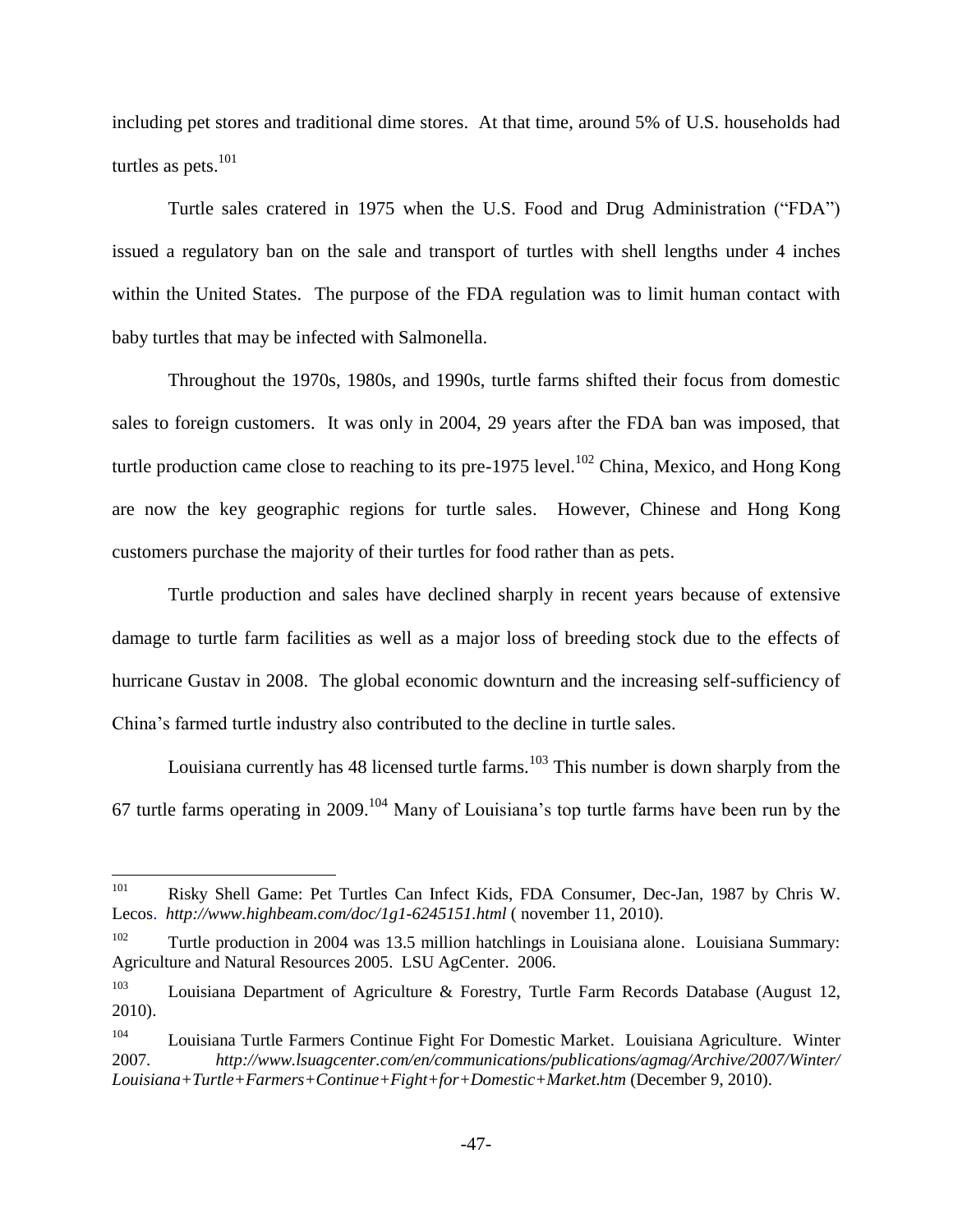same family for at least two generations. Prominent turtle farms include Concordia turtle farm, run by the Evans Family, Tangi Turtle farm, run by the Boudreaux Family, and the Strange Brothers turtle farm, run by the Strange family.

It is estimated that there are six to seven million turtles that were sold by American turtle farmers last year. These turtles generated roughly \$7 to \$8 million in revenues for turtle sellers.<sup>105</sup>

### **Lizards**

After turtles, lizards are among the most popular pet reptiles in the United States. A variety of lizards can be found in most pet stores. The majority of lizards sold as pets are small and have comparatively easy care requirements, making them popular for novice to intermediate pet owners. Bearded dragons and leopard geckos and are among the top selling lizards.<sup>106</sup>

There is also a smaller trade in lizards that require more advanced handling skills, including larger lizards, such as monitors, and venomous lizards, including beaded lizards and Gila monsters. These lizards are sold to enthusiasts and more advanced owners.

Because of the popularity of lizards, they are bred by part-time and full-time breeders across the United States.<sup>107</sup> Lizards are also among the most widely imported reptiles, with lizard imports making up more than 51% of all reptiles imported from 2005 to 2010.<sup>108</sup> (See Table 3.2)

 $105$ <sup>105</sup> Personal communication with leading turtle retailers and exporters. The Louisiana AgCenter estimates that there were 2 million hatchling turtles produced that earned sales of \$2 million.

<sup>&</sup>lt;sup>106</sup> Based on responses to Major Business Survey.

<sup>&</sup>lt;sup>107</sup> Based on responses to Major Business Survey and Small Business Survey.

<sup>&</sup>lt;sup>108</sup> GES calculation based on the LEMIS data.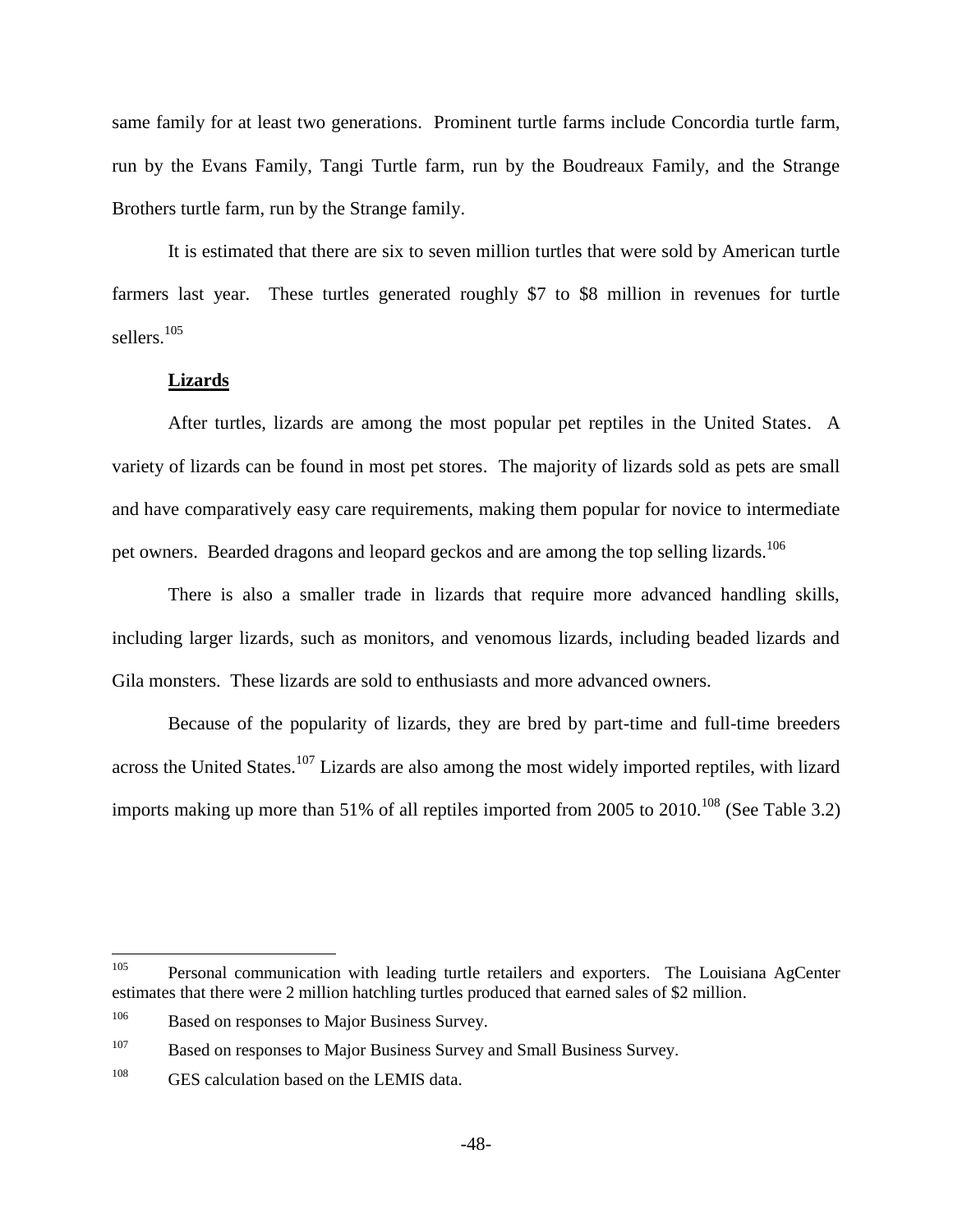The leading importers of lizards from 2005 to 2010 included L. A. Reptile, Strictly Reptiles, U.S. Global Exotics, California Zoological Supply, and Two Amigos Import and Export.<sup>109</sup>

| <b>TABLE 3.2</b><br><b>Number of Lizards Imported</b><br>2005-2010 |                                                |                                                             |  |
|--------------------------------------------------------------------|------------------------------------------------|-------------------------------------------------------------|--|
| Year                                                               | Number of<br><b>Lizards</b><br><b>Imported</b> | <b>Percent of</b><br><b>Total Reptile</b><br><b>Imports</b> |  |
| 2005                                                               | 716,794                                        | 47.8                                                        |  |
| 2006                                                               | 764,431                                        | 53.0                                                        |  |
| 2007                                                               | 742,735                                        | 55.4                                                        |  |
| 2008                                                               | 623,631                                        | 54.4                                                        |  |
| 2009                                                               | 470,397                                        | 52.2                                                        |  |
| 2010                                                               | 231,241                                        | 40.4                                                        |  |
| Total                                                              | 3,549,229                                      | 51.4                                                        |  |
| Source: LEMIS data                                                 |                                                |                                                             |  |

# **Snakes**

Snakes have seen a surge in popularity as pets in the past two decades. As recently as twenty years ago, owning snakes was looked upon as an oddity.<sup>110</sup> Today, there is growing acceptance of responsible snake ownership and a growing marketplace for snakes and ancillary snake products.<sup>111</sup> The snakes sold as pets can be divided into three categories, Small and Docile, Large Constrictors, and Venomous snakes.

# *Small and Docile*

The majority of snakes sold in pet stores are small and docile species such as corn snakes, king snakes, non-morph ball pythons, non-morph Boa constrictors, and milk snakes. These

.

<sup>109</sup> Ibid.

<sup>&</sup>lt;sup>110</sup> Personal communication with Tim Hoen, reptile show promoter.

<sup>&</sup>lt;sup>111</sup> See also Chapter 2: Retailers.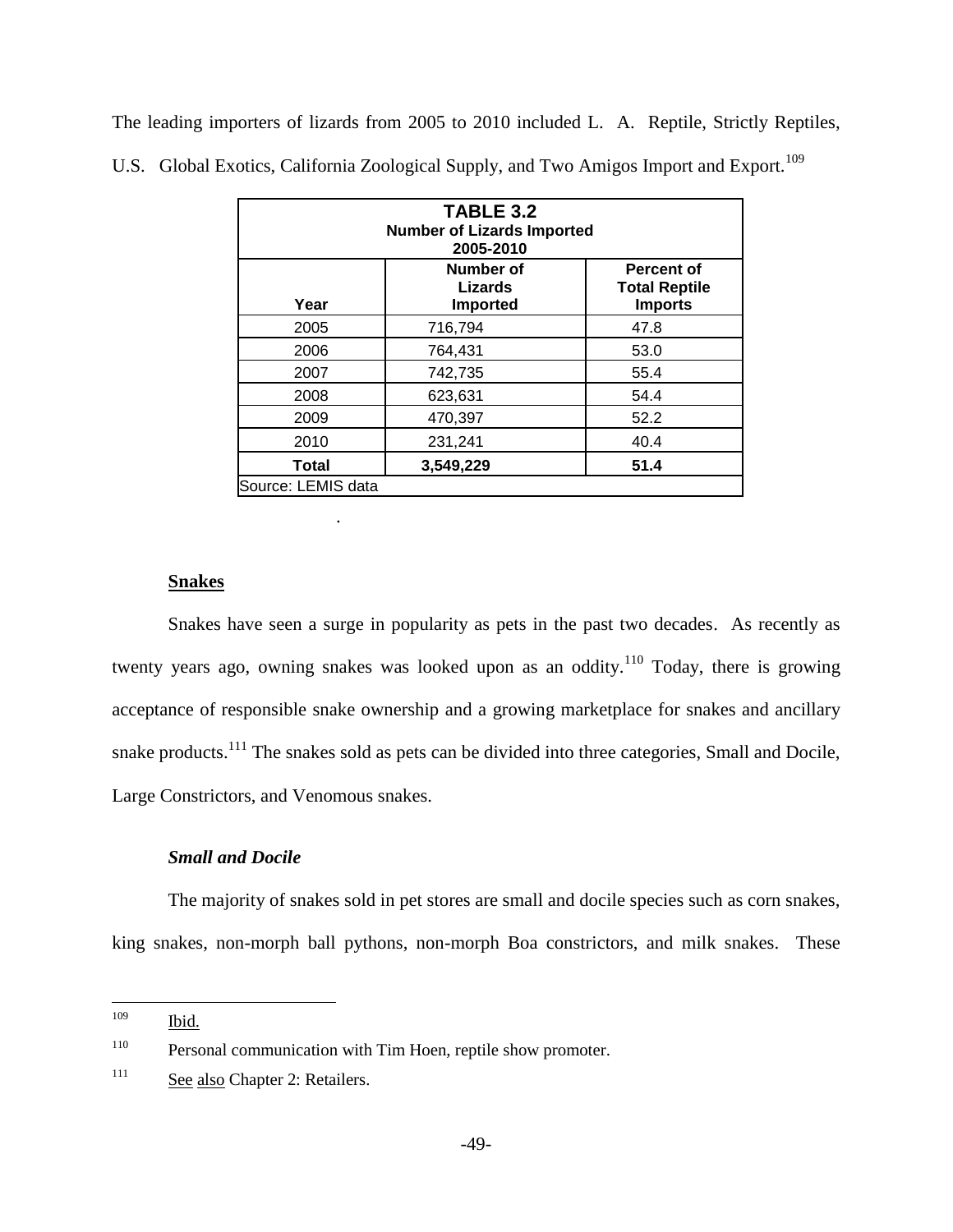snakes are sold primarily to first-time and intermediate owners. One of the most popular snakes bred domestically, the ball python, is also one of the most commonly imported and exported snakes.<sup>112</sup> From 2005 to June 30, 2010, over 600,000 ball pythons were imported in the United States.

# *Large Constrictors*

A small subset of enthusiasts buy snakes, not just for their color but because they are

impressed by their size. These snakes include:

*Burmese pythons*. These pythons are the most commonly exported of the large pythons, through reticulated pythons come in at a close second. (See Table 3.2 below.) The native range for this species is southern and southeastern Asia. Burmese pythons can grow up to 27 feet.<sup>113</sup>

*Reticulated pythons.* These pythons are the most commonly imported of the large pythons, through Burmese pythons come in at a close second. (See Table 3.3 below.) They have been known to reach lengths of  $31.5$  feet.<sup>114</sup>

*Green Anacondas.* This olive colored snake has the distinction of being the world's heaviest snake. It can grow to be more than 30 feet.<sup>115</sup>

*Yellow Anacondas*. This snake has only rarely been imported or exported over the 2005 to 2010 period for which we have data. The yellow anaconda is considerably smaller than its green cousin, reaching lengths of 15 feet.<sup>116</sup>

*Northern African Rock pythons*. Despite their name, these snakes hail from North and Central Africa. They can reach lengths of  $28$  feet.<sup>117</sup>

<sup>112</sup> GES calculations based on the LEMIS database.

<sup>113</sup> "Burmese Python"*.* National Geographic. *http://animals.nationalgeographic.com/animals/ reptiles/burmese-python/.* (April 4, 2011).

<sup>114</sup> "Reticulated python." *Encyclopædia Britannica. Encyclopædia Britannica Online*. Encyclopædia Britannica, 2011. *http://www.britannica.com/EBchecked/topic/ 499976/reticulatedpython*. (April 4, 2011).

<sup>115</sup> "Green Anaconda." National Geographic. *http://animals.nationalgeographic.com/animals/ reptiles/green-anaconda/.* (April 4, 2011).

<sup>116</sup> "Yellow Anaconda Apecies Profile." Reptile Channel.com. *http://www.reptilechannel.com/reptilespecies/snakes-profiles/yellow-anaconda-2.aspx* (April 4, 2011).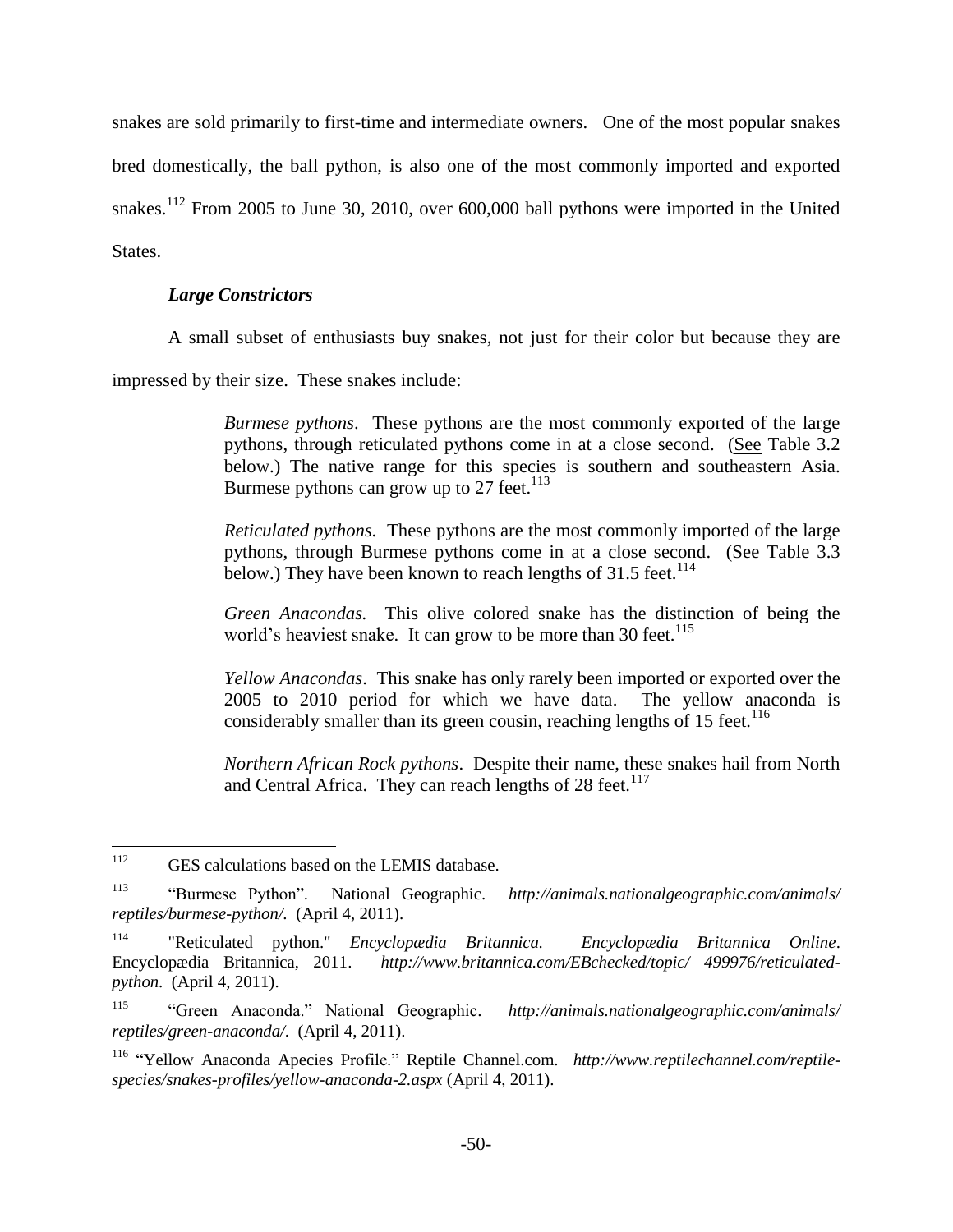None of these large constrictor snakes are widely sold as pets.<sup>118</sup> Table 3.3 shows that from 2005 to 2010 imports of these snakes greatly outnumbered exports, but none of these snakes was imported or exported in large numbers. $119$ 

| <b>TABLE 3.3</b><br><b>U.S. Exports and Imports of Large Constrictor Snakes</b><br>2005 - June 30, 2010 |                |                         |  |
|---------------------------------------------------------------------------------------------------------|----------------|-------------------------|--|
|                                                                                                         |                | <b>Number of Snakes</b> |  |
| <b>Snake Type</b>                                                                                       | <b>Exports</b> | <b>Imports</b>          |  |
| The Indian/Burmese Python (Python molurus)                                                              | 4,263          | 17,285                  |  |
| The Green Anaconda (Eunectes murinus)                                                                   | 239            | 15,904                  |  |
| The Yellow Anaconda (Eunectes notaeus)                                                                  | 1              | 25                      |  |
| The Reticulated Python (Broghammerus reticulatus)                                                       | 3,354          | 3,535                   |  |
| The Northern African Python ( <i>Python sebae</i> )                                                     | 166            | 2,930                   |  |
| <b>Total</b><br>8,023<br>39,679                                                                         |                |                         |  |
| Source: LEMIS data.                                                                                     |                |                         |  |

# *Venomous snakes***.**

Venomous snakes round out the types of snakes available for sale as pets. Many venomous snakes have vibrant coloration and distinct color patterns, which serve as a warning in nature to potential predators. Venomous snakes kept as pets include copperheads, cottonmouths, cobras, lance-head vipers, and rattlesnakes.

Many states have laws restricting the keeping of venomous snakes as well as limiting the sale of venomous snakes. Because of these laws and the high skill level required to keep

<sup>117</sup> <sup>117</sup> "African Rock Python Species Profile." Reptile Channel.com. *http://www.reptilechannel.com/reptile-species/snakes-profiles/african-rock-python-2.aspx.*

<sup>&</sup>lt;sup>118</sup> Based off of responses to the Major Business Survey and Small Business Survey.

<sup>&</sup>lt;sup>119</sup> The number of Boa constrictors imported into the United States over the 2005 to 2010 period was two times greater than the sum of all imports and exports of Burmese pythons, green anacondas, reticulated pythons, and northern African pythons.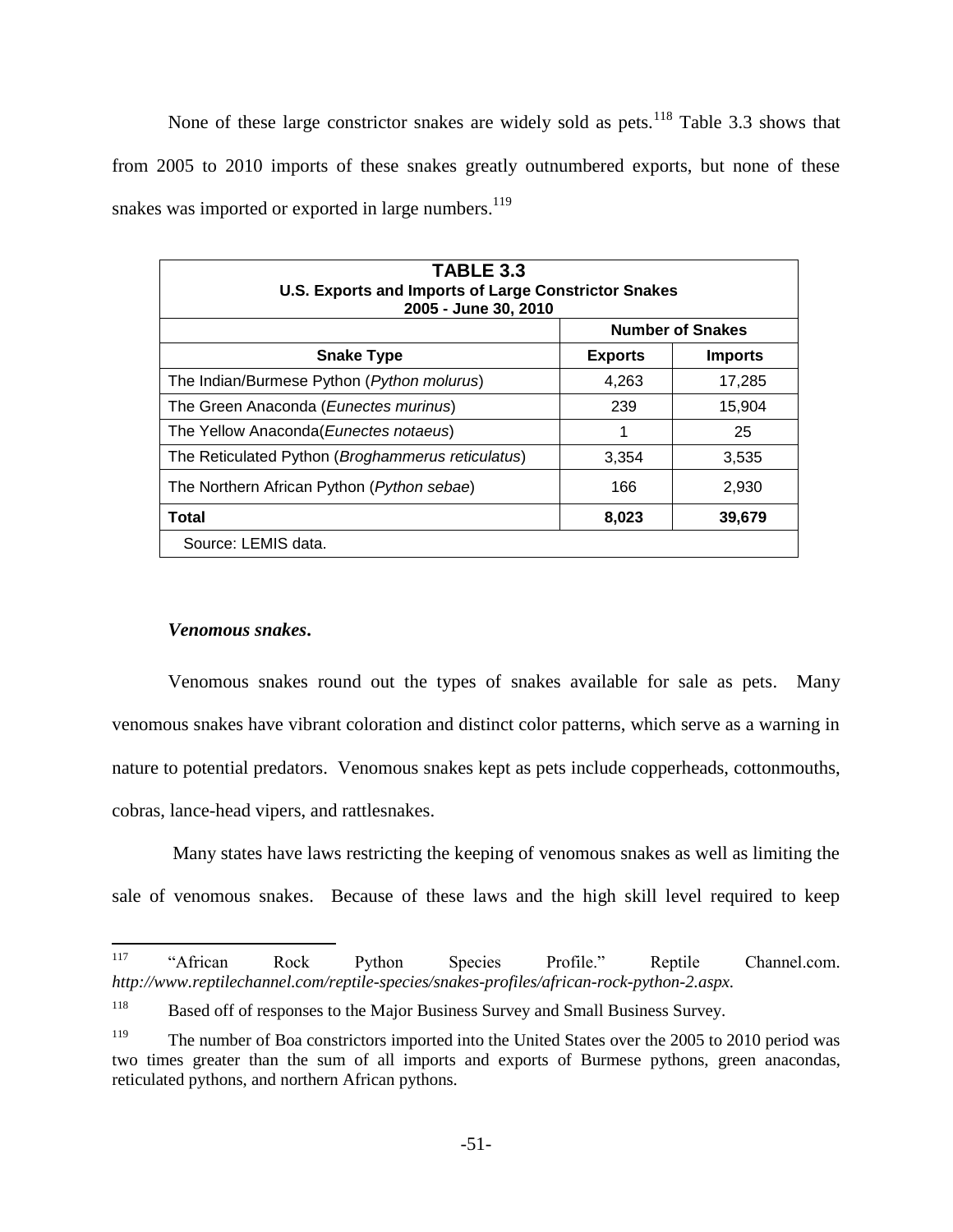venomous snakes safely, sales of these snakes make up only a small portions of all snake sales. Table 3.4 shows that over the 2005 to June 30, 2010 period only 3.3 thousand venomous snakes were exported and only 2.6 thousand were imported into the United States. Exports of venomous snakes outnumber imports. (See Table 3.4.) Kingsnake.com lists Glades Herp Farm, Exotic Reptiles Jungle, DTS Herps, Inc, and Tom Crutchfield as sellers of venomous snakes.<sup>120</sup>

| TABLE 3.4<br><b>U.S. Exports and Imports of Venomous Snakes</b><br>2005 - June 30, 2010<br><b>Number of Snakes</b> |                                  |       |  |  |
|--------------------------------------------------------------------------------------------------------------------|----------------------------------|-------|--|--|
| <b>Snake Type</b>                                                                                                  | <b>Exports</b><br><b>Imports</b> |       |  |  |
| Cantil                                                                                                             | 19                               | 25    |  |  |
| Cobra                                                                                                              | 146                              | 980   |  |  |
| Copperhead                                                                                                         | 285                              | 30    |  |  |
| Cottonmouth                                                                                                        | 96                               | 6     |  |  |
| Mamba                                                                                                              | 16                               | 406   |  |  |
| Massasauga                                                                                                         | 61                               | 32    |  |  |
| Rattlesnake                                                                                                        | 2,486                            | 1,152 |  |  |
| Sidewinder                                                                                                         | 156                              | 3     |  |  |
| Total                                                                                                              | 3,265                            | 2,634 |  |  |
| Source: LEMIS Data                                                                                                 |                                  |       |  |  |

#### **Snake Morphs**

In the 1980s and 1990s snake breading in America was transformed from a hobby to a profession by a series of discoveries of rare, colorful snakes in the wilds of South Asia, Africa, and South America. In March of 1981, *National Geographic* ran an article featuring a picture of an albino Burmese python owned by a animal dealer from Thailand.<sup>121</sup> While the Thai dealer had intended to sell this snake as a rarity to a collector, American breeders, like Bob Clark, saw the

<sup>120</sup> 

<sup>120</sup> *http://market.kingsnake.com/index.php?cat=40* (December 13, 2010)

<sup>&</sup>lt;sup>121</sup> Bob Clark. Python Color & Pattern Morphs. Reptiles Magazine, March 1996.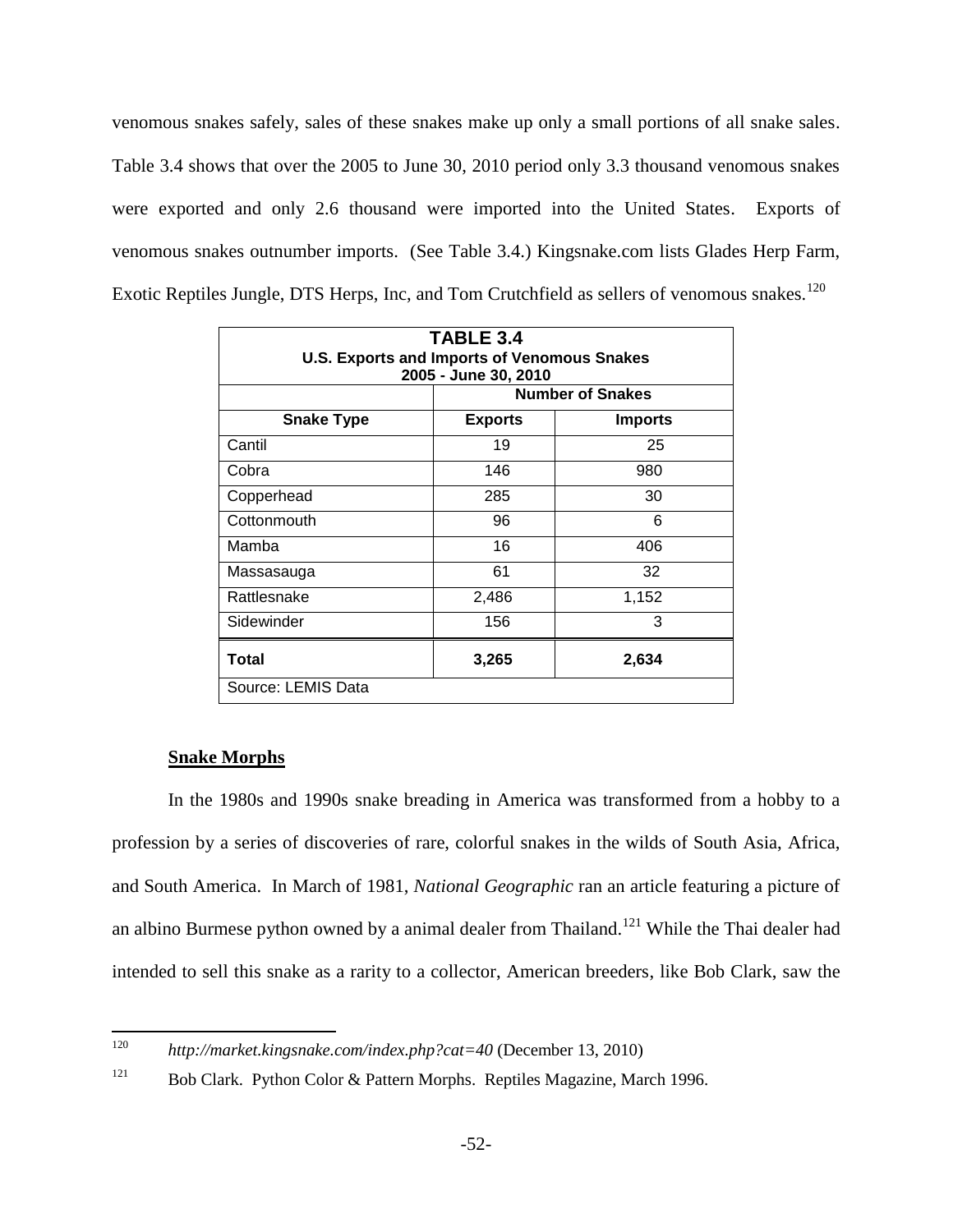potential to breed albino Burmese pythons and generate a continual stream of income. As Clark anticipated, there was interest in American bred albino Burmese pythons. The "morphed" offspring of the snakes commanded prices of over \$2000 per baby snake. The success of these first American breeders attracted more people to try their hand at breeding Albino Burmese pythons.

Consumer enthusiasm for morphed constrictor snakes ramped up to even higher levels in the 1990s, stoked by the successful captive breeding and sale of albino ball pythons and albino Boa constrictors. These albino snakes that had been discovered in the jungles of Ghana and Columbia just a few years prior. By the mid-1990s, demand for uniquely colored snakes was high enough for amateur breeders to quit their day jobs and operate full time snake breeding operations.

Breeding uniquely colored snakes distinguished American bred snakes from the low priced imported snakes that dominated U.S. pet stores. Consumers began to look at these colorful snakes as collectors items and science projects.

The consumer market for these unique snakes continued to expand throughout the early 2000s. The majority of "designer" breeders focus on breeding Boa constrictors and ball pythons. morphs. The market for Boas and ball pythons is bigger than the market for morphs of the larger constrictor snake species. This is due to the fact that Boas and ball pythons are relatively easier to handle and less costly to maintain than the large constrictors. Since 2005, approximately U.S. breeders have shipped approximately 25,000 Boas and 60,000 ball pythons to foreign countries. Most of these exports have been high-priced morphs. A smaller number of breeders also bred Burmese python morphs and Reticulated python morphs. Dan Sutherland, Peter Kahl, Brian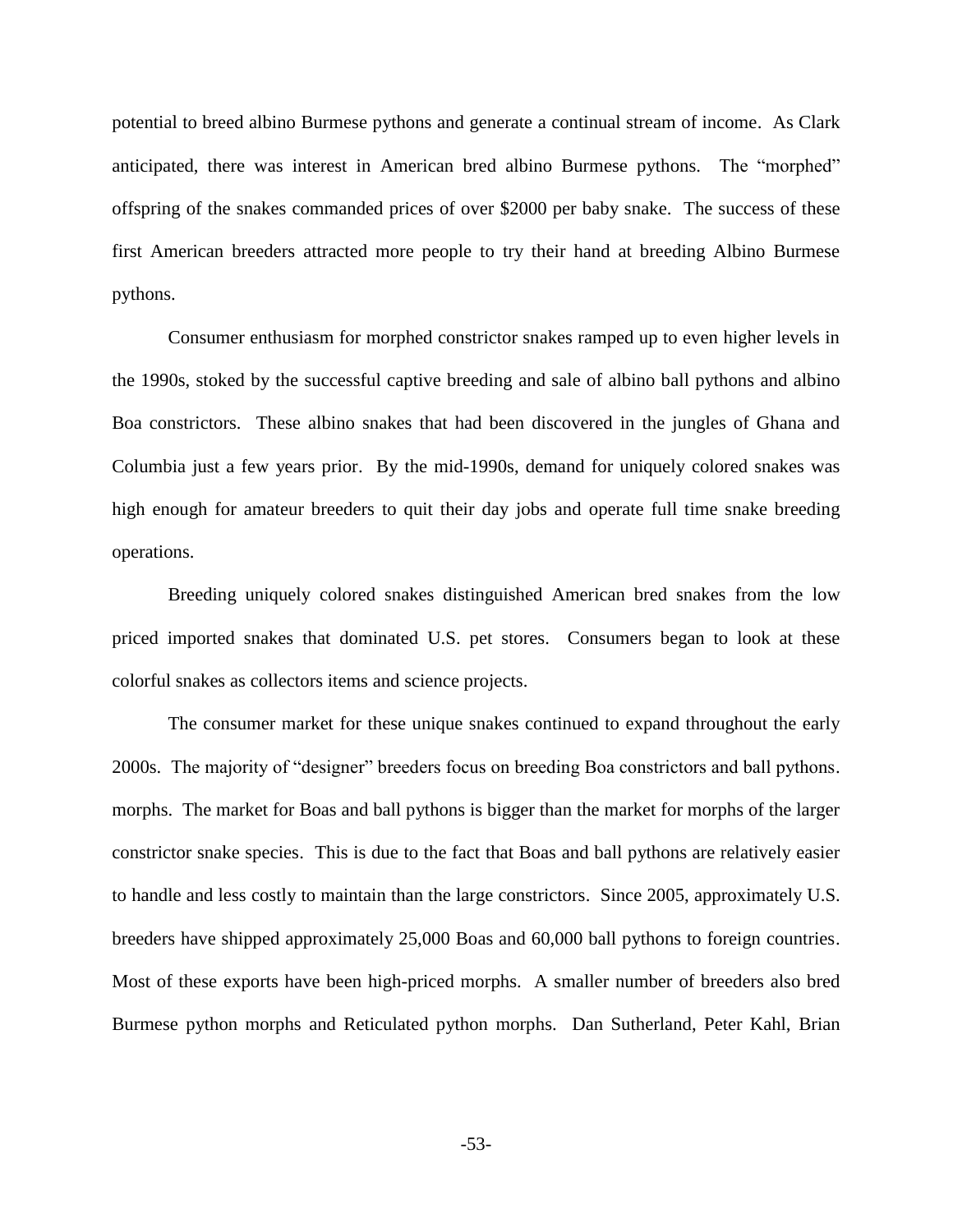Barczyk**,** Ralph Davis, Eric Crider, Bob Clark, and Kevin McCurley are among the top current purveyors of the art, business, and science of breeding morphs.

\* \* \*

The American pet trade has experienced a significant shift toward domestic captive breeding over the past twenty years. For the past two decades, the number of imports have declined, while, up to 2007, the number of exports increased. However, during this time, the number of reptiles owned by United State households has also steadily increased. Increasing domestic demand and decreasing foreign supply indicate that the pet trade is less reliant on imported reptiles and more reliant on American breeders and collectors. The expansion of exports indicates that not only have American breeders been able to meet expanding domestic demand, they are also able to increasingly cater to foreign buyers as well.

The transition from supplying the U.S. market to supplying foreign markets has not always been easy for U.S. exporters. Exporters have had to learn through trial and error that each export country has different expectations with regard to service.<sup>122</sup>

In summary, over the past decade, rare and thus high-priced reptiles are being delivered to the world from breeders, mostly located in the United States. This trend has, no doubt, reduced considerably the incentives of smuggling rare reptiles into the United States.

# **IV. CURRENT AND PROPOSED FEDERAL LAWS/REGULATIONS: THEIR IMPACT ON THE REPTILE INDUSTRY**

Current federal laws concerning reptiles have a significant impact on the reptile trade within the United States.<sup>123</sup> Primarily, federal laws have focused on the import and export of

<sup>122</sup> <sup>122</sup> For example a healthy reptile with a small physical imperfection may be acceptable to most buyers in Mexico but every reptile delivered to Japan must be both healthy and defect free. This high standard is also known as being "Japan perfect." Before American exporters learned how to ship Japan perfect reptiles, they experienced considerable difficulty breaking into the Japanese reptile market.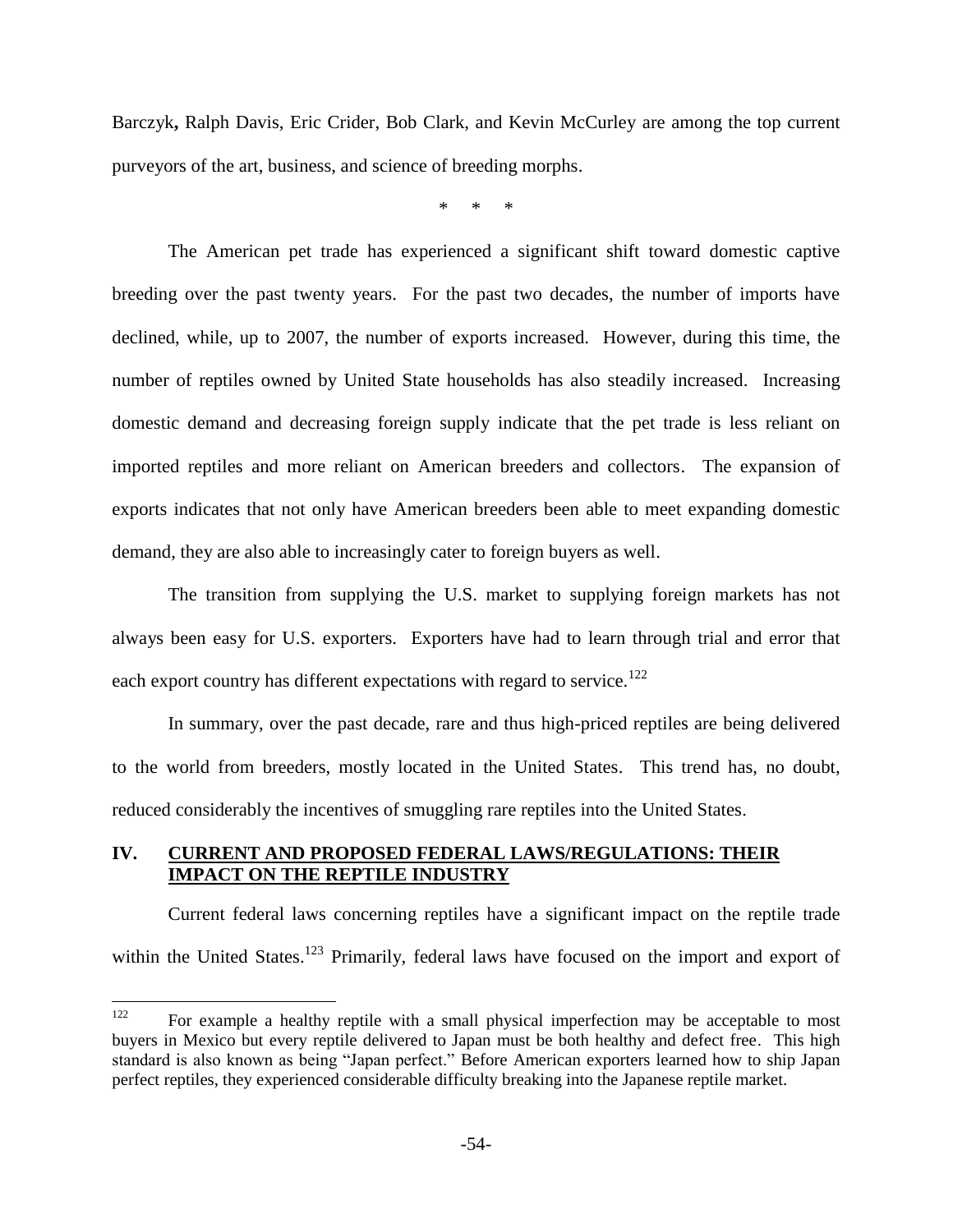reptile species that have been deemed endangered or have been declared illegal to export by a foreign government. The effects of these laws has been to limit commerce and increase the costs of conducting reptile businesses. However, because of the increase in captive breeding, the effects of these laws have not limited the modern reptile industry from growing significantly in the past two decades.

A rule change proposed by the U.S. Fish and Wildlife Service would list nine species of constrictor snakes as injurious wildlife under the Lacey Act.<sup>124</sup> The rule, if enacted, will have a significant economic impact on the U.S. reptile industry. The proposed regulation will affect imports and exports of reptiles, and will also affect interstate sales of reptiles by domestic reptile breeders. We estimate that, in the first year alone, the impact of the rule change, if it is enacted, will be a loss of \$76 to \$104 million in reptile industry revenues. This amounts to roughly 5 to 7 percent of total annual industry revenues.

\* \* \*

There are two main federal regulations that govern the import, export, inter-state sale, and keeping of reptiles in the United States-- the Endangered Species Act and the Lacey Act. We review the impact of the laws below.

### **The Endangered Species Act ("ESA").**

The ESA is designed to protect animals that are at risk of extinction. It does so by designating certain species as endangered or threatened, purchasing lands for the conservation of

 $\overline{a}$ 

<sup>&</sup>lt;sup>123</sup> State laws also have an impact on the reptile industry. See Appendix II for an overview of the reptile laws for in three states with some of the most extensive reptile laws: Florida,Texas, and New York. Appendix II also contains a discussion of how these state laws have impacted the reptile industry.

<sup>124</sup> 75 FR 11808; March 12, 2010.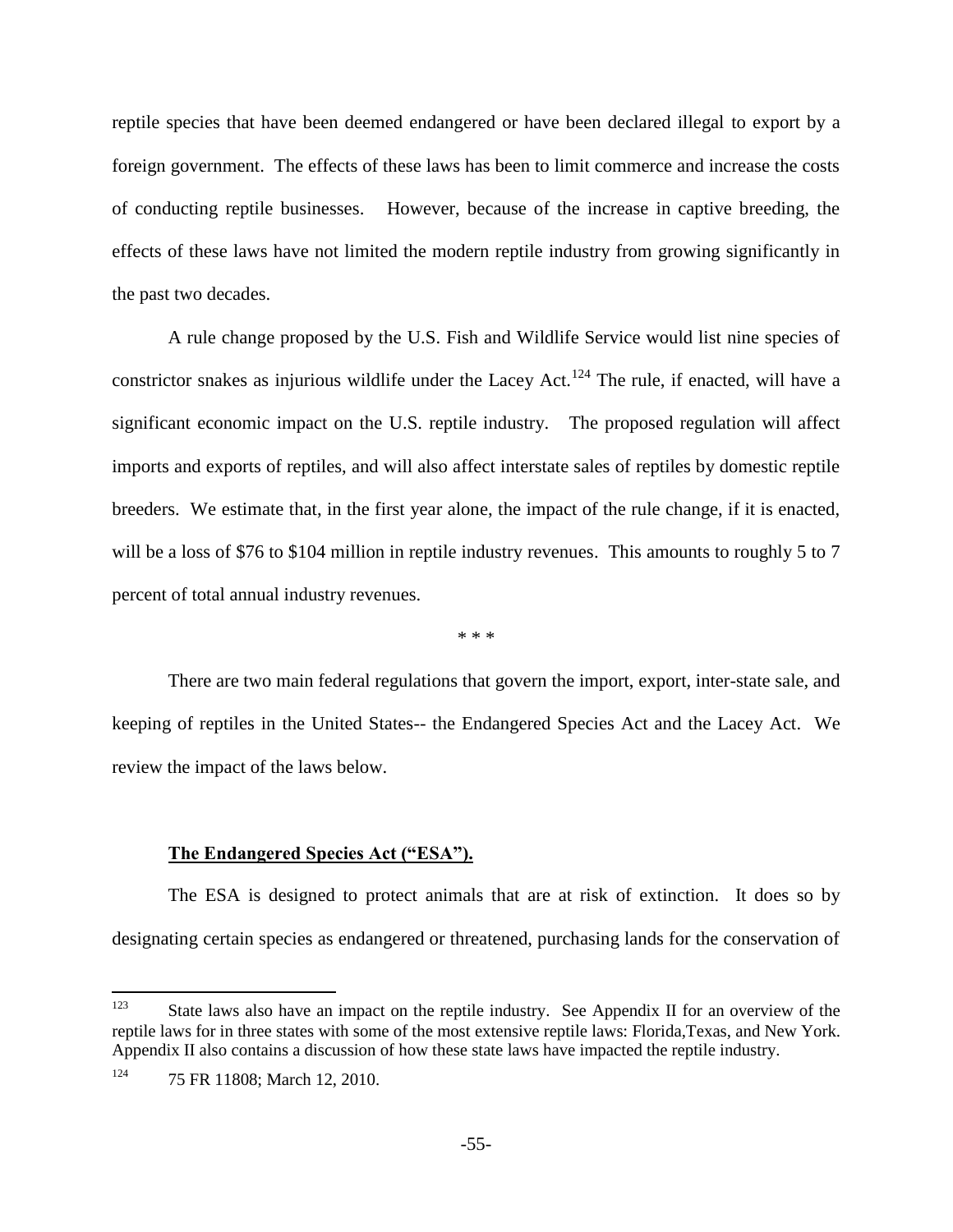these species, prohibiting commercial purchases and sales of illegally obtained endangered species, and assessing civil and criminal penalties for violations of the  $act.<sup>125</sup>$  Species, or products made from species that are listed as endangered or threatened under the ESA are prohibited from import and export, except if an exception is granted to do so for scientific or conservation purposes. Currently, 119 reptile species are listed as either endangered or threatened under the  $ESA$ <sup>126</sup>. The reptiles listed under this act include: the San Francisco giant garter snake, the Alabama red-belly turtle, the green sea turtle, and the Monito gecko. The act is enforced by the U.S. Fish and Wild Life Service ("Service") and the National Oceanic and Atmospheric Administration ("NOAA").

#### *CITIES*

The ESA also has a significant impact on international trade because the ESA implements the Convention on International Trade in Endangered Species of Wild Flora and Fauna ("CITES") as U.S. law. CITES is an agreement between governments to regulate crosscountry trade in rare and vulnerable plants and animals. As of November 2010, there are 175 nations that have signed the Convention.<sup>127</sup> Each nation which signs on to CITES must designate a Management Authority to be in charge of administering a licensing system for species listed under CITES and a Scientific Authority to advise the Management Authority on the effects of

<sup>125</sup> <sup>125</sup> Endangered Species Act of 1973. *http://www.fws.gov/laws/lawsdigest/esact.html* (Accessed November 30, 2010).

<sup>&</sup>lt;sup>126</sup> Summary of Listed Species Listed Populations and Recovery Plans. United States Fish and Wildlife Service. *http://ecos.fws.gov/tess\_public/pub/boxScore.jsp* (Accessed November 30, 2010).

<sup>127</sup> List of Contracting Parties. CITES. *http://www.cites.org/eng/disc/parties/alphabet.shtml* (Accessed November 30, 2010).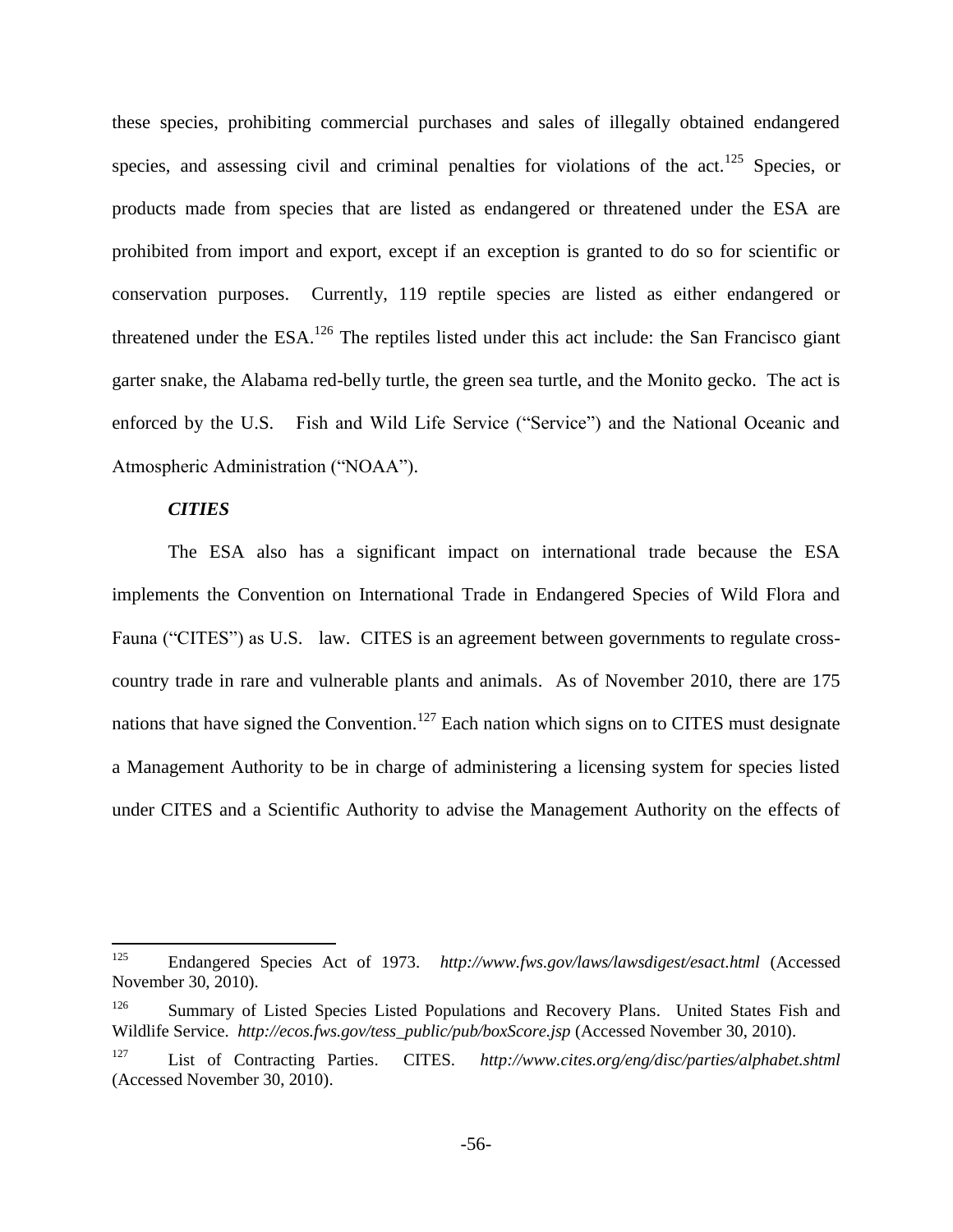trade on the species.<sup>128</sup> Special paperwork issued by each Management Authority is needed for the import and export of animals protected by CITES.

Species protected under CITES are listed in one of three appendices to CITES. Appendix I species are considered threatened with extinction and are thought to be adversely affected by international trade. CITES dictates that these species may not be imported for commercial purposes. A country's Scientific Authority must determine that the import of the species will not be detrimental to its survival and the importer can provide proper housing and care for the species before an import of that species can occur.<sup>129</sup> Currently, 75 reptile species are listed in Appendix I.

Species listed under Appendix II are considered to be at risk of becoming extinct if international trade in these species is not regulated.<sup>130</sup> A country's Management Authority must certify that the species is obtained legally and that trade in the species will not threaten the species' survival before an export permit for an Appendix II species will be granted.<sup>131</sup> There are currently 527 reptile species listed in Appendix II.

Appendix III species are animals and plants that are threatened only within specific countries. Permits are required to export Appendix III species out of the country that requested the CITES listing. Certificates of origin are also required to export these species from all other

<sup>128</sup> <sup>128</sup> How CITES Works. *http://www.cites.org/eng/disc/how.shtml* (Accessed November 30, 2010)

<sup>129</sup> How CITES Works. *http://www.cites.org/eng/disc/how.shtml* (Accessed November 30, 2010)

<sup>130</sup> Ibid.

<sup>131</sup> Ibid.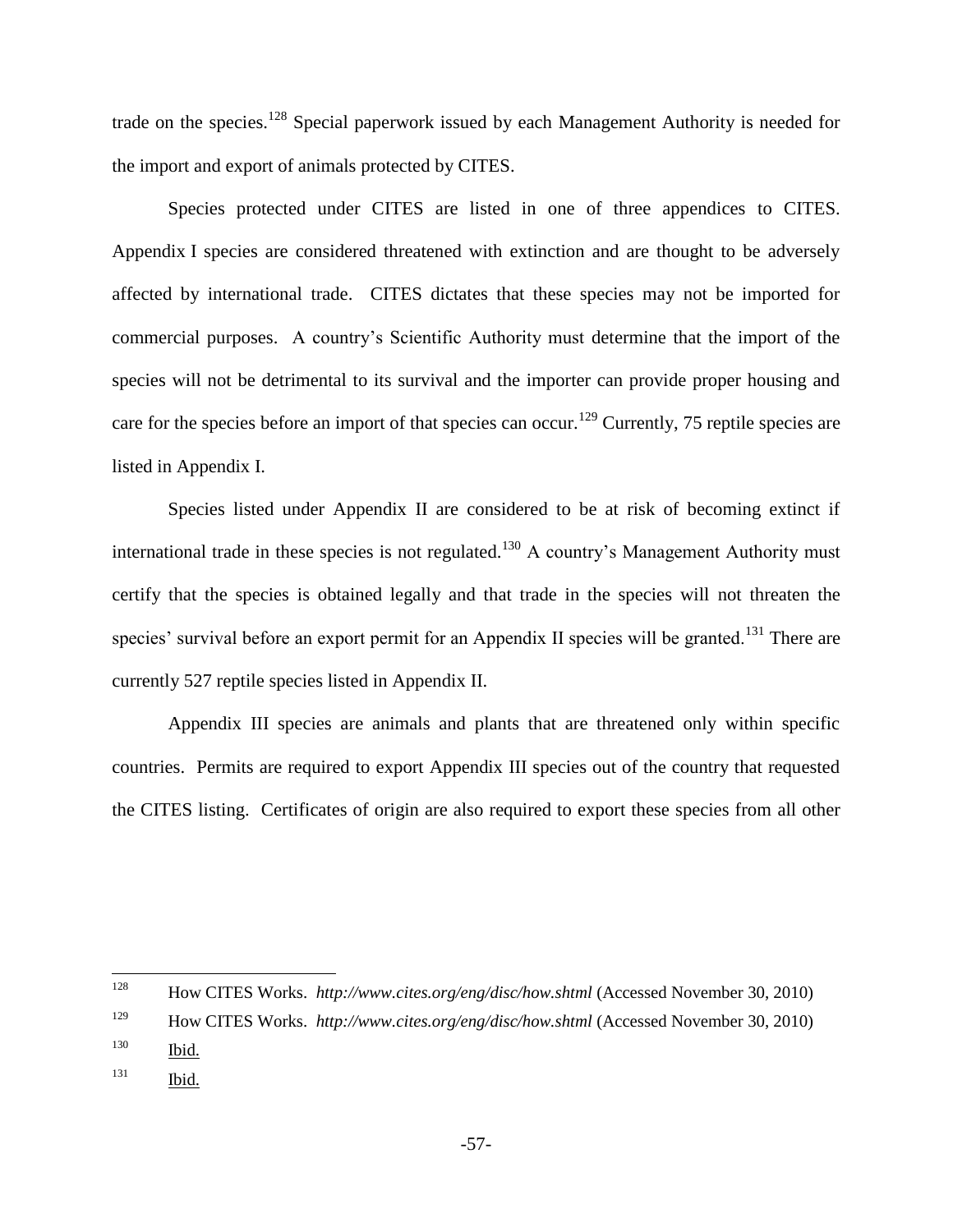countries that have signed onto CITES. There are currently reptile 55 species listed in Appendix III.<sup>132</sup>

### *Impact of CITIES on the Reptile Industry*

Survey respondents report that CITES requirements have slowed the flow of exports of protected reptile species from the United States.<sup>133</sup> Over the past several years there has been a backup in the export permit application process which has delayed shipments up to six months for some merchants. One respondent reports that he stopped exporting CITES species because, "it was not worth the hassle."<sup>134</sup> Because reptiles are often sold as babies, reptiles will grow during shipping delays. The weight that these reptiles gain during delays adds freight costs to the export. The exporter must also pay for feeding and care of the reptile during the delay. Thus, because of CITES, both the timing and the cost of exports of protected reptiles becomes uncertain, adding additional costs and risks to the export of reptiles listed under CITES.

# *The Lacey Act*

The Lacey Act prohibits the purchase, transport, and trade of wildlife taken in violation of any law of the United States or any foreign country. The act also prohibits the import or the inter-state sale of any species determined to be ecologically harmful.<sup>135</sup> Such a harmful species is

<sup>132</sup> <sup>132</sup> "Reptiles in the International Trade." United Nations Environment Programme *http://www.unepwcmc.org/species/reptiles/reptiles.cfm* (Accessed November 30, 2010)

<sup>133</sup> Based on responses to the long business survey.

<sup>&</sup>lt;sup>134</sup> Based on responses to the long business survey.

 $135$  16 U.S.C. 42 ()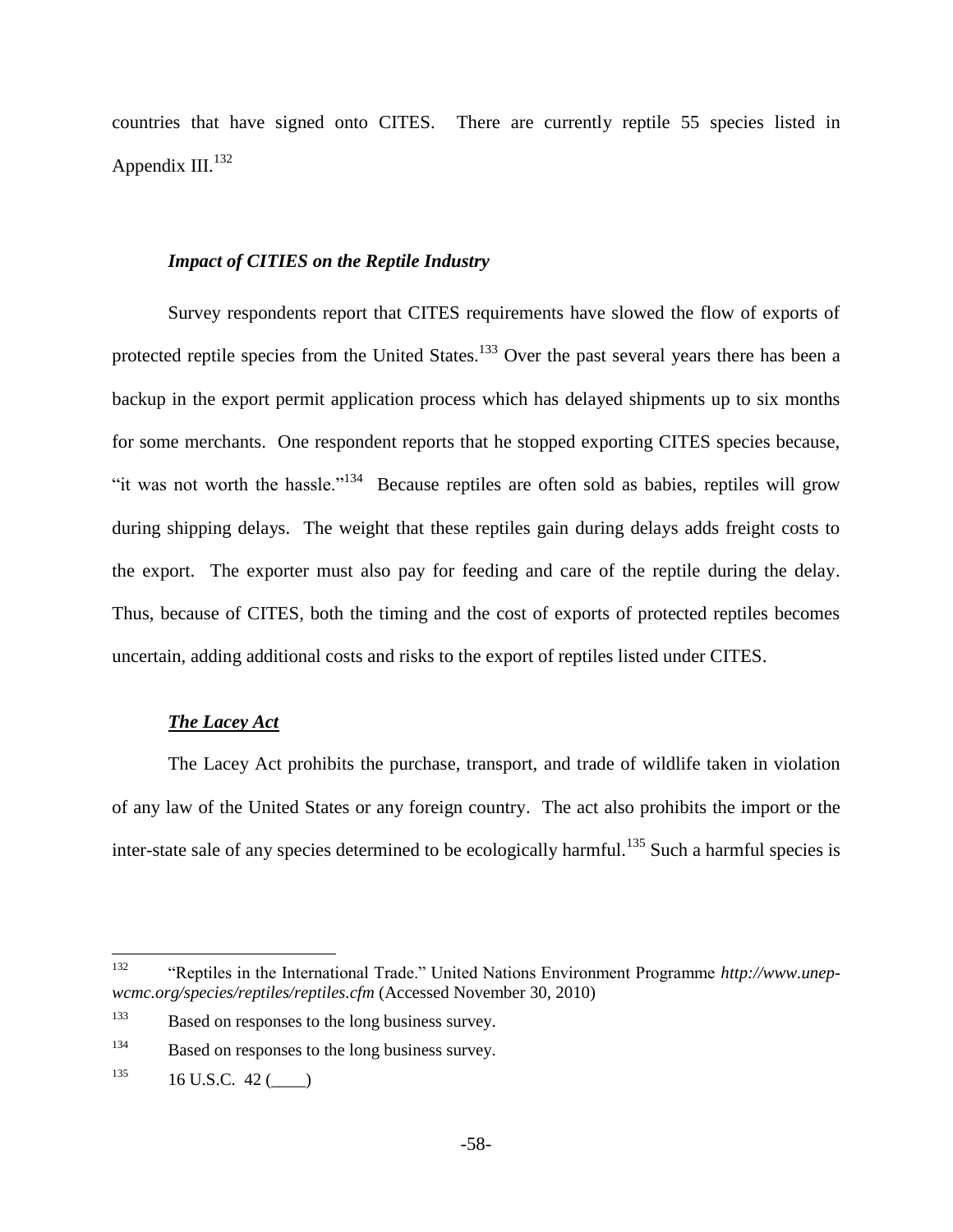called an "injurious wildlife." The act also prohibits wildlife from being imported into the United States under inhumane conditions.<sup>136</sup>

# *Proposed Rule to List Nine Constrictors as Injurious Wildlife*

On March 12, 2010 the Service proposed a rule to amend its regulations to list nine constrictor species as injurious wildlife under the Lacey Act.<sup>137</sup> These nine species include:

- Four python species:
- Indian/Burmese Python(Python molurus);
- Northern African Python(*Python sebae*);
- Southern African Python (*Python natalensis)*;
- Reticulated Python (*Broghammerus reticulatus*);
- Four anaconda species:
- Green Anaconda (*Eunectes murinus*);
- Yellow Anaconda(*Eunectes notaeus*);
- Beni Anaconda(*Eunectes beniensis*);
- DeSchauensee's Anaconda (*Eunectes deschauenseei*); and
- The Boa Constrictor (*Boa constrictor*)

If the proposed rule is made final:

"live snakes, gametes, or hybrids of the nine species or their viable eggs could be imported only by permit for scientific, medical, educational, or zoological purposes, or without a permit by Federal agencies solely for their own use. The proposed rule, if made final, would also prohibit any interstate transportation of live

 $\overline{a}$ 

<sup>136</sup> Victoria Bridges, Chris Kopral, and Reginald Johnson. "The Reptile and Amphibian Communities in the United States." USDA: APHIS:VS Centers for Epidemiology and Animal Health. January 2001. p 20.

<sup>137 75</sup> FR 11808; March 12, 2010.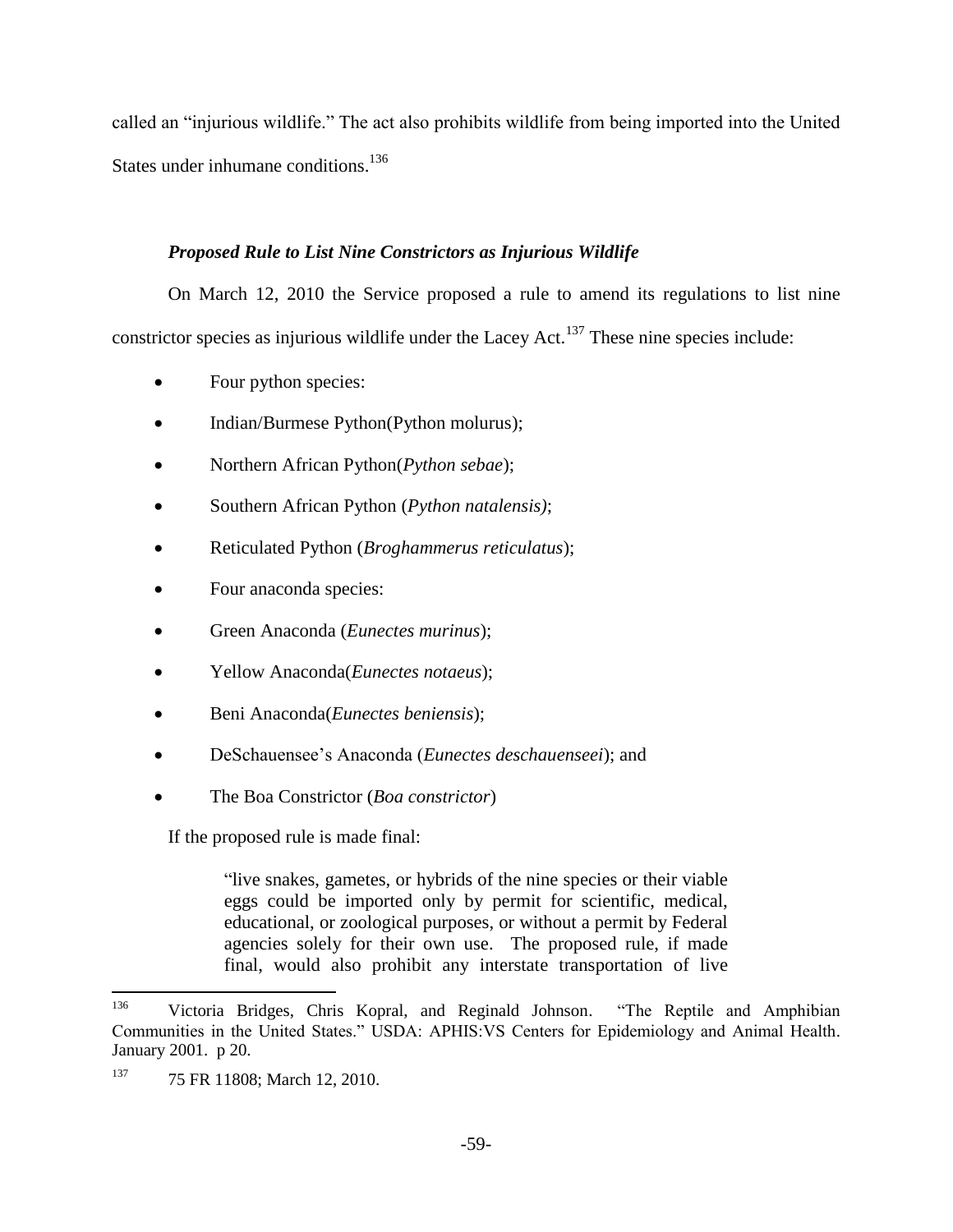snakes, gametes, viable eggs, or hybrids of the nine species currently held in the United States."<sup>138</sup>

The rule will have significant direct and indirect economic effects on reptile industry participants.

# *Impact of the Proposed Rule on Imports.*

Under the proposed rule, all imports of the nine constrictor species would be banned. Therefore, the value from all imports of these species would be lost and all importers who brought in these constrictors would realize a reduction in revenues. However, the import ban does not just affect importers. Imported reptiles make their way through many stages of the U.S. reptile distribution chain. Thus, the sales of reptiles at each stage of the distribution chain would also be lost. That is, banning a Boa constrictor prevents the sales of that constrictor from a) an importer to a distributor, b) a distributor to a pet store, and c) a pet store to a pet owner.

From 2005 to June 30, 2010, 133,495 snakes belonging to the nine constrictor species were imported into the United States. Table 4.1 below shows that in this five and a half year period over 70% of these imports were Boa constrictors. No Beni anacondas, DeSchauensee's anacondas, or Southern African Pythons were imported over this period.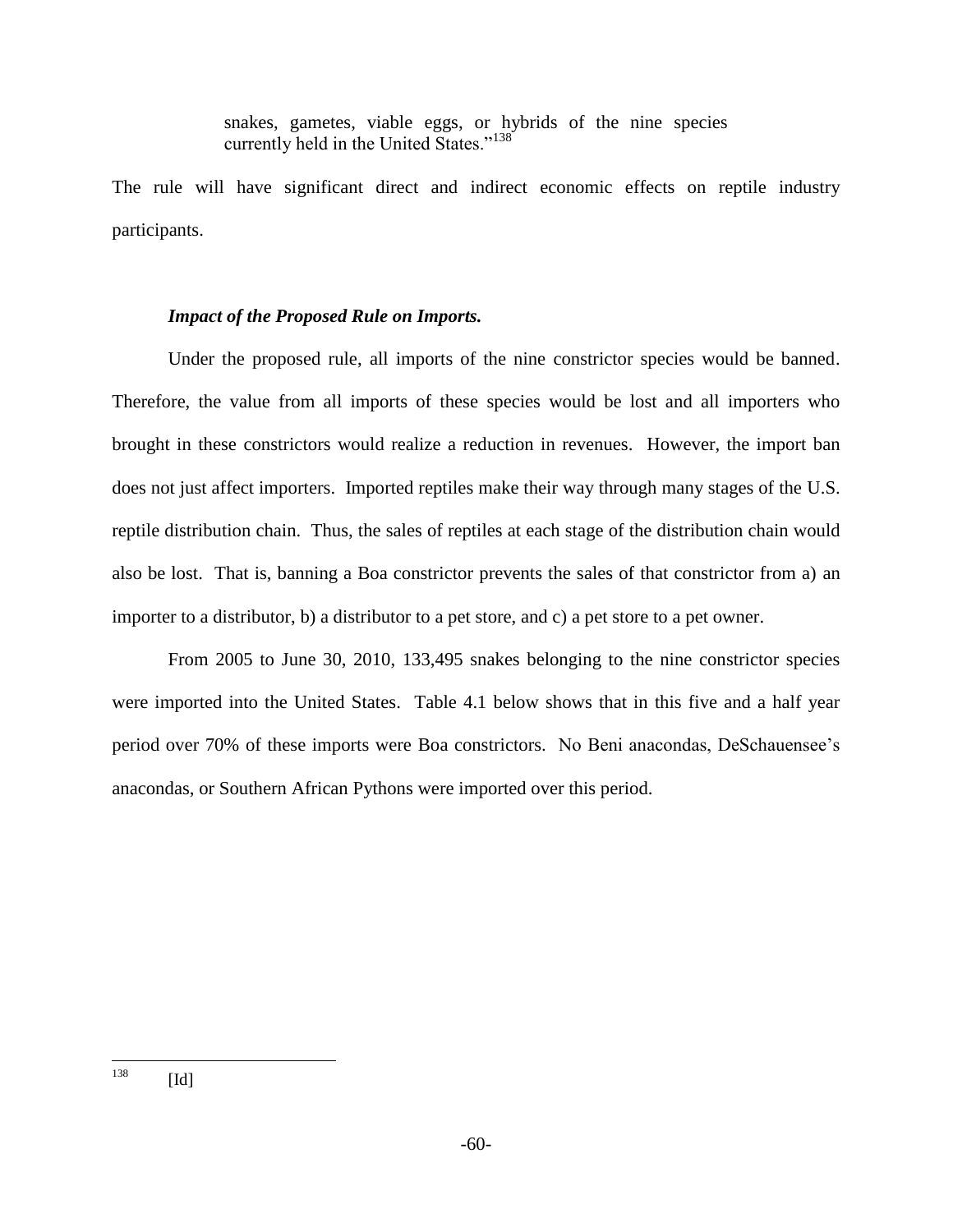| TABLE 4.1<br><b>U.S. Imports of Nine Constrictor Snake Species</b><br>2005 - June 30, 2010 |                                              |  |  |
|--------------------------------------------------------------------------------------------|----------------------------------------------|--|--|
| <b>Snake Type</b>                                                                          | <b>Number of Reptiles</b><br><b>Imported</b> |  |  |
| Boa Constrictor (Boa constrictor)                                                          | 93,816                                       |  |  |
| Reticulated Python (Broghammerus reticulatus)                                              | 17,285                                       |  |  |
| Indian/Burmese Python (Python molurus)                                                     | 15,904                                       |  |  |
| Green Anaconda (Eunectes murinus)                                                          | 3,535                                        |  |  |
| Northern African Python (Python sebae)                                                     | 2,930                                        |  |  |
| Yellow Anaconda (Eunectes notaeus)                                                         | 25                                           |  |  |
| <b>Total Nine Constrictor Snake Species</b>                                                | 133,495                                      |  |  |
| Source: LEMIS data                                                                         |                                              |  |  |

Table 4.2 shows that imports of the nine species consistently declined from 2005 to 2010. The table shows that imports of Boas fell by over 40% in 2010 from 2009 levels. This decline can be attributed to the announcement of the proposed rule change by the Service. In short, the fear that Boas would be "outlawed" scares breeders, hobbyists, and pet owners. A similar trend is also observed in Table 4.2 for the eight other constrictors.

| TABLE 4.2<br>U.S. Imports of Nine Constrictor Species,<br>$2005 - 2010$ |                                        |                            |                                |                               |
|-------------------------------------------------------------------------|----------------------------------------|----------------------------|--------------------------------|-------------------------------|
| Year                                                                    | <b>All Nine</b><br><b>Constrictors</b> | Boa<br><b>Constrictors</b> | Other 8<br><b>Constrictors</b> | <b>Percent</b><br><b>Boas</b> |
| 2005                                                                    | 34,398                                 | 22,275                     | 12,123                         | 64.8                          |
| 2006                                                                    | 29,796                                 | 19,814                     | 9.982                          | 66.5                          |
| 2007                                                                    | 22,409                                 | 15,650                     | 6,759                          | 69.8                          |
| 2008                                                                    | 21,265                                 | 15,957                     | 5,308                          | 75                            |
| 2009                                                                    | 19,186                                 | 15,254                     | 3,932                          | 79.5                          |
| $2010*$                                                                 | 12,882                                 | 9,612                      | 3,270                          | 74.6                          |
| 139,936<br>41,374<br>70.4<br>98,562<br>Total                            |                                        |                            |                                |                               |
| *2010 imports are estimated                                             |                                        |                            |                                |                               |
| Source: LEMIS data                                                      |                                        |                            |                                |                               |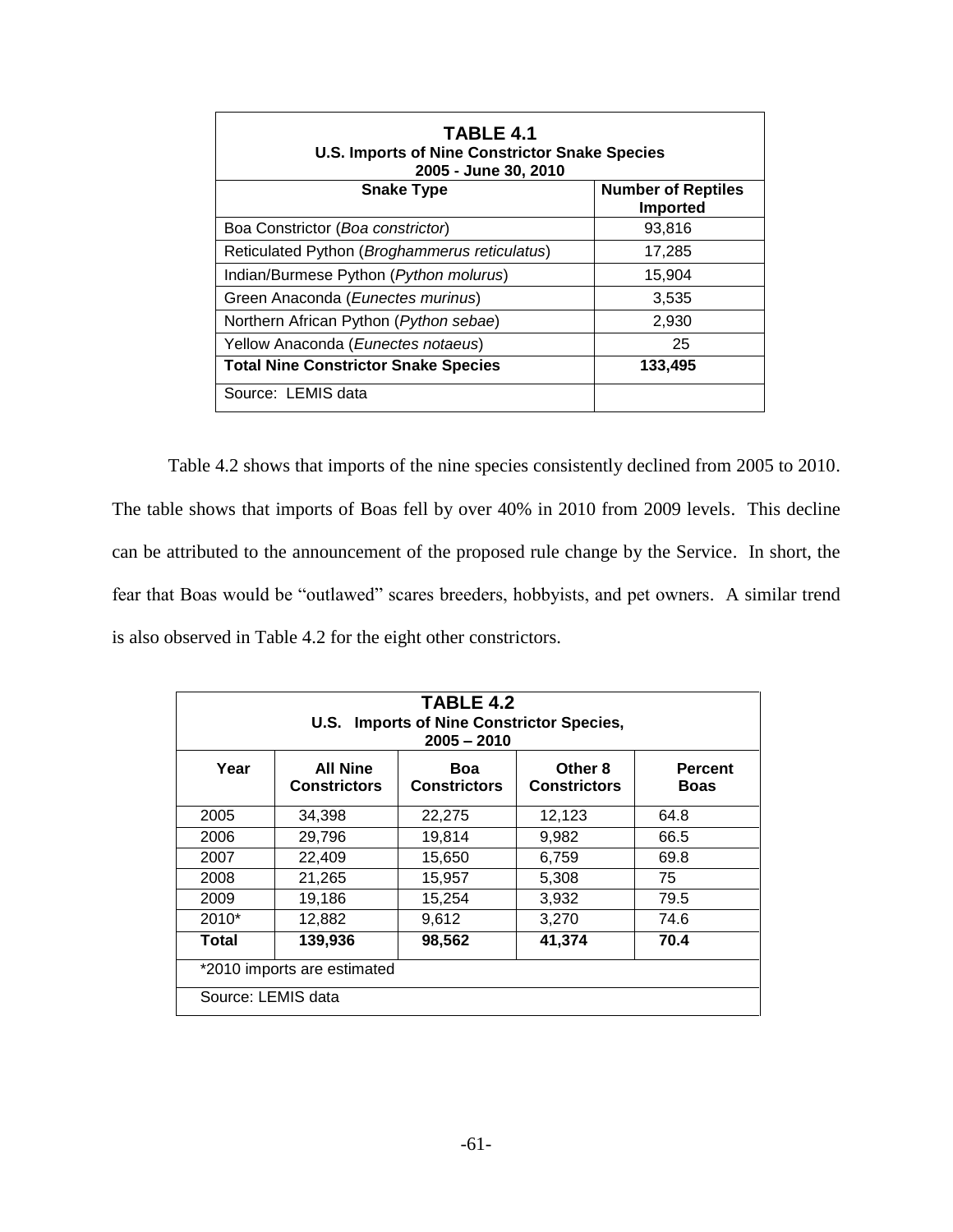From 1998 to 2008 there were 197 to 270 entities (including businesses and individuals), and institutions (such as universities and zoos) that imported the nine constrictor snakes.<sup>139</sup>

### *Impact of the Proposed Rule on Exports*

Listing these nine constrictors as injurious species will also end the export of all of the relevant snakes that are bred in non-port states. All reptiles must be exported from one of 18 designated ports.<sup>140</sup> Since the inter-state transport of species listed on the Injurious Wildlife list would be illegal, any business not located in a state with a designated port will be unable to legally export any of the restricted snakes. This would be true even for snakes that are captive bred. In short, if the Lacey Act rule change is finalized, breeders in states that do not contain designated ports will no longer be able to export their snakes, because the inter-state transport required to bring these snakes to port would be banned.

From 2005 to 2010, 29,172 snakes belonging to the nine constrictor species were exported from the United States. As with imports, over 70% of the nine constrictor snakes exported were Boa constrictors. No Beni anacondas, DeSchauensee's anacondas, or Southern African Pythons were reported as being exported over this period. (See Table 4.3 below.)

<sup>139</sup> IRFA, p. 4.

<sup>&</sup>lt;sup>140</sup> For a complete list of ports see Chapter 2: Participants in the U.S. Reptile Industry, International Trade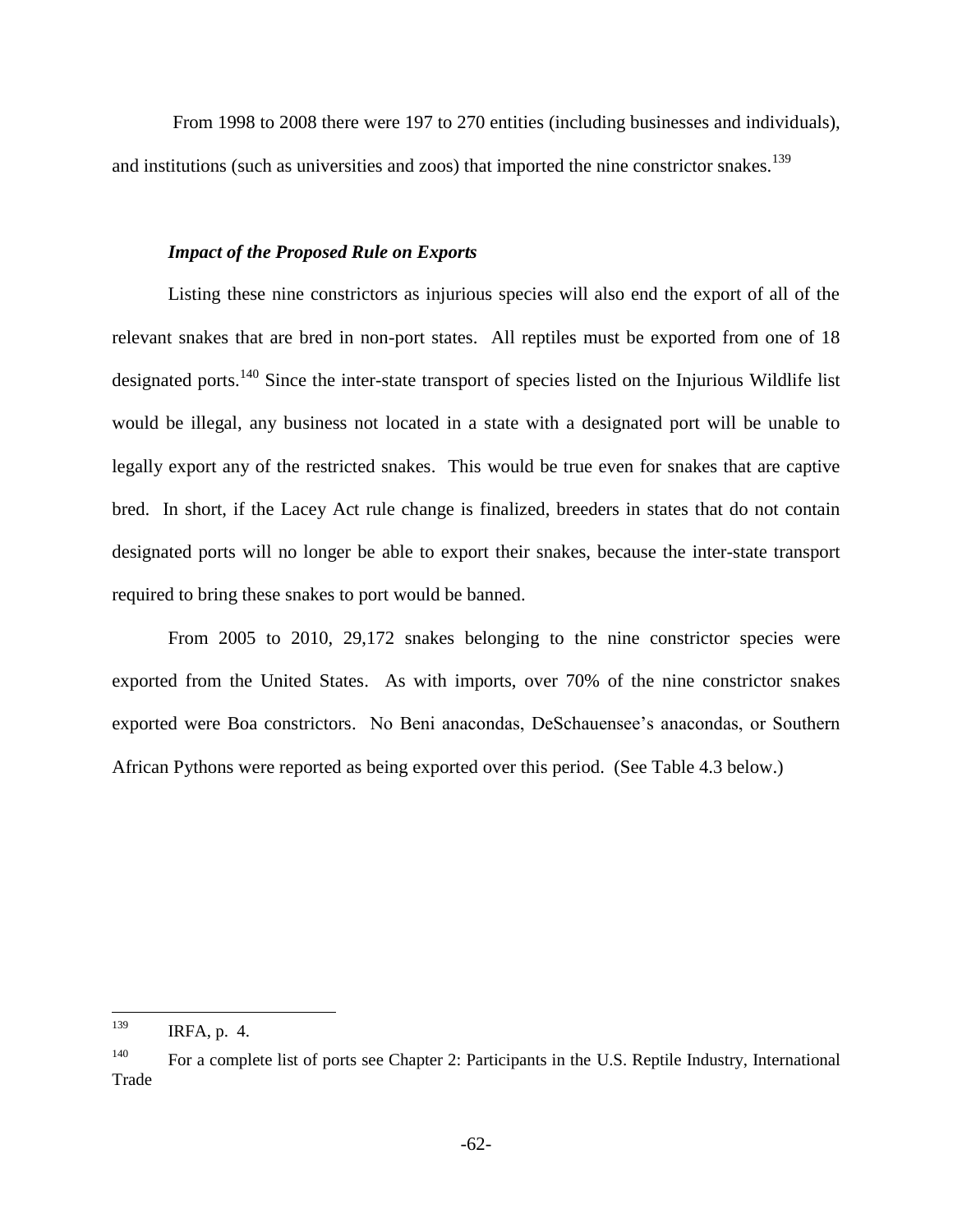| TABLE 4.3<br><b>U.S. Exports of Nine Constrictor Snake Species</b><br>2005 - June 30, 2010 |                                              |  |  |
|--------------------------------------------------------------------------------------------|----------------------------------------------|--|--|
| <b>Constrictor Type</b>                                                                    | <b>Number of Reptiles</b><br><b>Exported</b> |  |  |
| Boa Constrictor (Boa constrictor)                                                          | 21,149                                       |  |  |
| Indian/Burmese Python (Python molurus)                                                     | 4,263                                        |  |  |
| Green Anaconda (Eunectes murinus)                                                          | 239                                          |  |  |
| Yellow Anaconda (Eunectes notaeus)                                                         |                                              |  |  |
| Reticulated Python (Broghammerus reticulatus)                                              | 3,354                                        |  |  |
| Northern African Python (Python sebae)<br>166                                              |                                              |  |  |
| <b>Total – Nine Constrictors</b><br>29,172                                                 |                                              |  |  |
| Source: LEMIS data                                                                         |                                              |  |  |

There were 3.3 thousand exports of Boa constrictors in 2005 and 7.8 thousand Boa exports in 2010. Unlike Boa imports, these exports tend to be high-morphs that are in demand by foreign breeders. Exports of the other 8 banned constrictors (also mostly high-value morphs) increased from 2005 to 2008, but exports have dropped significantly in the past two years. (See Table 4.4 below)

| <b>TABLE 4.4</b><br>U.S. Exports of 9 Constrictor Species, 2005-2010<br><b>Number of Snakes</b> |              |        |                    |        |
|-------------------------------------------------------------------------------------------------|--------------|--------|--------------------|--------|
| Year                                                                                            | <b>Total</b> | Boa's  | Other <sub>8</sub> | % Boas |
| 2005                                                                                            | 3,284        | 2,261  | 1,023              | 68.8   |
| 2006                                                                                            | 4,704        | 3,274  | 1,430              | 69.6   |
| 2007                                                                                            | 4,150        | 2,749  | 1,401              | 66.2   |
| 2008                                                                                            | 7,212        | 5,151  | 2,061              | 71.4   |
| 2009                                                                                            | 5,909        | 4,200  | 1,709              | 71.1   |
| $2010*$                                                                                         | 7,826        | 6,916  | 910                | 88.4   |
| <b>Total</b>                                                                                    | 33,085       | 24,551 | 8,534              | 74.2   |
| *2010 imports are estimated.                                                                    |              |        |                    |        |
| Source: LEMIS data                                                                              |              |        |                    |        |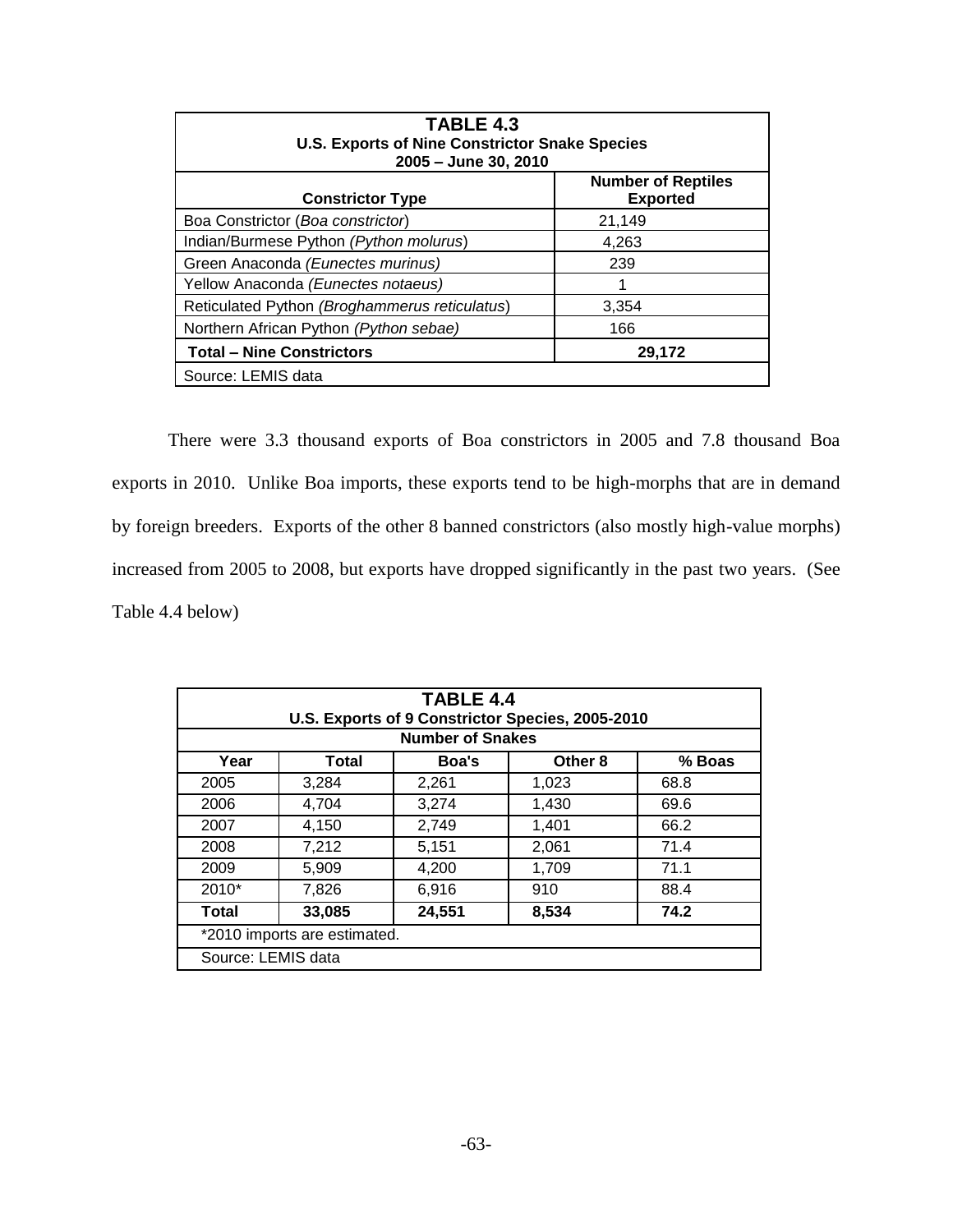A review of the locations of exporters of the nine constrictor species in 2009 shows that roughly 20% of exports (by number) were shipped to ports located out of the exporter's home state. $^{141}$ 

#### *Export substitution Under the Proposed Rule*

The effects of the FDA's 1975 ban on infant turtles provides some insight on the likely effects of the proposed listing of the nine constrictors with respect to whether domestic producers can shift to only foreign sales of the nine snakes. After the FDA passed its ban on the interstate sale of turtles with a shell lengths under 4 inches, turtle sales collapsed and the turtle businesses suffered significant economic losses. However, the FDA's ban allowed the export of infant turtles. After the 1975 ban, turtle production and sales were reduced to a tiny fraction of the numbers produced and sold before 1975. It took nearly thirty years to establish a large enough foreign customer base to allow turtle farmers to ramp production up even close to pre-ban levels. The severe impacts to turtle businesses occurred even though the FDA's regulation allows for inter-state transport for the purposes of bringing the turtles to port for export. More importantly, the majority of turtles produced in the United States were and still are produced in a port city, Louisiana. Therefore inter-state transport was not as big of an issue for turtle farmers as it is for snake breeders and distributors. Thus, the example set by the FDA turtle regulation suggests that in the short term it is unlikely that domestic sales of the nine snakes will simply shift to foreign sales.

<sup>141</sup> The 20% figure underestimates the effect of the ban on exports. Some exporters that are located in port cites often purchase the reptiles that they are exporting from other breeders and distributors. Some of the breeders and distributors that exporters purchase snakes from are located in different states than the exporter. Thus, if the ban were enacted, the exporter would be unable to acquire snakes from breeders and distributors located outside of his home state. We do not know the magnitude of these inter-state transactions.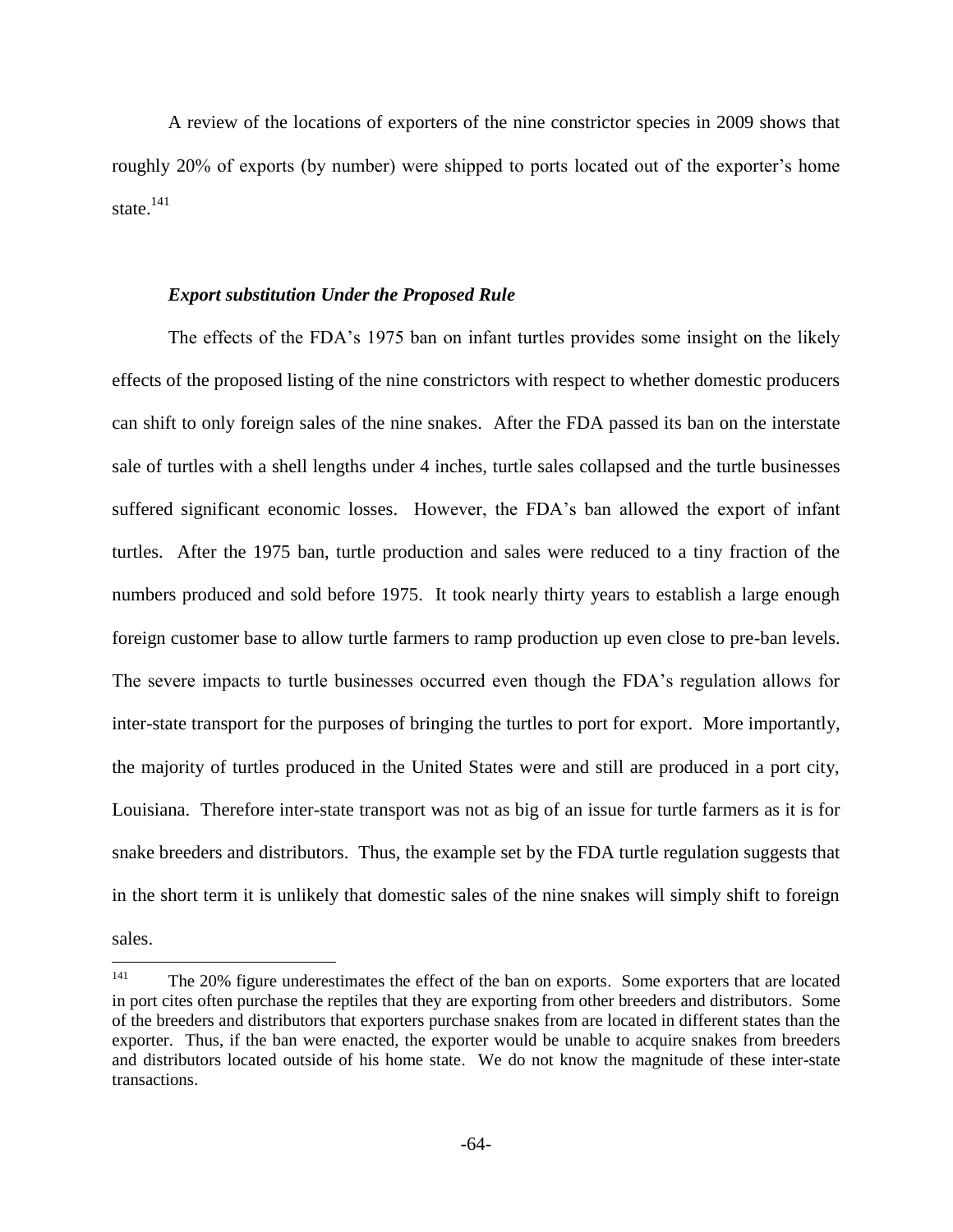#### *Impact of the Proposed Rule on U.S. Reptile Businesses*

Becaus*e* more than 99% of reptile businesses are small businesses, the vast majority of businesses that will be impacted by the change to the Lacey Act will be small businesses. 142 Survey responses indicate that distribution of revenues for businesses that sell the nine constrictor snakes roughly matches the distribution of incomes for all reptile businesses. This implies that roughly 99% of all businesses affected by the constrictor snake ban will be small businesses.

Besides banning the inter-state sales of reptiles, the proposed rule change will affect snake prices and holding costs.

#### *Prices*

Survey respondents report that prices for each of the nine proposed constrictor species have decreased significantly in direct response to the Service's proposed change to its regulations to list the nine large constrictor snakes as injurious wildlife under the Lacey Act. As expected, the largest price reductions been for morphs. One dealer reports that prices for some Boa constrictor morphs have decreased from \$1000 to \$30. Breeders and potential breeders of Boas have been unwilling to invest in "good" parents (those that exhibit the desired genetic traits) over the last year if they will be limited to intra-state sales of the offspring. That is, buyers of Boas believe that without access to customers across the country, they would not be able to earn an adequate return on their investment to justify purchasing a \$1000 Boa . The lack of demand for these high priced Boas has forced down their price. Given the fact that breeders, pet owners, and retailers are increasingly conducting business at reptile shows and over the internet

142

GES estimation based on responses to short and long business survey.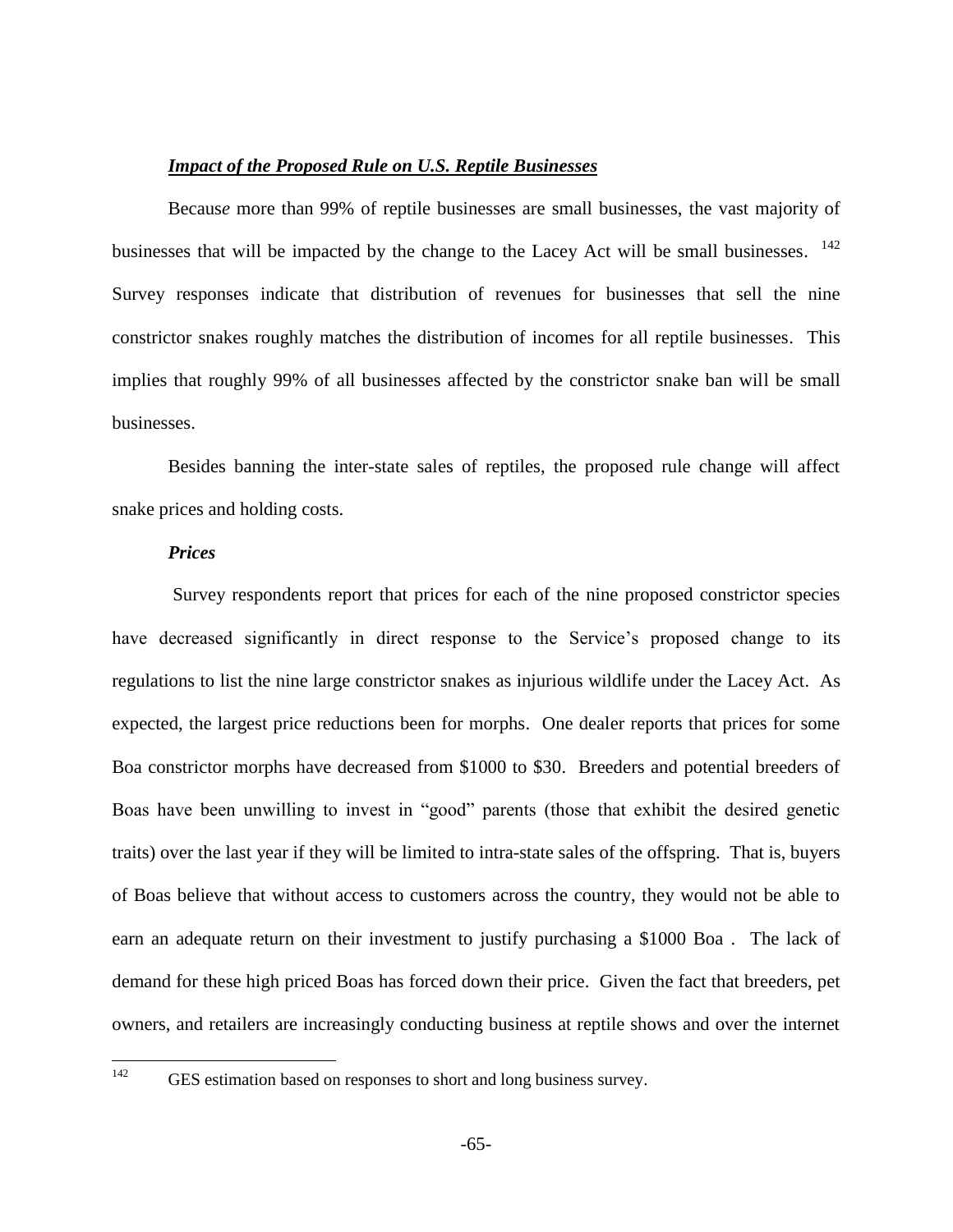and that many breeders increasingly depend on cross country sales generated by the internet and at out of state reptile shows, it is likely that breeders (especially located in non-port states) will not have access to the critical number of customers needed to continue breeding operations of the affected constrictors.

In addition, sellers will no longer have the option of selling their snakes to distributors, because without a national market, it would not be worthwhile for distributors to carry these snakes. Decreased demand in the absence of any other mitigating factor will lead to lower prices.

#### *Holding Costs*

Not only will breeders and retailers lose sales but they will be saddled with additional holding costs if they do keep their snakes, once the proposed rule change is finalized. Snakes cost money to keep. If the snakes cannot be sold, given away or disposed of, the current owners will be saddled with the costs of keeping these large and expensive snakes, without the possibility of making money from them. With money and space tied up in housing and feeding these snakes, these breeders and stores will have fewer dollars available to make new purchases. As a consequence, many breeders and stores will slow purchases for new reptiles and equipment. The decrease in purchases negatively impacts other reptile breeders, wholesalers, and product manufacturers. One snake tub manufacturer reports that Boa container sales have stagnated over the last year, leading to an increase in inventories and a decrease in new tub production.

As the additional holding costs become onerous, owners will have four options. One, they can keep the banned snakes and absorb the costs. The higher costs will be a drag on the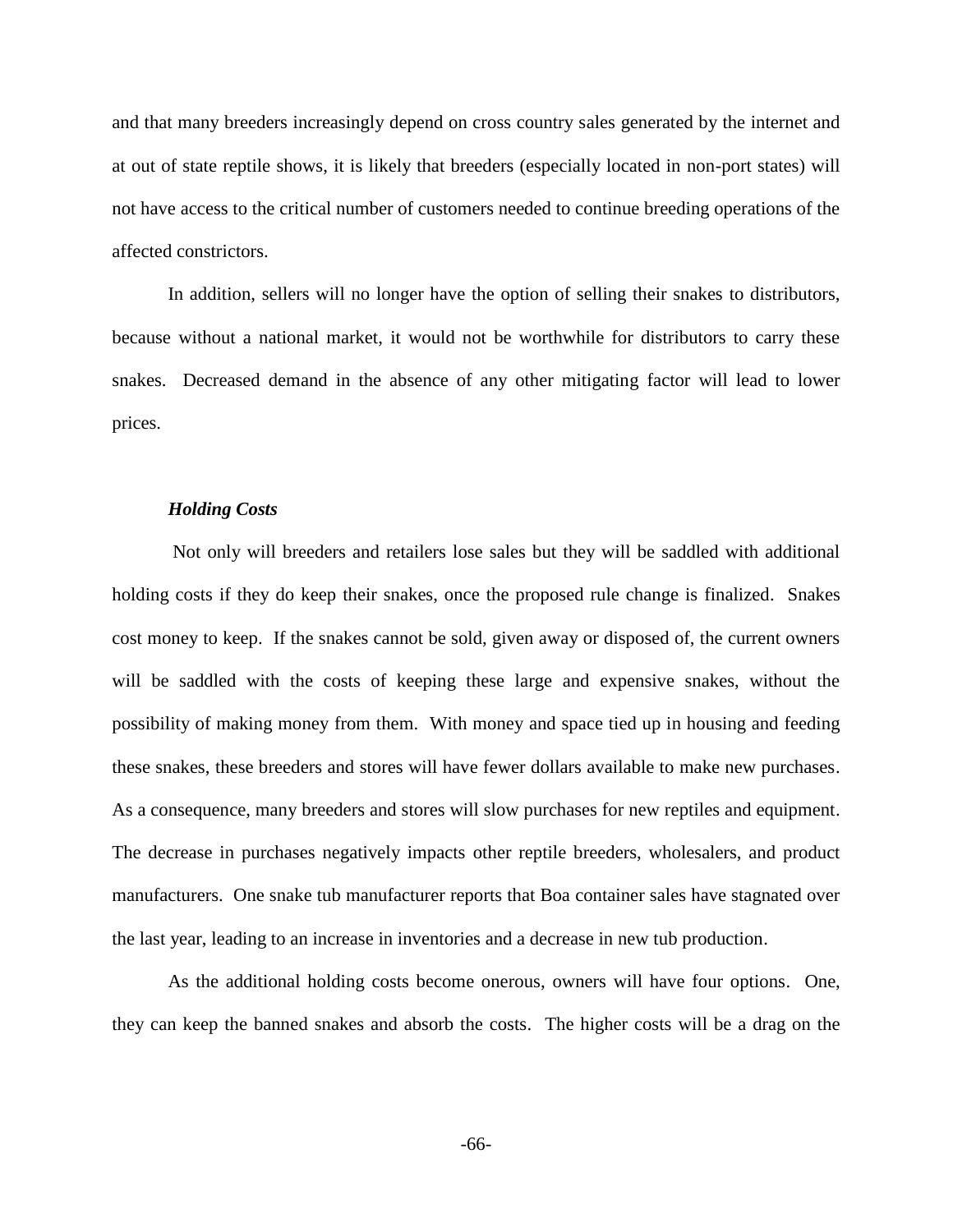company's operations until the snakes die. Snakes are long lived. Some of the banned pythons, such as reticulated pythons and Burmese pythons, can live longer than 20 years.<sup>143</sup>

A second option is that they can give the snakes to someone or some institution that will accept them. Zoos have traditionally taken in unwanted or confiscated snakes as a public service. The number of snakes that the zoos would receive, likely to be in the tens of thousands, would tax the resources of most zoos.

A third option is that snake owners can kill the snakes. This option may be particularly painful for breeders, hobbyists, and enthusiasts who spent years planning the breeding of these snakes and then raising and feeding them.

Finally, there is the option to release the snakes into the wild. Since none of these species are native to the United States, such a release would be illegal in all 50 states. Many of these released snakes would be killed by inhospitable climates. Others would be caught by wildlife authorities and either killed or taken to zoos. In all cases, such a release would act expressly against the intent of listing the constrictors as injurious wildlife. It is an option that few of the breeders we have interviewed would consider.

All of these options put a considerable economic and moral burden on constrictor owners.

#### *The Economic Loss to the Reptile Industry of the Proposed Rule*

The magnitude of the economic costs incurred by listing the nine constrictor snakes as injurious wildlife depends in large part on the actions of current Boa and large python breeders. The listing of the constrictors will result in: (1) the lost opportunity to make legal inter-state

<sup>143</sup> Russ Case. Know How Long Your Reptile Lives. March 13, 2009. *http://www. reptilechannel.com/reptile-blog/russ-case/reptile-impulse-buying.aspx* (Accessed November 29, 2010).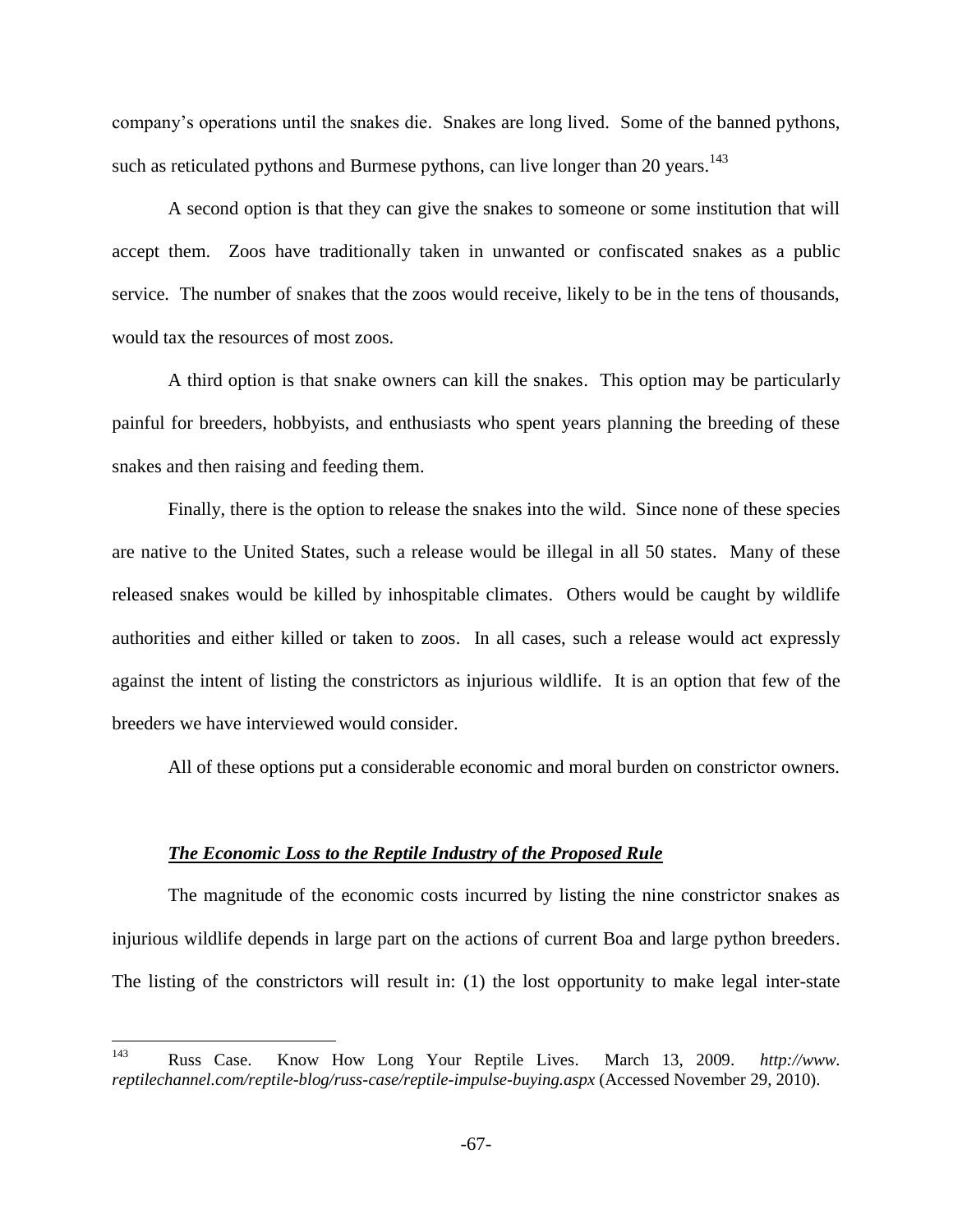sales; (2) the lost opportunity for some breeders to make foreign sales because they must transport constrictors across state lines to a port city; and, (3) and increased per-unit holding costs from keeping these snakes.

Pet owners who possess but do not breed these nine snake will also bear a significant burden from the listing. Owners that choose keep rather than sell or dispose of their snakes will be limited in where they can move to within the United States over the course of their pet snake's life, narrowing the range of their personal and career options.

We consider two extremes. In one extreme, the Low-Impact Scenario, it is posited that some (but not all) breeders will continue to bred the listed constrictors and to make intra-state sales and (for those who can) foreign sales after the proposal is finalized. At the other extreme, the High-Impact Scenario, it is posited that the combination of higher per-unit costs of breeding and maintaining the listed constrictors as well as the reduced market for the banned snakes (and the concomitant lower prices) make it unprofitable to breed, keep, and sell these snakes. In addition, it is assumed that pet owners who do not breed these snakes will find it overly burdensome to keep their snakes. In this scenario, all revenues derived from these snakes and products and services for these snakes will not be realized after the proposal is finalized.

#### *Low-Impact Scenario*

In this scenario, we assume that breeders, retailers, and distributors will continue to make intra-state sales, but that a) no inter-state sales will be made, b) no revenues will be generated from imports, and c) businesses located in designated port cities will continue to export the nine constrictor snakes.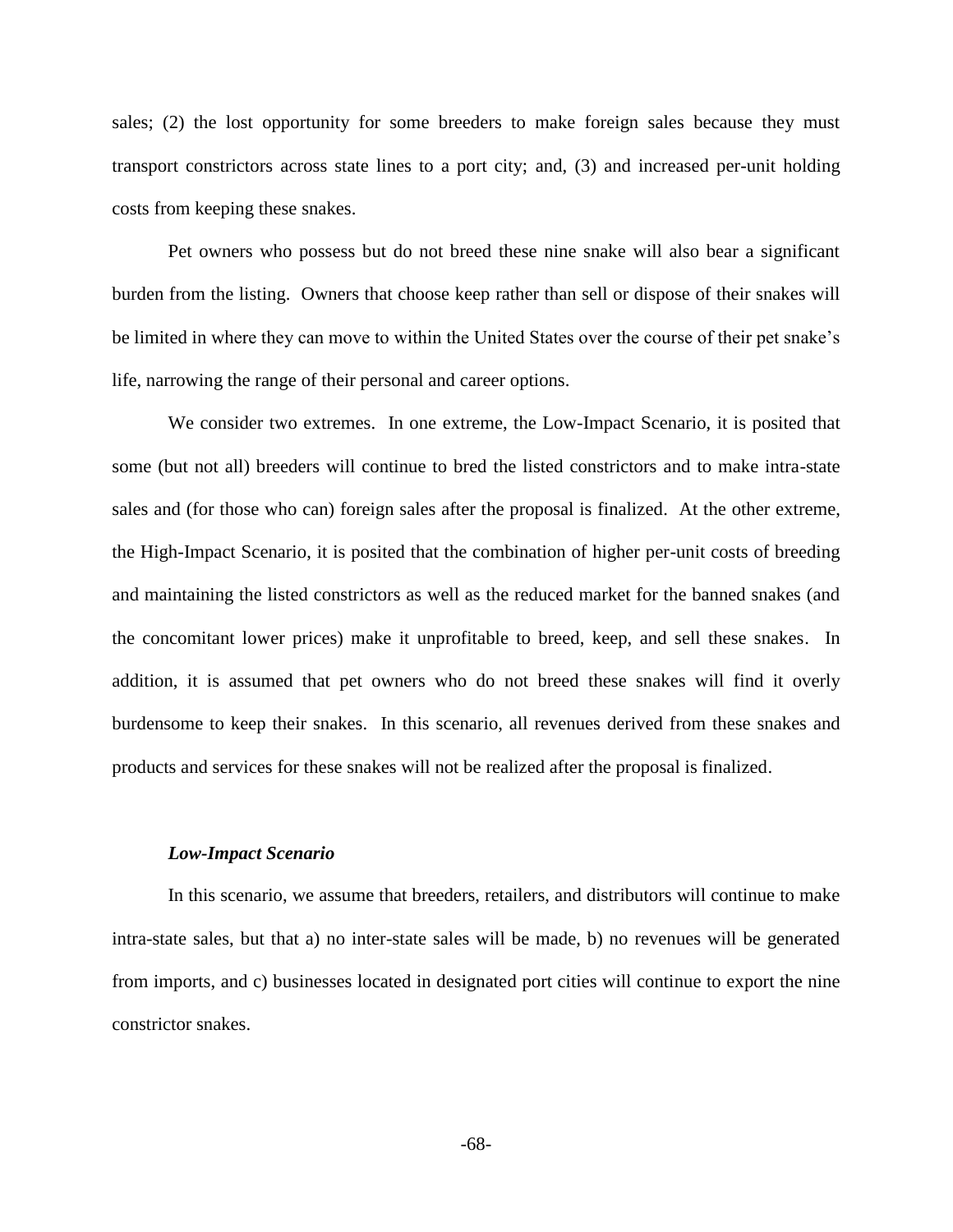Responses to the short business survey indicate that around 57% of all live reptile sales were made to out-of-state consumers.<sup>144</sup> The listing will therefore likely result in approximately 57% of revenues generated from sales of the nine constrictor species from breeders, distributors, wholesalers, and retailers being lost if the nine snakes are added listed as Injurious Wildlife. Responses to the Major Business Survey also indicate that roughly 11% of revenues from the sale of live reptiles are generated from sales of the nine listed constrictor snakes.<sup>145</sup> Likewise, we also assume that 57% of revenues from ancillary products and services for the nine constrictor snakes will be lost.  $146$  In addition, we assume that 20% of all revenues from exports will be lost.

Total reptile revenues, including reptile sales as well as ancillary product sales, range from \$1.0 billion to \$1.4 billion per year.<sup>147</sup> Of these revenues, the listed constrictors account for approximately \$75.6 million to \$103.5 million per year. The first-year economic impact of the proposed rule assuming the low-impact scenario is \$42.8 million to \$58.7 million

## *High-Impact Scenario*

*We assume that all revenues from breeding, keeping,* <sup>148</sup> and selling of the nine constrictor snakes and from products and services for these snakes will be lost.

<sup>144</sup> Data from the Small Business Survey was used because there was insufficient data from responses to the Major Business survey on which to base an estimation of the percentage of total live reptile sales made out of state.

The small business survey indicated that 30% of all revenues from the sale of live reptiles are generated by sales of the nine constrictor species. To be conservative revenues from the sale of the nine constrictor snakes are estimated using the lower 11% figure.

<sup>&</sup>lt;sup>146</sup> We estimate this amount as 11% of revenues generated from the sale of products and services.

<sup>&</sup>lt;sup>147</sup> See Chapter 2.

<sup>&</sup>lt;sup>148</sup> Florida has already enacted strict limitations on keeping Burmese Python, Reticulated pythons, Northern African pythons, Southern African pythons, and Green anacondas. Texas has limited who can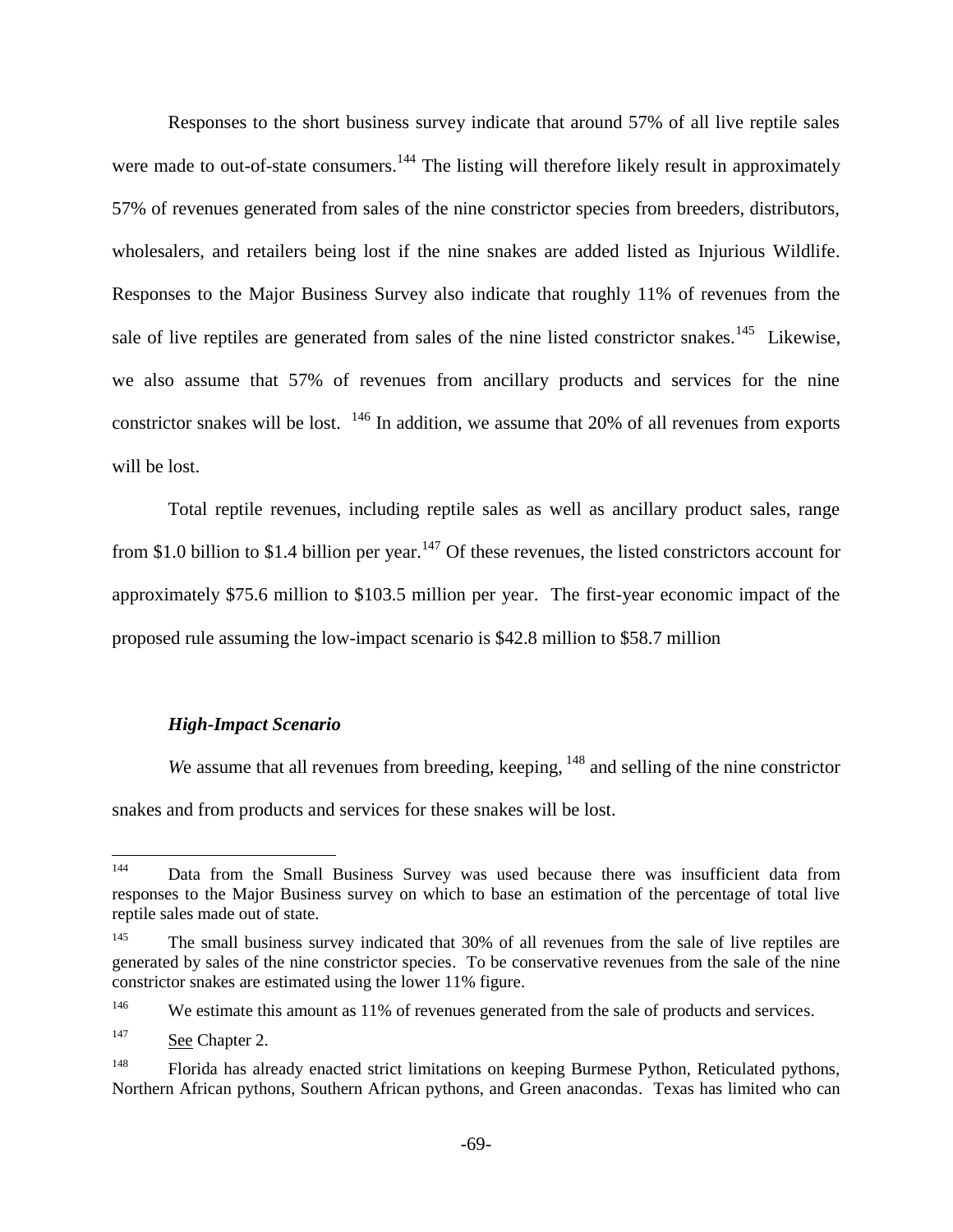Responses to the Major Business Survey indicate that roughly 11% of revenues from the sale of live reptiles are generated from sales of the nine listed constrictor snakes.<sup>149</sup> We assume that 11% of all ancillary product revenues are generated by sales of products for the nine snakes.<sup>150</sup> Responses to the Major Business Survey also indicate that the listed snakes account for 28% of all snake revenue. We thus estimate that 28% of all veterinary costs for snake including medication, are for the nine constrictor snakes. Therefore, for the high impact scenario estimate, we assume that 11% of reptile sales, 11% of ancillary product sales, and 28% of veterinary costs for snakes will be lost.

Since the high-impact scenario posits that all revenues that the constrictors generate will be lost, the economic loss in the first year assuming this scenario is between \$75.6 million to \$103.6 million.

A summary of the first-year impact of the Lacey Act listing of the nine constrictor species is presented in Table 4.5.

 $\overline{a}$ 

have these snake through a permitting process for northern African rock pythons, Green anacondas, Reticulated pythons, and Southern African pythons.

The small business survey indicated that 30% of all revenues from the sale of live reptiles are generated by sales of the nine constrictor species. To be conservative revenues from the sale of the nine constrictor snakes are estimated using the lower 11% figure.

It is assumed that because the nine listed constrictor snakes make 11% of all reptile sales, products for these nine constrictor snake also make up 11% of all product sales. However the actual amount could be greater or less than 11%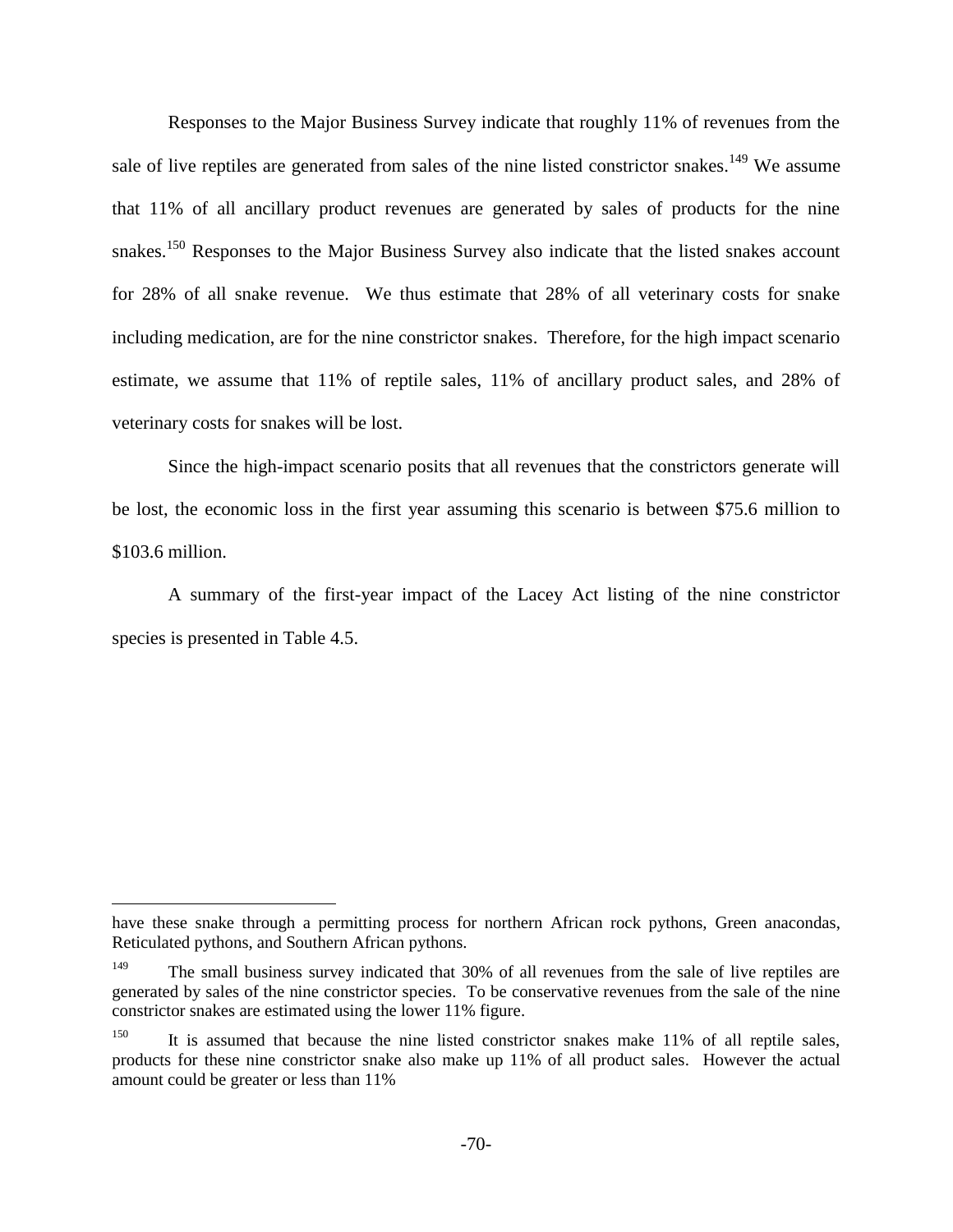| <b>TABLE 4.5</b><br><b>Estimates of Economic Loss in First Year of Proposed Rule</b> |                             |                                    |  |
|--------------------------------------------------------------------------------------|-----------------------------|------------------------------------|--|
|                                                                                      | Lower Range<br>(Million \$) | <b>Upper Range</b><br>(Million \$) |  |
| <b>Annual Revenues</b>                                                               |                             |                                    |  |
| Reptile Industry                                                                     | 977.3                       | 1435.2                             |  |
| <b>Nine Constrictor Species</b>                                                      | 75.6                        | 103.6                              |  |
| Costs of Listing Constrictors                                                        |                             |                                    |  |
| Low-Impact Scenario                                                                  | 42.8                        | 58.7                               |  |
| High-Impact Scenario                                                                 | 75.6                        | 103.6                              |  |

## *Long-Term Economic Loss*

While the one year impact of the listing of nine constrictors is substantial, it is only a fraction of the impact that U.S. reptile businesses will experience over the longer term. To project the economic costs over ten years requires one to project how revenues associated with constrictor snakes will grow, assuming that they are not listed as injurious wildlife under the Lacey Act. Revenues associated with then nine species grew by seven percent for the period of 2008 to 2010.<sup>151</sup> However, the general pricing trend among morphs is for prices (and revenues from sales) to fall as breeders produce more of the existing morphs. Thus, a seven percent growth rate is considered an upper bound. A zero growth rate is considered a lower bound rate. We would expect actual growth to between those two boundaries. Table 4.6 summarizes the revenues that are generated based on a no growth and seven percent growth assumption given the various cost scenarios discussed above.

<sup>151</sup> Revenues for 2010 for the nine constrictor species were already substantially reduced because breeders and merchants were panic selling the nine constrictor species in response to the notice of the proposed listing in the Federal register in March of 2010.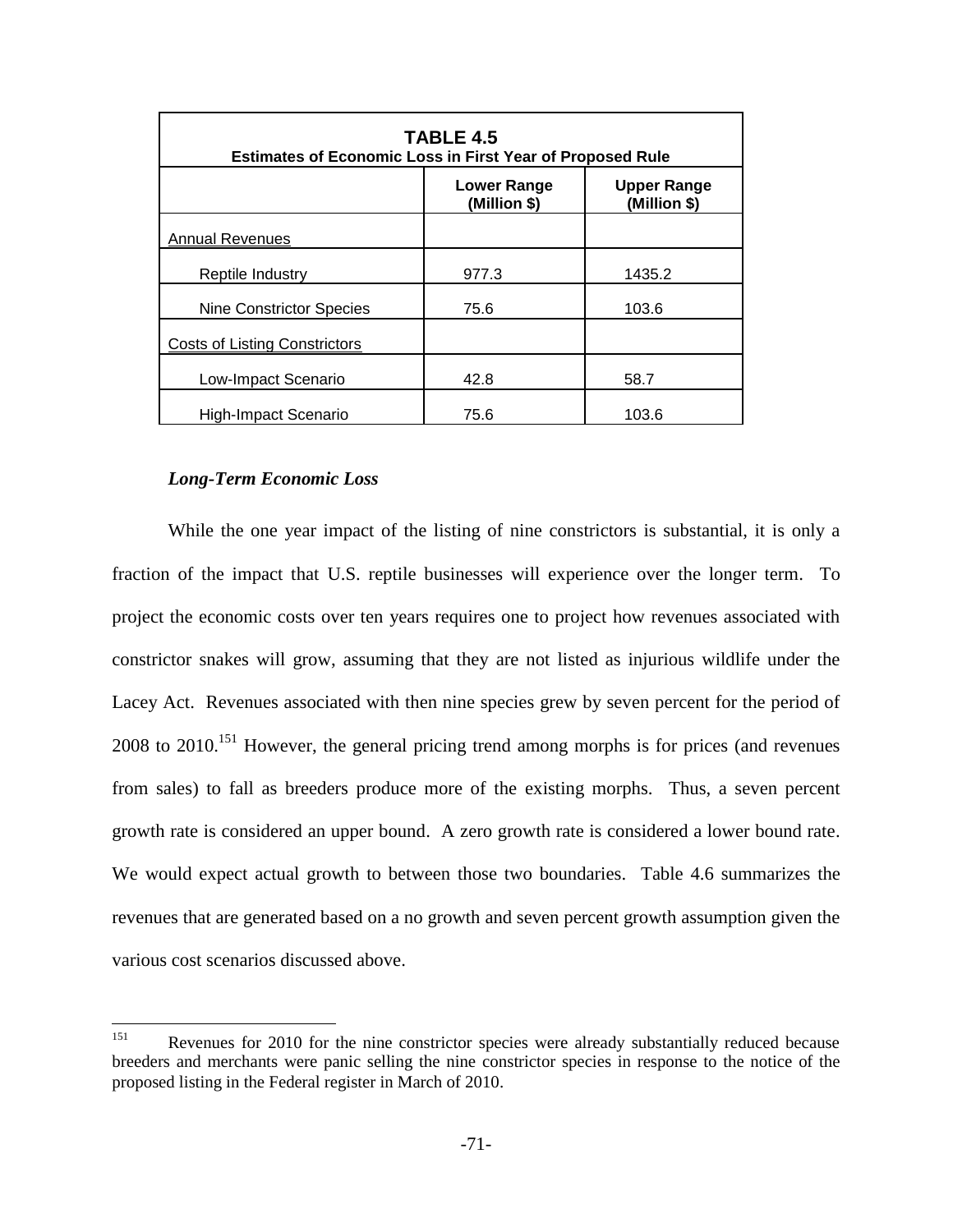| TABLE 4.6<br><b>Estimates of Lost Revenues Over First Ten Years of Adding Nine</b><br><b>Constrictor Snakes to Injurious Wildlife List</b> |                           |                           |  |
|--------------------------------------------------------------------------------------------------------------------------------------------|---------------------------|---------------------------|--|
|                                                                                                                                            | No Growth<br>(\$ Million) | 7% Growth<br>(Million \$) |  |
| High-Impact Scenario                                                                                                                       |                           |                           |  |
| Lower Bound Estimate                                                                                                                       | 756.0                     | 1,044.5                   |  |
| <b>Upper Bound Estimate</b>                                                                                                                | 1,036.0                   | 1.431.4                   |  |
|                                                                                                                                            |                           |                           |  |
| Low-Impact Scenario                                                                                                                        |                           |                           |  |
| Lower Bound Estimate                                                                                                                       | 428.1                     | 591.5                     |  |
| <b>Upper Bound Estimate</b>                                                                                                                | 692.8                     | 811.0                     |  |
|                                                                                                                                            |                           |                           |  |

We discounted the lost revenues over the ten-year period using a 3.25% discount rate to estimate the present value of that lost revenue stream.<sup>152</sup> The present value of the lost revenues is an estimate of the lost economic value associated with the listing of nine constrictors as injurious wildlife under the Lacey Act. Based on the low- and high-impact scenarios, and an expected 7% growth in constrictor revenues, absent the listing, the economic losses over the first ten years of the listing will be between \$505 million to \$1.2 billion. Assuming no growth, the economic losses over the first ten years will be between \$332 million to \$901 million. (See Table 4.7 below) Under even the most promising circumstances, the long term impact of the listing will be severe.

<sup>152</sup> This is the average Bank Prime Loan Rate for 2010. Federal Reserve bank of St. Louis. *http://research.stlouisfed.org/fred2/categories/117.*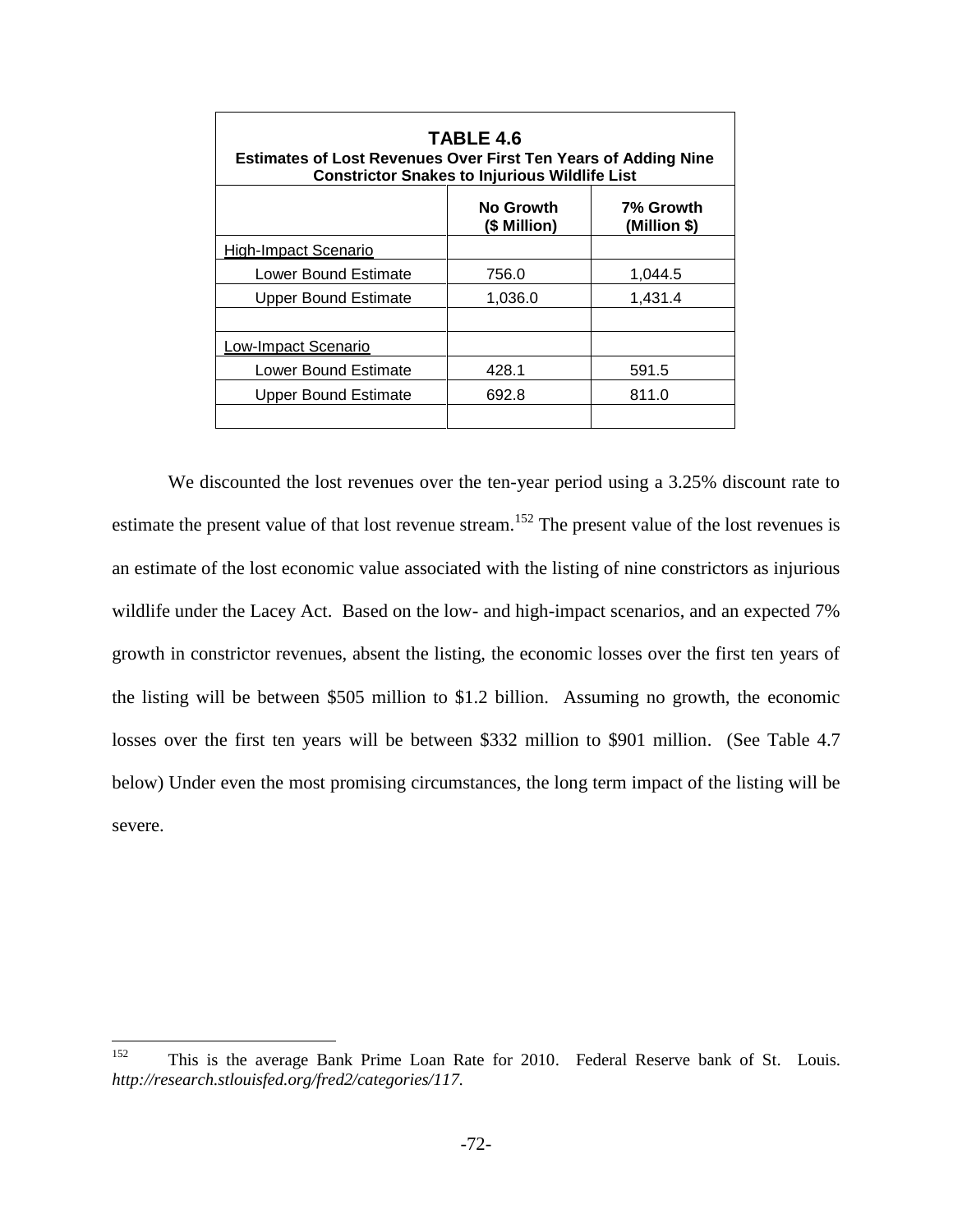| <b>TABLE 4.7</b><br><b>Estimates of Economic Costs Over First Ten Years of Adding Nine</b><br><b>Constrictor Snakes to Injurious Wildlife List</b> |                           |                           |  |
|----------------------------------------------------------------------------------------------------------------------------------------------------|---------------------------|---------------------------|--|
|                                                                                                                                                    | No Growth<br>(Million \$) | 7% Growth<br>(Million \$) |  |
| <b>High-Cost Scenario</b>                                                                                                                          |                           |                           |  |
| <b>Lower Bound Estimate</b>                                                                                                                        | 657.4                     | 892.3                     |  |
| Upper Bound Estimate                                                                                                                               | 900.9                     | 1,222.8                   |  |
|                                                                                                                                                    |                           |                           |  |
| Low-Cost Scenario                                                                                                                                  |                           |                           |  |
| Lower Bound Estimate                                                                                                                               | 372.3                     | 505.3                     |  |
| Upper Bound Estimate                                                                                                                               | 856.0                     | 692.8                     |  |
|                                                                                                                                                    |                           |                           |  |

## **V. CONCLUSIONS**

The United States reptile industry is at a crossroads. The last twenty years have seen the ascendancy of American reptile breeders. Their mastery of reptile husbandry has led to a kaleidoscope of magnificently patterned snakes and lizards. Their work has also attracted millions of new pet owners. New manufacturing, wholesaling, promoting, entertaining, rodent breeding, and delivery businesses have emerged to serve all of these new owners. Even older businesses, like worm and cricket breeders and veterinarians, have gained a new customer base due to the rise in the popularity of reptiles as pets.

State and federal laws and regulations concerning reptiles have taken the industry in another direction. They have raised the costs of reptile breeding and selling in the United States. Yet, despite the growing number of regulations and the growing bureaucracies, the reptile industry remains vibrant, even in a flagging economy.

While the industry has weathered many regulations, a ban to limit the sales of nine constrictors will do deep and lasting damage to the very sector of the reptile industry that has helped to drive its growth, snakes. If the Service finalizes a proposed rule change to list nine constrictors as injurious wildlife under the Lacey Act, it will deprive the businesses that depend on these snakes, almost all of them small businesses, of \$76 million to \$104 million *per year* in revenues and result in severe job losses. These revenue losses will continue into the indefinite